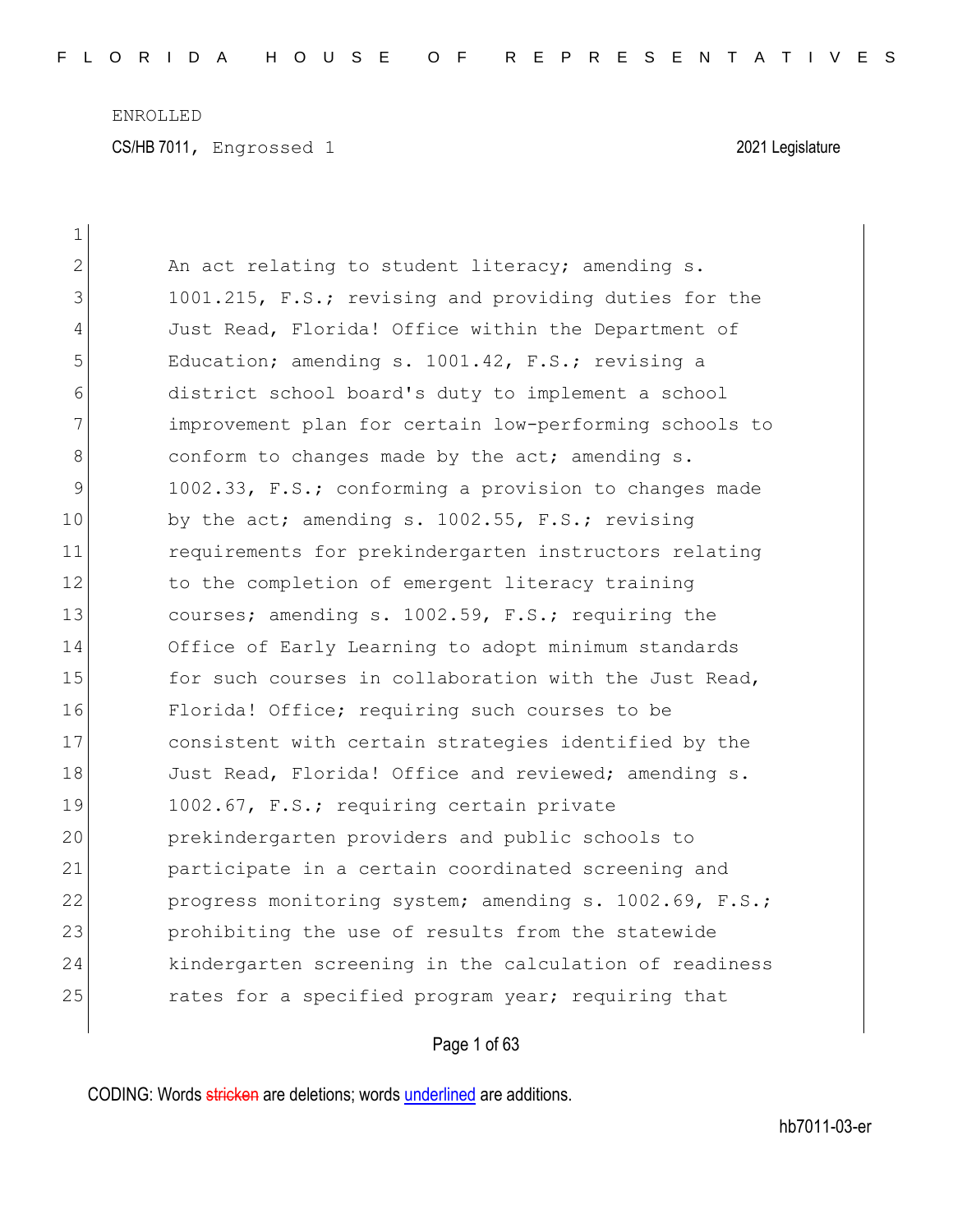26 certain prekindergarten providers and public schools 27 participate in the coordinated screening and progress 28 monitoring system; requiring that system results be 29 used for specified purposes; providing that readiness 30 rates calculated for a specified program year are for 31 informational purposes only; prohibiting the use of 32 such rates for the purpose of imposing sanctions or 33 **penalties;** amending s. 1002.83, F.S.; requiring early 34 learning coalitions to adopt best-practices plans for 35 transitioning prekindergarten students into 36 kindergarten; providing requirements for such plans; 37 **19.1** requiring the Office of Early Learning to provide 38 certain guidelines to assist early learning 39 coalitions, schools districts, charter schools, and 40 parents; amending s. 1003.57, F.S.; requiring a school 41 district to notify the parents of certain students of 42 certain available scholarship options within a 43 specified timeframe; amending ss. 1002.995 and 44 1003.621, F.S.; conforming provisions to changes made 45 by the act; amending s. 1004.04, F.S.; providing 46 requirements for certain candidates entering a teacher 47 preparation program in a specified school year; 48 revising provisions relating to teacher preparation 49 programs; removing provisions authorizing the waiver 50 of certain admission requirements for such programs;

#### Page 2 of 63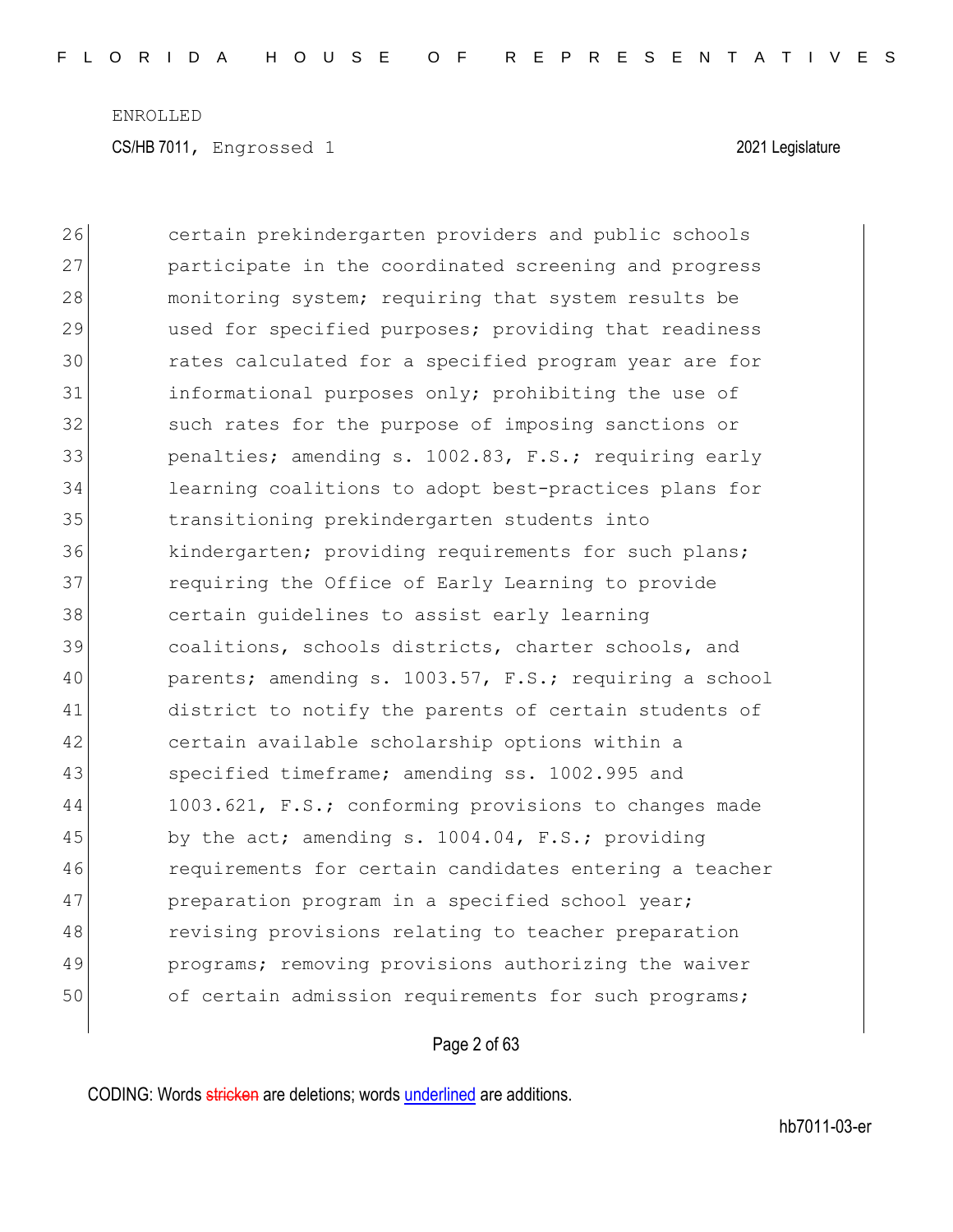51 requiring certain school district and instructional 52 personnel to have a certificate or endorsement in 53 reading beginning in a specified school year; amending 54 s. 1004.85, F.S.; providing requirements for certain 55 candidates entering an educator preparation institute 56 in a specified school year; amending s. 1006.28, F.S.; 57 **requiring each school district to provide certain** 58 training to school librarians and media specialists; 59 amending s. 1008.25, F.S.; requiring certain students 60 to participate in a certain coordinated screening and 61 progress monitoring system; prohibiting a school from 62 waiting until a certain evaluation is completed to 63 **provide specified interventions for certain students;** 64 requiring that such interventions be initiated upon 65 receipt of certain documentation; requiring a school 66 to immediately begin collecting evidence for 67 **portfolios for certain students under specified** 68 **conditions;** requiring schools to communicate with 69 parents at least monthly regarding the progress of 70 certain students; providing requirements for such 71 communication; requiring the department to compile 72 resources that school districts must incorporate into 73 read-at-home plans; providing requirements for such 74 resources; requiring that a parent be provided a 75 hardcopy of such resources upon request; requiring the

#### Page 3 of 63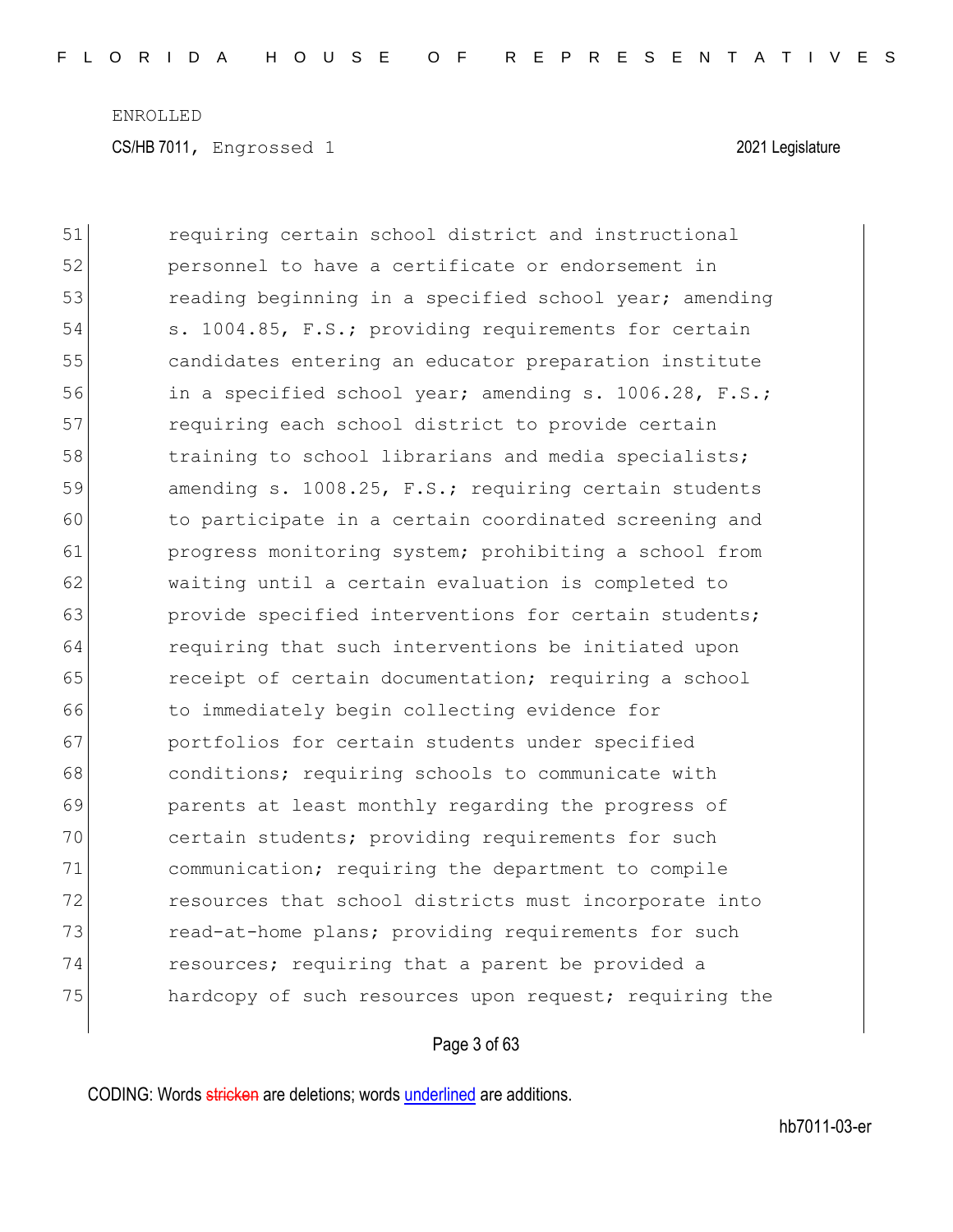76 department, in collaboration with the Office of Early 77 Learning, to procure and require the use of a certain 78 **coordinated screening and progress monitoring system;** 79 providing requirements for such system; requiring 80 **private Voluntary Prekindergarten Education Program** 81 **providers** and public schools to participate in such 82 system beginning in a specified school year; providing 83 the frequency with which such system must be 84 administered during the program year or school year, 85 as applicable; providing that certain prekindergarten 86 students may be eligible for certain instruction and 87 **interventions;** authorizing a school district to pay 88 for such instruction and interventions using certain 89 **funds;** requiring screening and progress monitoring 90 system results to be reported to the department and 91 maintained in a specified department warehouse; 92 requiring such results to be provided to a student's 93 beacher and parent; requiring the department, in 94 collaboration with the Office of Early Learning, to 95 provide certain training and support; amending s. 96 1008.345, F.S.; conforming a cross-reference; creating 97 s. 1008.365, F.S.; providing a short title; 98 establishing the Reading Achievement Initiative for 99 Scholastic Excellence Program within the department; 100 **providing a purpose;** requiring the department to

#### Page 4 of 63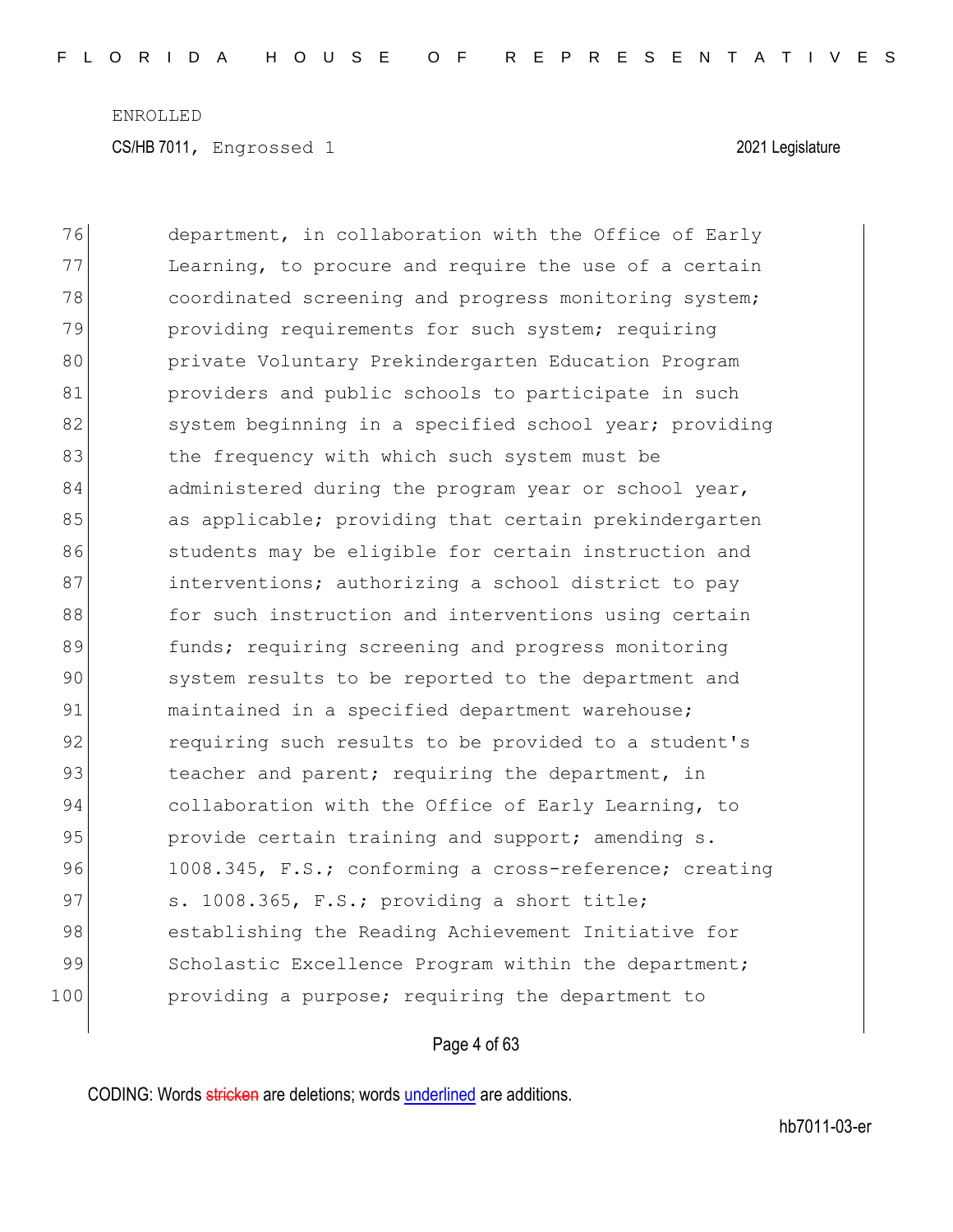101 establish a specified number of literacy support 102 regions and regional support teams for a certain 103 **purpose;** requiring a regional literacy support 104 director to meet certain criteria; providing duties 105 and requirements for such teams; authorizing the 106 department to establish criteria for identifying 107 schools that need supports; requiring such schools to 108 implement or amend a certain plan, as applicable; 109 requiring the department to provide progress 110 monitoring data to such teams regarding the 111 implementation of supports; providing requirements for 112 such supports; providing that certain schools are not 113 required to implement a turnaround option or take 114 other corrective actions; authorizing a school to 115 discontinue receiving supports and implementing a 116 School improvement plan under certain circumstances; 117 requiring the department to establish a tutoring 118 **program and develop certain training to prepare high** 119 school students to tutor certain students; providing 120 eligibility criteria for high school students to 121 **participate in the tutoring program; requiring school** 122 districts that wish to participate in such program to 123 recruit, train, and deploy eligible high school 124 students; providing requirements for such program; 125 **requiring the department to designate certain high** 

#### Page 5 of 63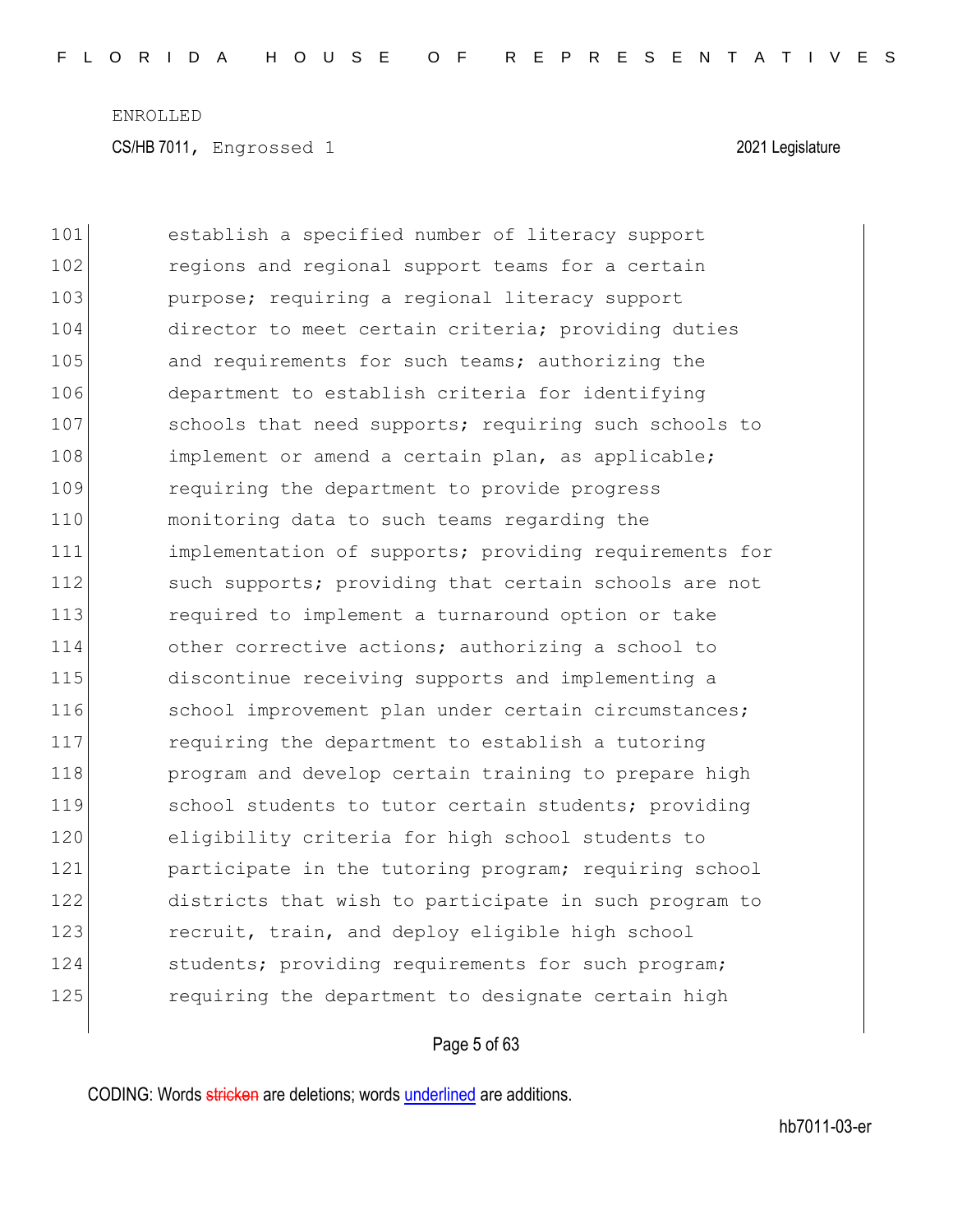| 126 | school students as New Worlds Scholars; requiring the  |
|-----|--------------------------------------------------------|
| 127 | State Board of Education to adopt rules; amending s.   |
| 128 | 1011.62, F.S.; renaming the research-based reading     |
| 129 | instruction allocation as the evidence-based reading   |
| 130 | instruction allocation; requiring such allocation to   |
| 131 | be used to provide comprehensive reading instruction   |
| 132 | to certain prekindergarten students; requiring a       |
| 133 | school district's K-12 comprehensive reading plan to   |
| 134 | be developed with input from certain personnel and     |
| 135 | provide for certain interventions delivered by certain |
| 136 | instructional personnel; requiring the department to   |
| 137 | annually release to certain school districts their     |
| 138 | allocations of appropriated funds by a specified date; |
| 139 | requiring the department to annually report certain    |
| 140 | findings and recommendations to the State Board of     |
| 141 | Education by a specified date; providing a definition; |
| 142 | amending s. 1011.67, F.S.; authorizing school          |
| 143 | districts to purchase certain instructional materials  |
| 144 | with specified funds without undergoing certain        |
| 145 | adoption procedures; amending s. 1012.56, F.S.;        |
| 146 | providing requirements for certain candidates entering |
| 147 | a competency-based professional development            |
| 148 | certification program in a specified school year;      |
| 149 | amending s. 1012.585, F.S.; revising requirements for  |
| 150 | the renewal of a professional certificate in certain   |

## Page 6 of 63

CODING: Words stricken are deletions; words underlined are additions.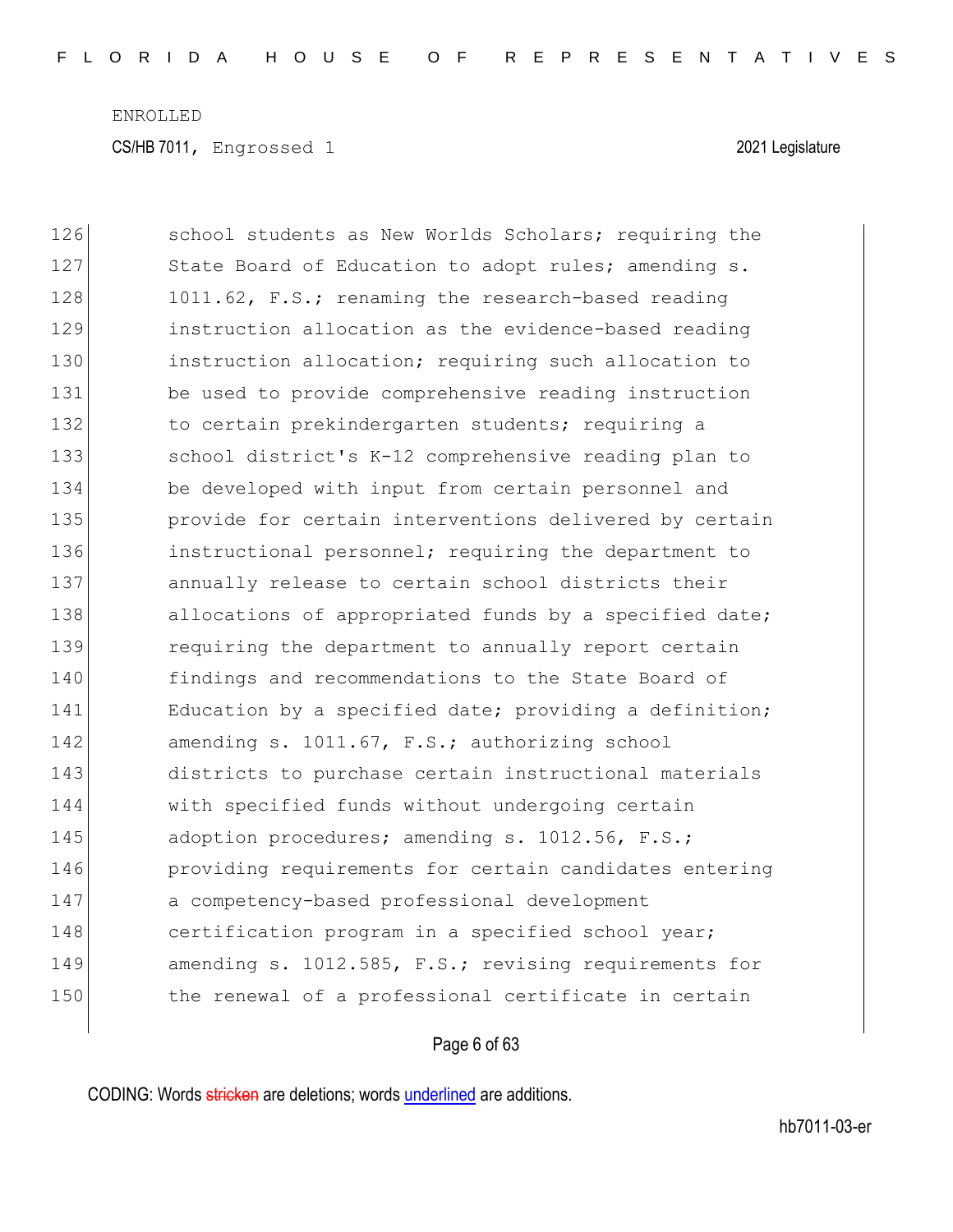| 151 | areas; providing a limitation on earning certain                          |
|-----|---------------------------------------------------------------------------|
| 152 | inservice points; amending s. 1012.586, F.S.;                             |
| 153 | requiring the department to adopt competency-based                        |
| 154 | pathways for instructional personnel to earn a reading                    |
| 155 | endorsement by the beginning of a specified school                        |
| 156 | year; providing requirements for such pathways;                           |
| 157 | providing requirements for the department in adopting                     |
| 158 | such pathways; requiring school districts to resubmit                     |
| 159 | certain programs to the department for approval by a                      |
| 160 | specified date; prohibiting instructional personnel                       |
| 161 | from earning a reading endorsement solely by achieving                    |
| 162 | a passing score on a specified assessment; amending s.                    |
| 163 | 1012.98, F.S.; requiring the department to identify                       |
| 164 | certain professional development opportunities to be                      |
| 165 | implemented by school districts, with priority given                      |
| 166 | to certain training; amending s. 1012.986, F.S.;                          |
| 167 | revising the goals of the William Cecil Golden                            |
| 168 | Professional Development Program for School Leaders to                    |
| 169 | include support for instructional personnel who                           |
| 170 | provide reading instruction and interventions;                            |
| 171 | providing an effective date.                                              |
| 172 |                                                                           |
| 173 | Be It Enacted by the Legislature of the State of Florida:                 |
| 174 |                                                                           |
| 175 | Section 1. Subsections $(1)$ , $(3)$ , $(4)$ , $(5)$ , $(6)$ , and $(11)$ |
|     | Page 7 of 63                                                              |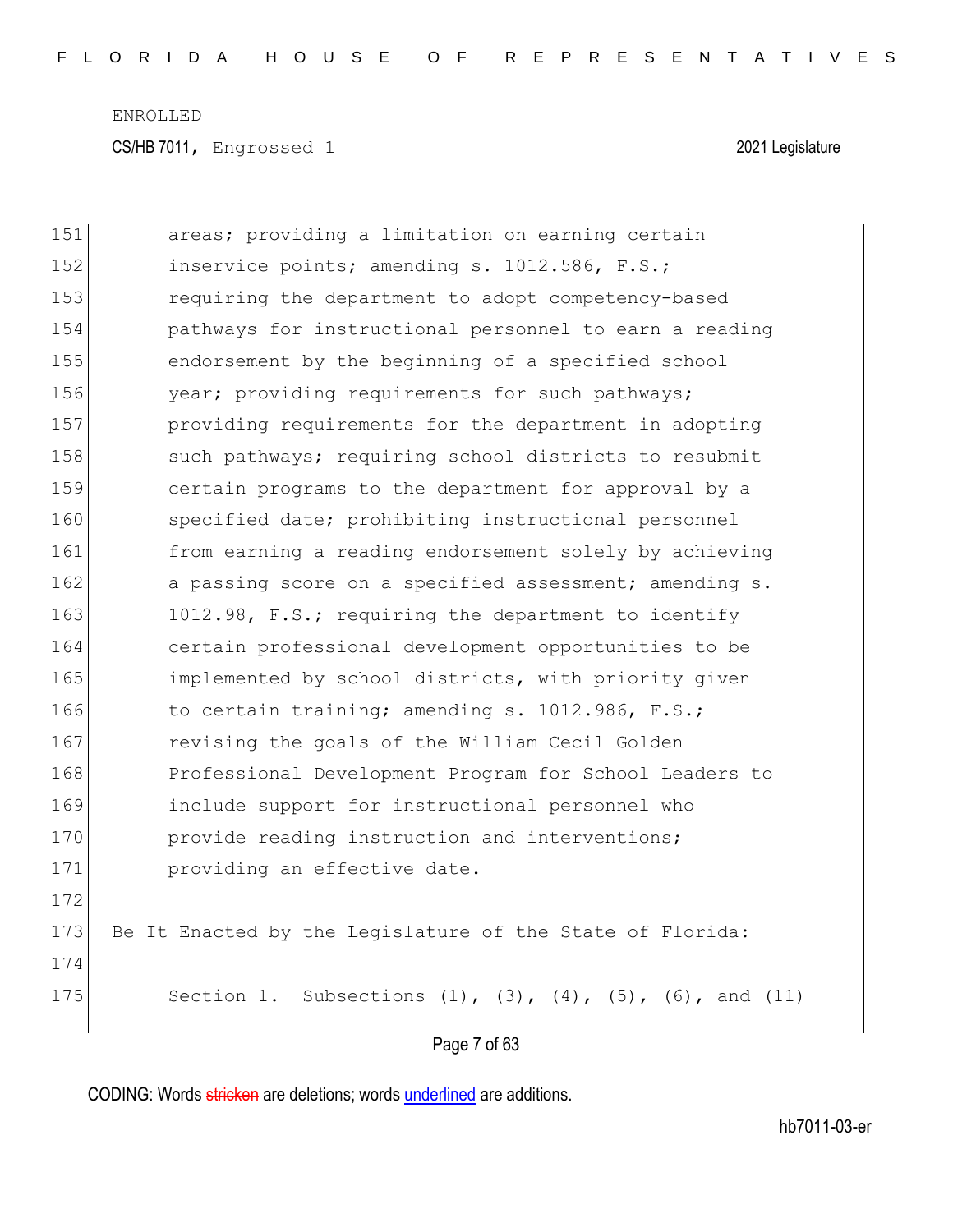176 of section 1001.215, Florida Statutes, are amended, and 177 subsection (8) of that section is republished, to read: 178 1001.215 Just Read, Florida! Office.—There is created in 179 the Department of Education the Just Read, Florida! Office. The 180 office is fully accountable to the Commissioner of Education and 181 shall: 182  $(1)$  Provide training to  $\frac{1}{2}$  reading coaches and school 183 administrators on the evidence-based strategies identified 184 pursuant to subsection (8) for purposes of implementation, 185 | modeling, and classroom observations to support professional 186 growth and inform performance evaluations of instructional 187 personnel. 188 (3) Work with the Lastinger Center for Learning at the 189 University of Florida to develop training for K-12 teachers, 190 reading coaches, and school administrators principals on 191 effective content-area-specific reading strategies; the 192 coordinated integration of content-rich curriculum from other 193 core subject areas into reading instruction, with an emphasis on 194 civic literacy; and evidence-based reading strategies identified 195 pursuant to  $\frac{1}{2}$  subsection (8) to improve student reading 196 performance. For secondary teachers, emphasis shall be on 197 technical text. These strategies must be developed for all 198 content areas in the K-12 curriculum.

199 (4) Develop and provide access to sequenced, content-rich 200 curriculum programming, instructional practices, and resources

Page 8 of 63

CODING: Words stricken are deletions; words underlined are additions.

hb7011-03-er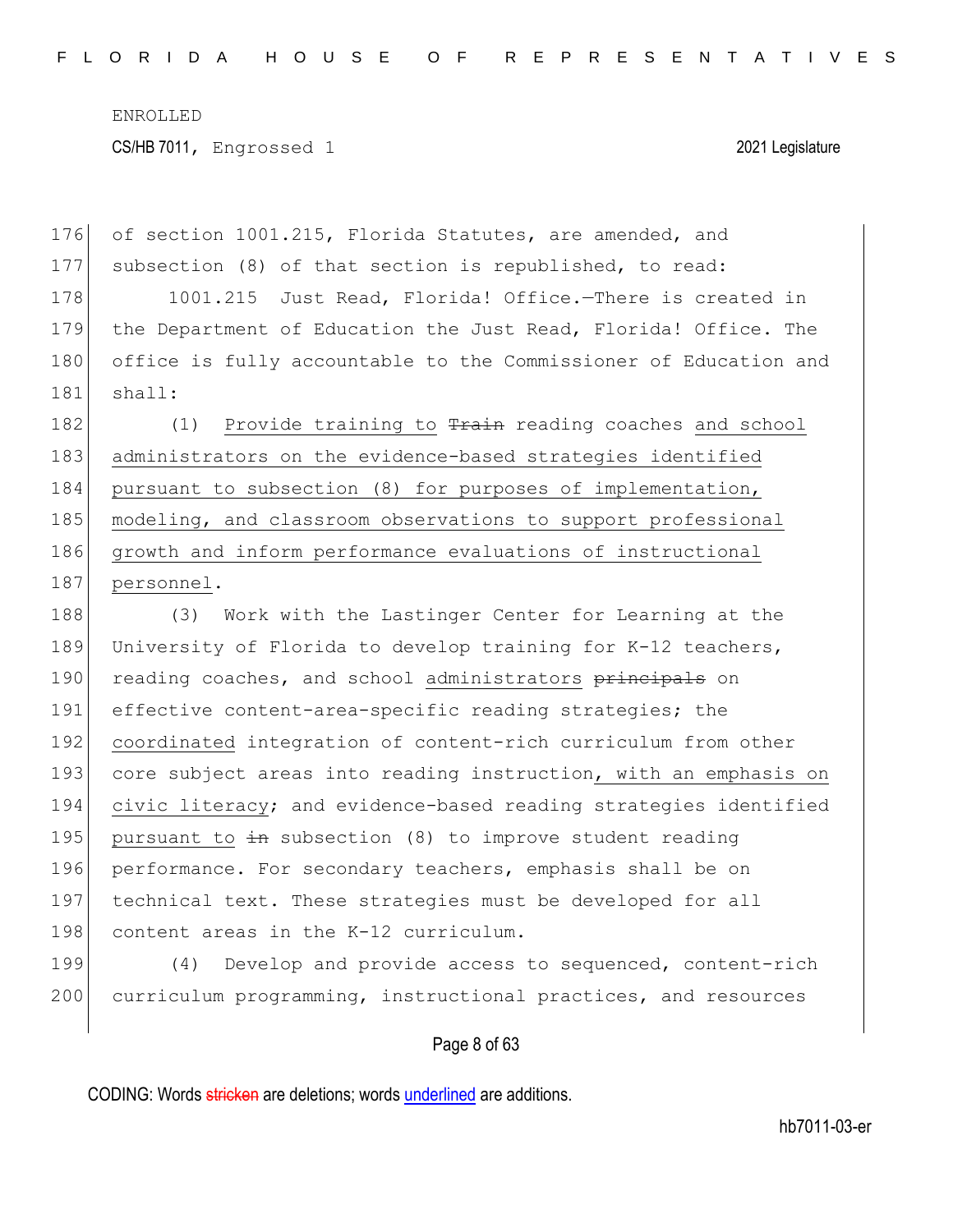201 that help elementary schools use state-adopted instructional 202 materials to increase students' background knowledge and 203 literacy skills, including student attainment of the Next 204 Generation Sunshine State Standards for social studies, science, 205 and the arts. The office shall, as part of the adoption cycle 206 for English Language Arts instructional materials, assist in 207 evaluating elementary grades instructional materials submitted 208 for adoption consideration in order to identify those materials 209 that are closely aligned to the content and evidence-based 210 strategies identified pursuant to subsection (8) and incorporate 211 professional development to implement such strategies.

212 (5) Provide parents with information and evidence-based 213 strategies for assisting their children in reading, including 214 reading in content areas.

215 (6) Provide technical assistance to school districts in 216 the development and implementation of district plans for use of 217 the evidence-based research-based reading instruction allocation 218 provided in s. 1011.62(9) and annually review and approve such 219 plans.

 (8) Work with the Florida Center for Reading Research to identify scientifically researched and evidence-based reading instructional and intervention programs that incorporate 223 explicit, systematic, and sequential approaches to teaching phonemic awareness, phonics, vocabulary, fluency, and text comprehension and incorporate decodable or phonetic text

#### Page 9 of 63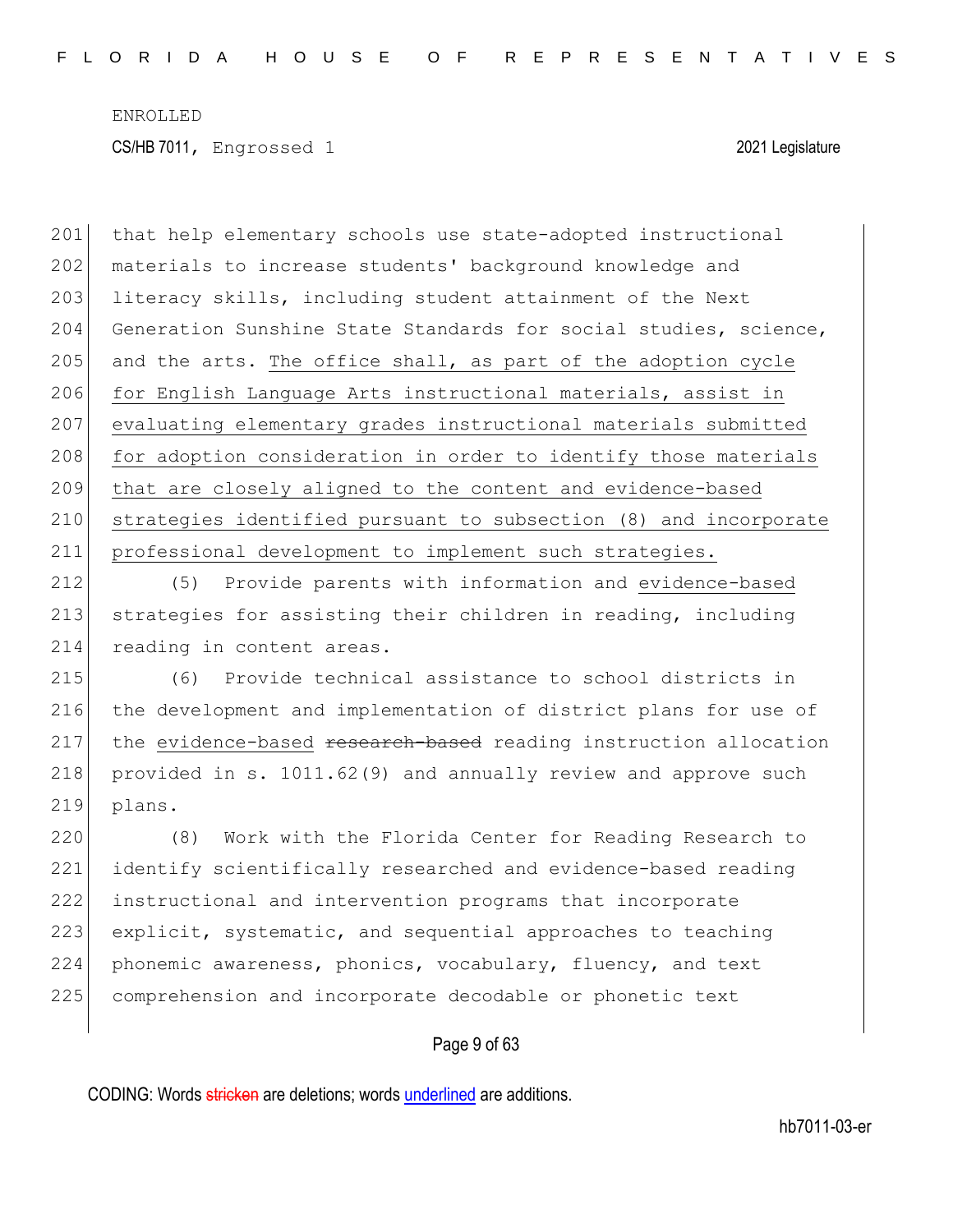instructional strategies. Reading intervention includes evidence-based strategies frequently used to remediate reading 228 deficiencies and includes, but is not limited to, individual instruction, multisensory approaches, tutoring, mentoring, or 230 the use of technology that targets specific reading skills and abilities.

232 (11) Work with teacher preparation programs approved 233 pursuant to ss. 1004.04 and 1004.85 to integrate effective, 234 research-based and evidence-based reading instructional and 235 intervention strategies, including explicit, systematic, and 236 sequential reading strategies, multisensory intervention 237 strategies, and reading in content area instructional strategies 238 into teacher preparation programs.

239 Section 2. Paragraph (a) of subsection (18) of section 240 1001.42, Florida Statutes, is amended to read:

241 1001.42 Powers and duties of district school board. - The 242 district school board, acting as a board, shall exercise all 243 powers and perform all duties listed below:

244 (18) IMPLEMENT SCHOOL IMPROVEMENT AND ACCOUNTABILITY. 245 Maintain a system of school improvement and education 246 accountability as provided by statute and State Board of 247 Education rule. This system of school improvement and education 248 accountability shall be consistent with, and implemented 249 through, the district's continuing system of planning and 250 budgeting required by this section and ss. 1008.385, 1010.01,

#### Page 10 of 63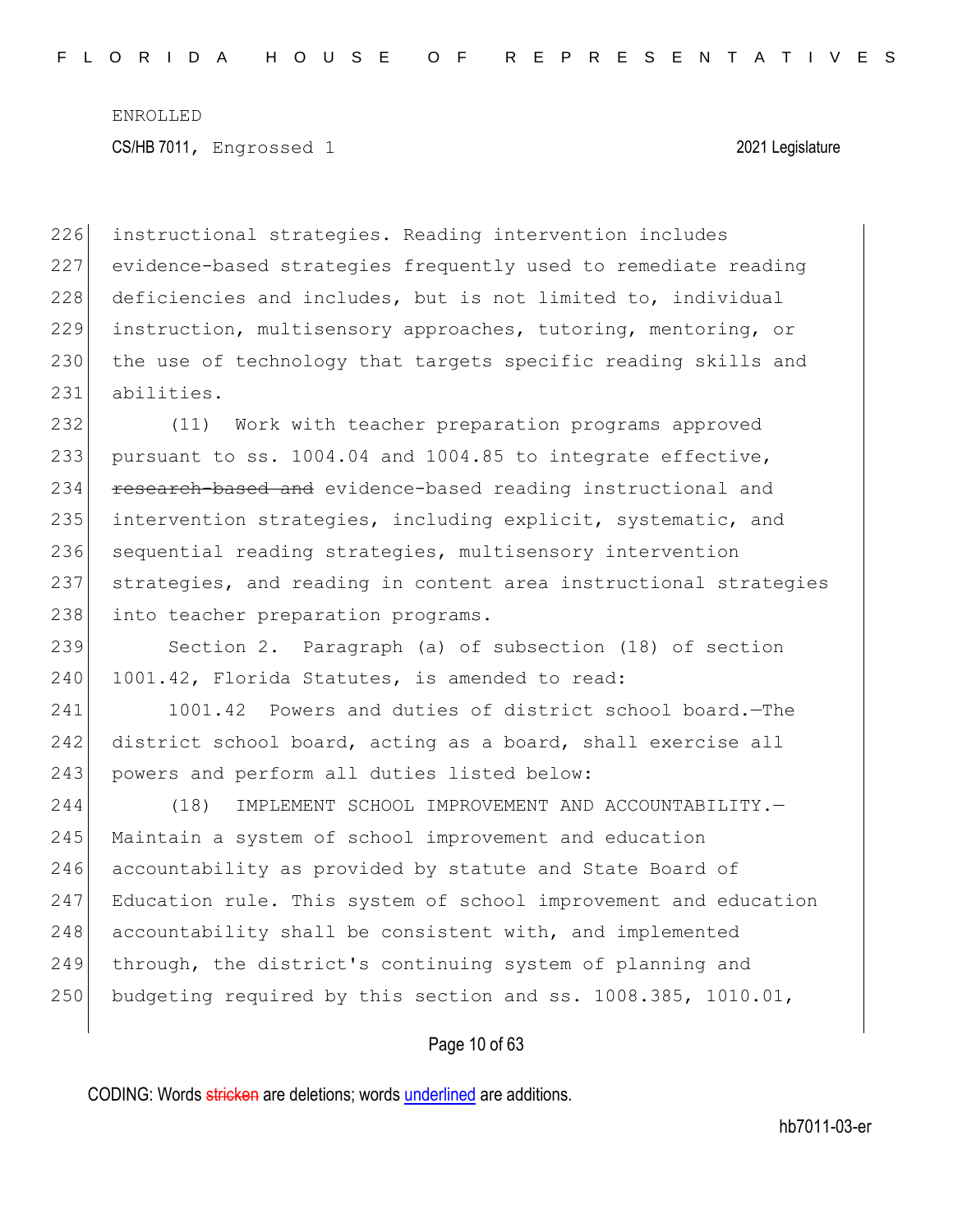251 and 1011.01. This system of school improvement and education 252 accountability shall comply with the provisions of ss. 1008.33, 253 1008.34, 1008.345, and 1008.385 and include the following: 254 (a) School improvement plans.—The district school board 255 shall annually approve and require implementation of a new, 256 amended, or continuation school improvement plan for each school 257 in the district which has a school grade of "D" or "F"; has a 258 significant gap in achievement on statewide, standardized 259 assessments administered pursuant to s. 1008.22 by one or more 260 student subgroups, as defined in the federal Elementary and 261 Secondary Education Act (ESEA), 20 U.S.C. s. 262 6311(b)(2)(C)(v)(II); has not significantly increased the 263 percentage of students passing statewide, standardized 264 assessments; has not significantly increased the percentage of 265 students demonstrating Learning Gains, as defined in s. 1008.34 266 and as calculated under s.  $1008.34(3)$  (b), who passed statewide, 267 standardized assessments; has been identified as requiring 268 instructional supports under the Reading Achievement Initiative 269 for Scholastic Excellence program established in s. 1008.365; or 270 has significantly lower graduation rates for a subgroup when 271 compared to the state's graduation rate. The improvement plan of 272 a school that meets the requirements of this paragraph shall 273 include strategies for improving these results. The state board 274 shall adopt rules establishing thresholds and for determining 275 compliance with this paragraph.

Page 11 of 63

CODING: Words stricken are deletions; words underlined are additions.

hb7011-03-er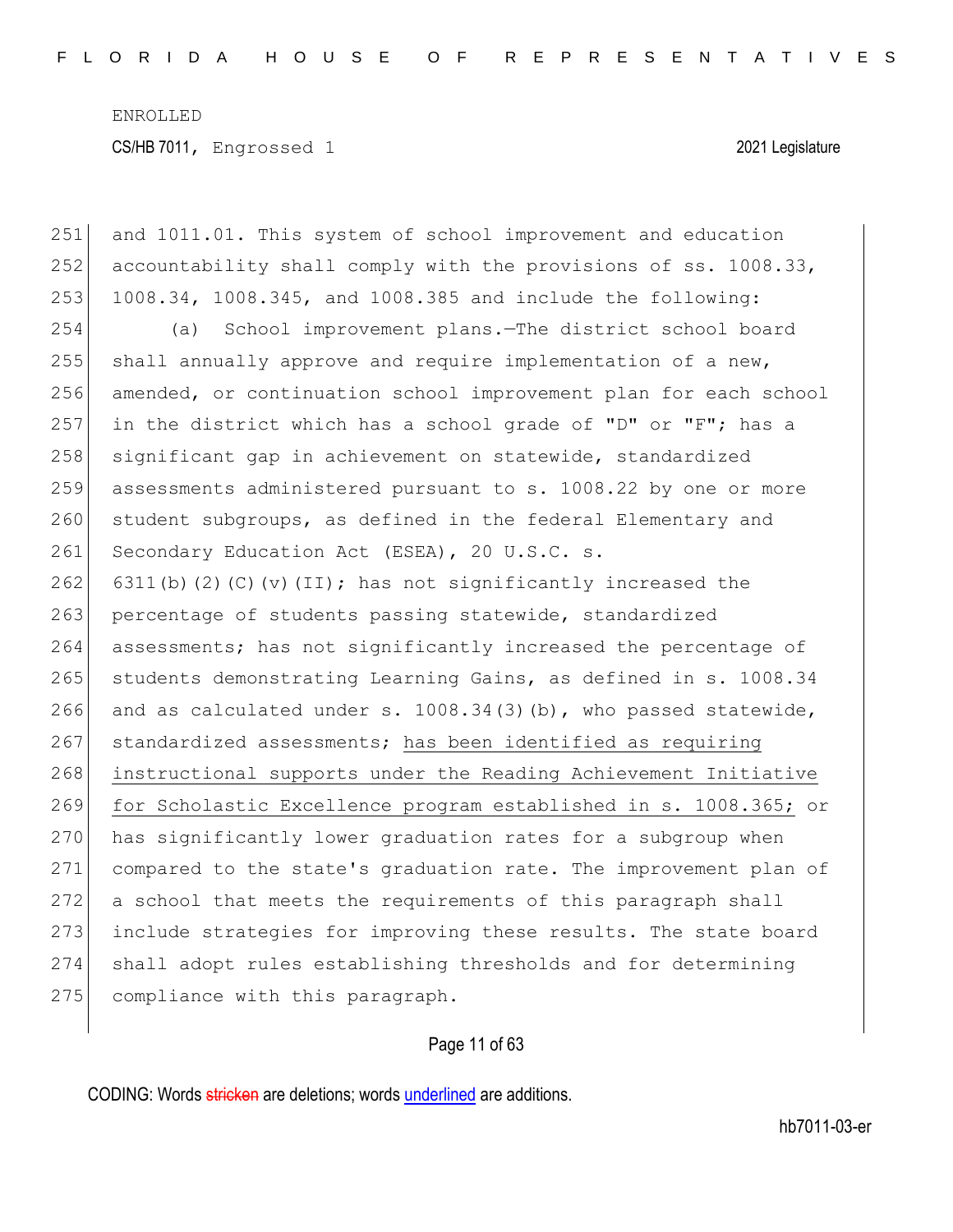CS/HB 7011, Engrossed 1 2021 Legislature

| 276 | Section 3. Paragraph (b) of subsection (17) of section           |
|-----|------------------------------------------------------------------|
| 277 | 1002.33, Florida Statutes, is amended to read:                   |
| 278 | 1002.33 Charter schools.-                                        |
| 279 | (17)<br>FUNDING.-Students enrolled in a charter school,          |
| 280 | regardless of the sponsorship, shall be funded as if they are in |
| 281 | a basic program or a special program, the same as students       |
| 282 | enrolled in other public schools in the school district. Funding |
| 283 | for a charter lab school shall be as provided in s. 1002.32.     |
| 284 | The basis for the agreement for funding students<br>(b)          |
| 285 | enrolled in a charter school shall be the sum of the school      |
| 286 | district's operating funds from the Florida Education Finance    |
| 287 | Program as provided in s. 1011.62 and the General Appropriations |
| 288 | Act, including gross state and local funds, discretionary        |
| 289 | lottery funds, and funds from the school district's current      |
| 290 | operating discretionary millage levy; divided by total funded    |
| 291 | weighted full-time equivalent students in the school district;   |
| 292 | multiplied by the weighted full-time equivalent students for the |
| 293 | charter school. Charter schools whose students or programs meet  |
| 294 | the eligibility criteria in law are entitled to their            |
| 295 | proportionate share of categorical program funds included in the |
| 296 | total funds available in the Florida Education Finance Program   |
| 297 | by the Legislature, including transportation, the evidence-based |
| 298 | research-based reading allocation, and the Florida digital       |
| 299 | classrooms allocation. Total funding for each charter school     |
| 300 | shall be recalculated during the year to reflect the revised     |
|     |                                                                  |

## Page 12 of 63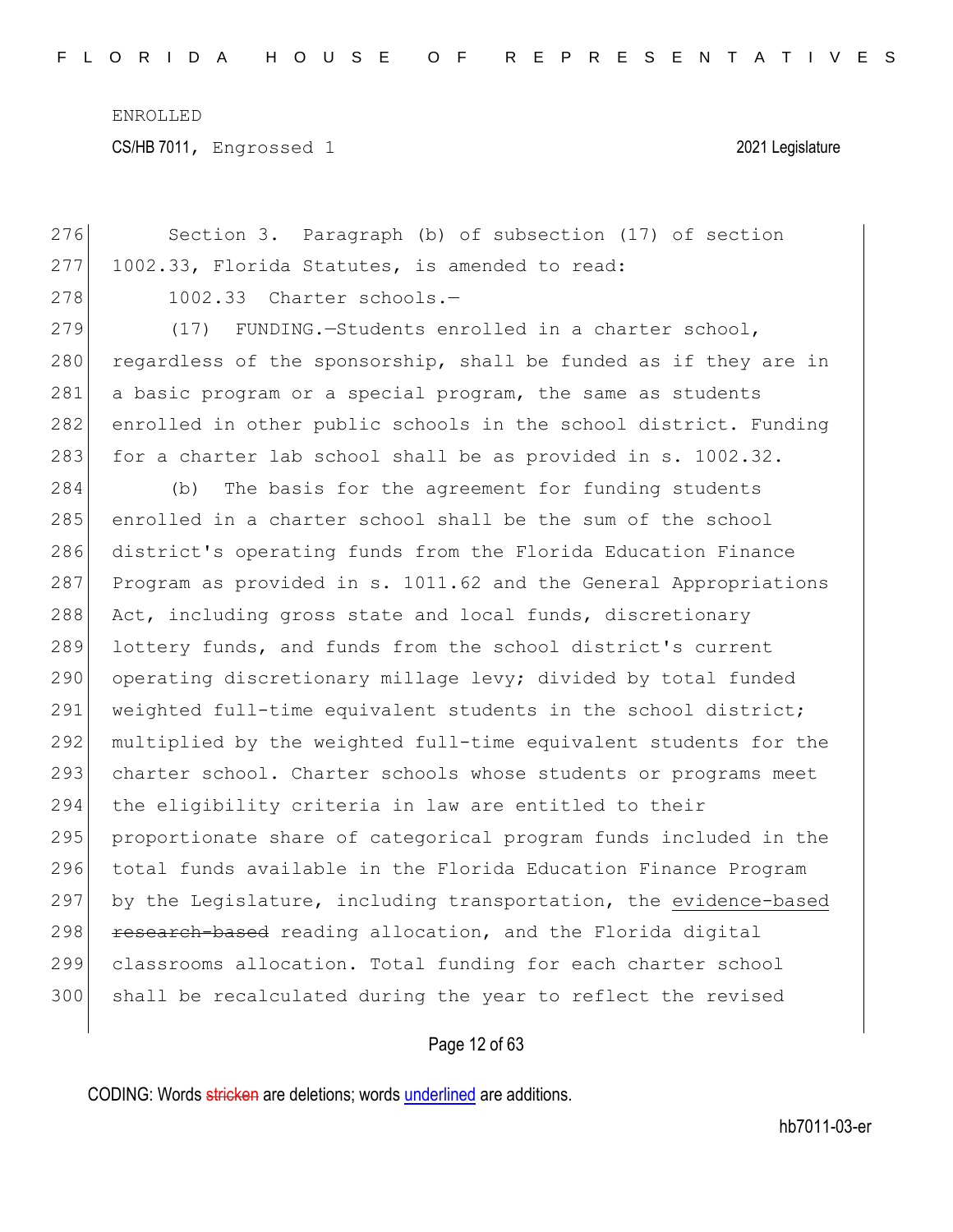calculations under the Florida Education Finance Program by the state and the actual weighted full-time equivalent students 303 reported by the charter school during the full-time equivalent student survey periods designated by the Commissioner of Education. For charter schools operated by a not-for-profit or municipal entity, any unrestricted current and capital assets identified in the charter school's annual financial audit may be 308 used for other charter schools operated by the not-for-profit or municipal entity within the school district. Unrestricted current assets shall be used in accordance with s. 1011.62, and any unrestricted capital assets shall be used in accordance with s. 1013.62(2).

 Section 4. Paragraph (c) of subsection (3) and subsection (4) of section 1002.55, Florida Statutes, are amended to read:

 1002.55 School-year prekindergarten program delivered by private prekindergarten providers.—

 (3) To be eligible to deliver the prekindergarten program, a private prekindergarten provider must meet each of the following requirements:

 (c) The private prekindergarten provider must have, for each prekindergarten class of 11 children or fewer, at least one prekindergarten instructor who meets each of the following requirements:

324 1. The prekindergarten instructor must hold, at a minimum, 325 one of the following credentials:

#### Page 13 of 63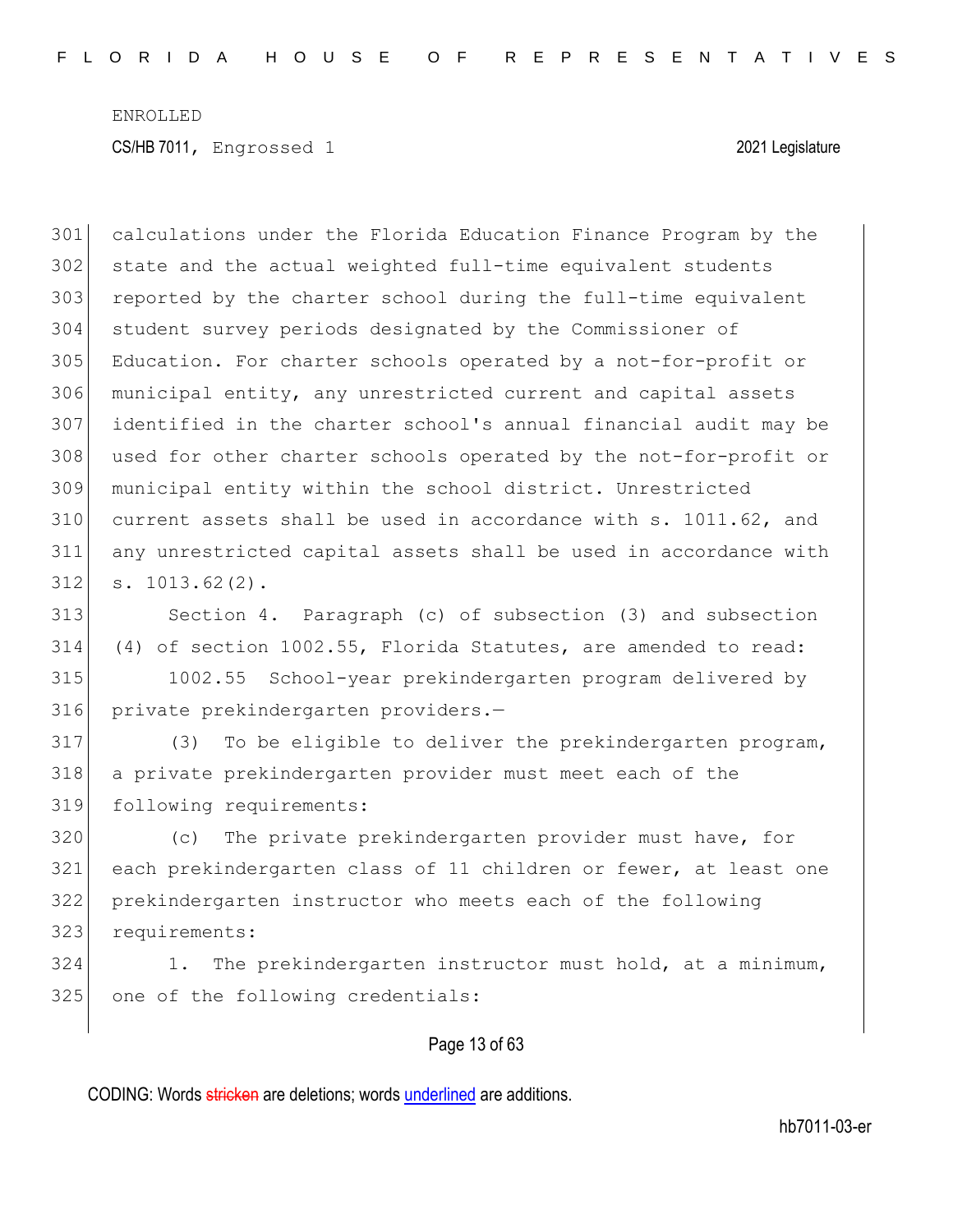332

326 a. A child development associate credential issued by the 327 National Credentialing Program of the Council for Professional 328 Recognition; or

329 b. A credential approved by the Department of Children and 330 Families as being equivalent to or greater than the credential 331 described in sub-subparagraph a.

333 The Department of Children and Families may adopt rules under 334 ss. 120.536(1) and 120.54 which provide criteria and procedures 335 for approving equivalent credentials under sub-subparagraph b.

336 2. The prekindergarten instructor must successfully 337 complete three an emergent literacy training courses course and 338 a student performance standards training course approved by the 339 office as meeting or exceeding the minimum standards adopted 340 under s. 1002.59. The prekindergarten instructor must complete 341 an emergent literacy training course at least once every 5 years 342 after initially completing the three emergent literacy training 343 courses. The courses in this subparagraph must be recognized as 344 part of the informal early learning career pathway identified by 345 the Office of Early Learning under s.  $1002.995(1)$  (b). The 346 requirement for completion of the standards training course  $347$  shall take effect July 1, 2014, and The courses must course  $348$  shall be made available online.

349 (4) A prekindergarten instructor, in lieu of the minimum 350 credentials and courses required under paragraph  $(3)(c)1$ .

Page 14 of 63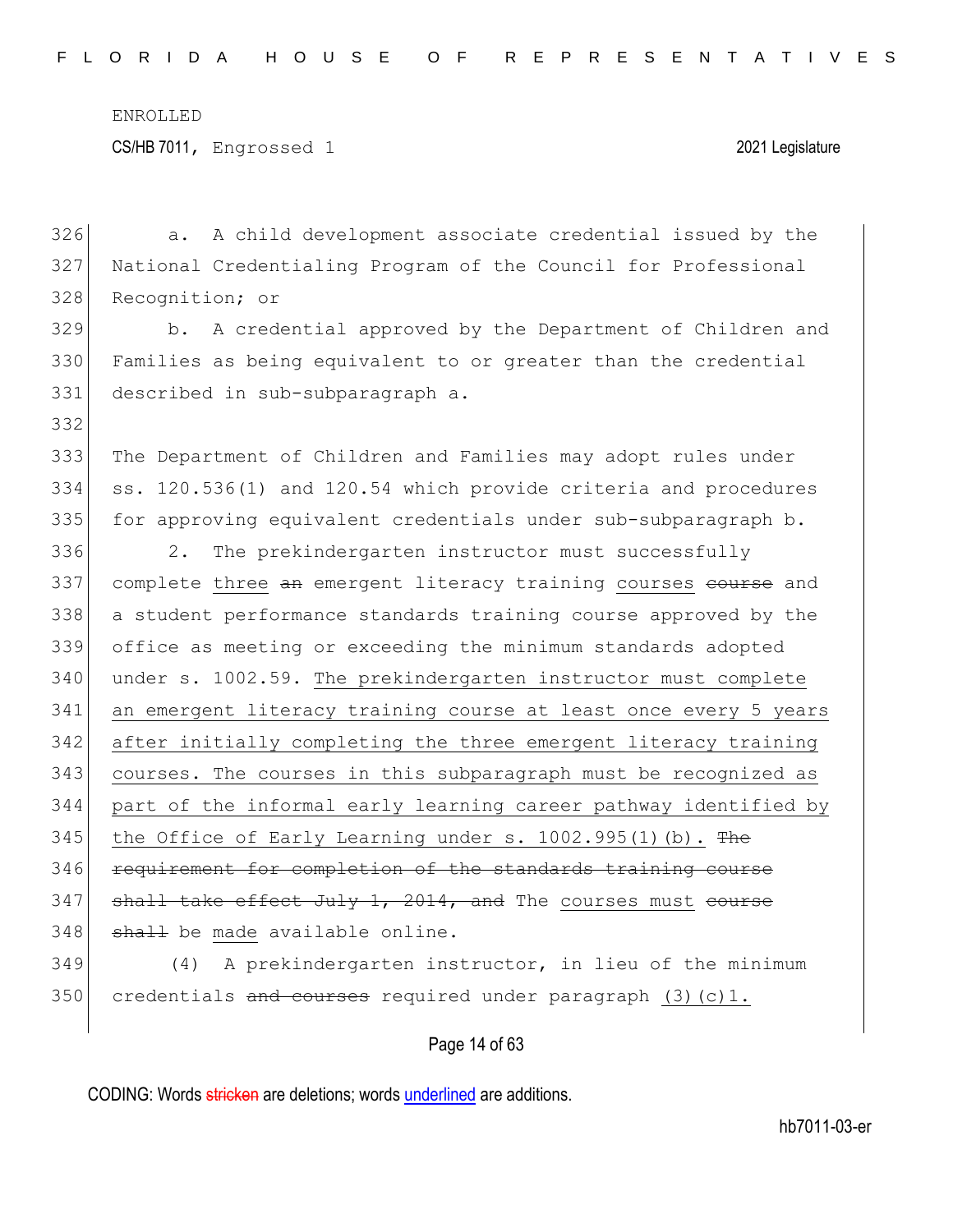$(3)$  (c), may hold one of the following educational credentials: (a) A bachelor's or higher degree in early childhood education, prekindergarten or primary education, preschool 354 education, or family and consumer science;

 (b) A bachelor's or higher degree in elementary education, if the prekindergarten instructor has been certified to teach children any age from birth through 6th grade, regardless of 358 whether the instructor's educator certificate is current, and if the instructor is not ineligible to teach in a public school 360 because his or her educator certificate is suspended or revoked;

361 (c) An associate's or higher degree in child development;

362 (d) An associate's or higher degree in an unrelated field, 363 at least 6 credit hours in early childhood education or child 364 development, and at least 480 hours of experience in teaching or 365 providing child care services for children any age from birth 366 through 8 years of age; or

 (e) An educational credential approved by the department as being equivalent to or greater than an educational credential described in this subsection. The department may adopt criteria and procedures for approving equivalent educational credentials 371 under this paragraph.

372 Section 5. Subsection (1) of section 1002.59, Florida 373 Statutes, is amended to read:

374 1002.59 Emergent literacy and performance standards 375 training courses.-

#### Page 15 of 63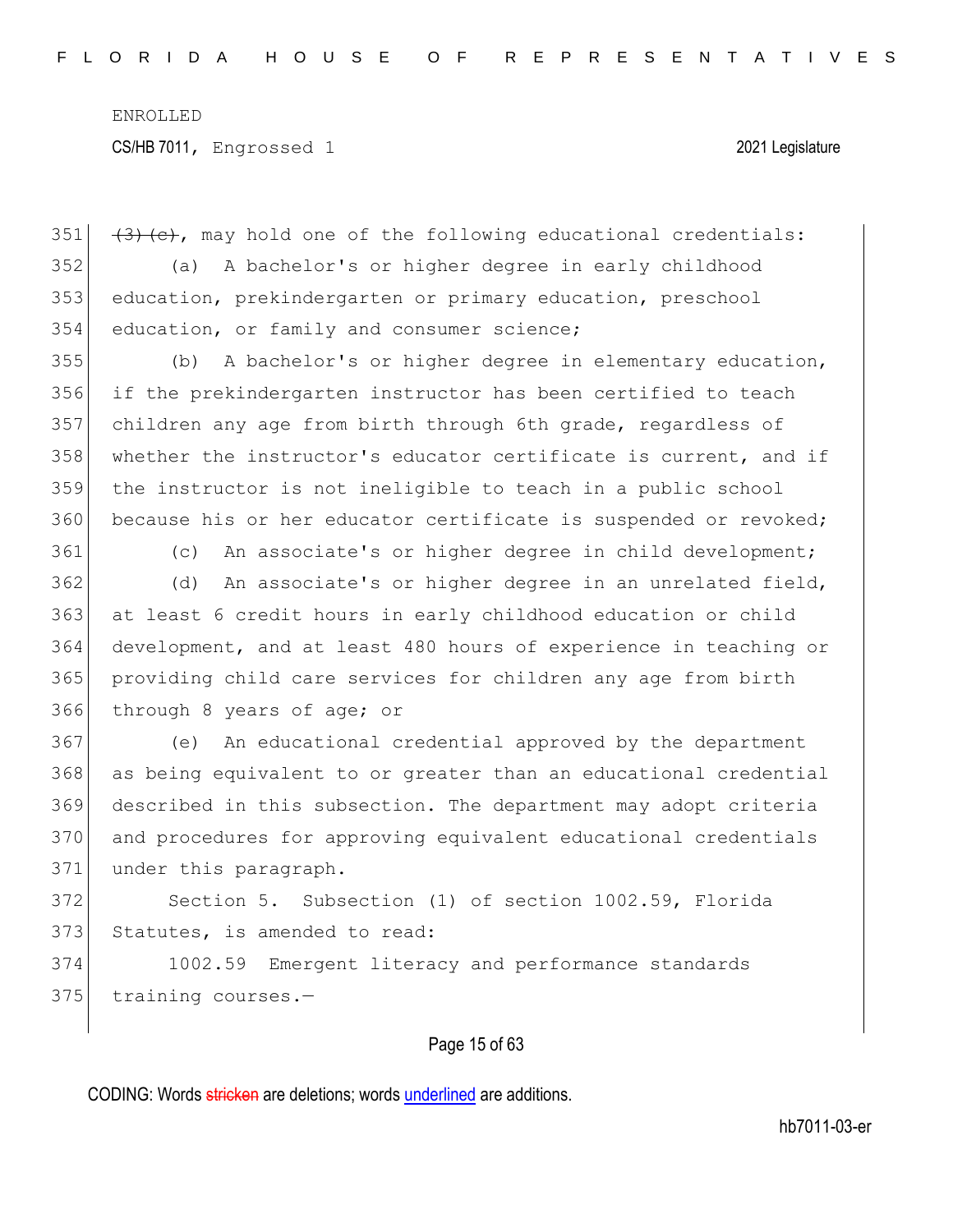376 (1) The office, in collaboration with the Just Read, 377 Florida! Office, shall adopt minimum standards for one or more 378 training courses in emergent literacy for prekindergarten 379 instructors. Each course must comprise 5 clock hours and provide 380 instruction in strategies and techniques to address the age-381 appropriate progress of prekindergarten students in developing 382 emergent literacy skills, including oral communication, 383 knowledge of print and letters, phonological and phonemic and 384 phonological awareness, and vocabulary and comprehension 385 development, consistent with the evidence-based content and 386 strategies identified pursuant to s. 1001.215(8). The course 387 standards must be reviewed as part of any review of subject 388 coverage or endorsement requirements in the elementary, reading, 389 and exceptional student educational areas conducted pursuant to 390 s. 1012.586. Each course must also provide resources containing 391 strategies that allow students with disabilities and other 392 special needs to derive maximum benefit from the Voluntary 393 Prekindergarten Education Program. Successful completion of an 394 emergent literacy training course approved under this section 395 satisfies requirements for approved training in early literacy 396 and language development under ss.  $402.305(2)(e)5., 402.313(6)$ , 397 and 402.3131(5). 398 Section 6. Paragraph (a) of subsection (3) of section 399 1002.67, Florida Statutes, is amended to read: 400 1002.67 Performance standards; curricula and

#### Page 16 of 63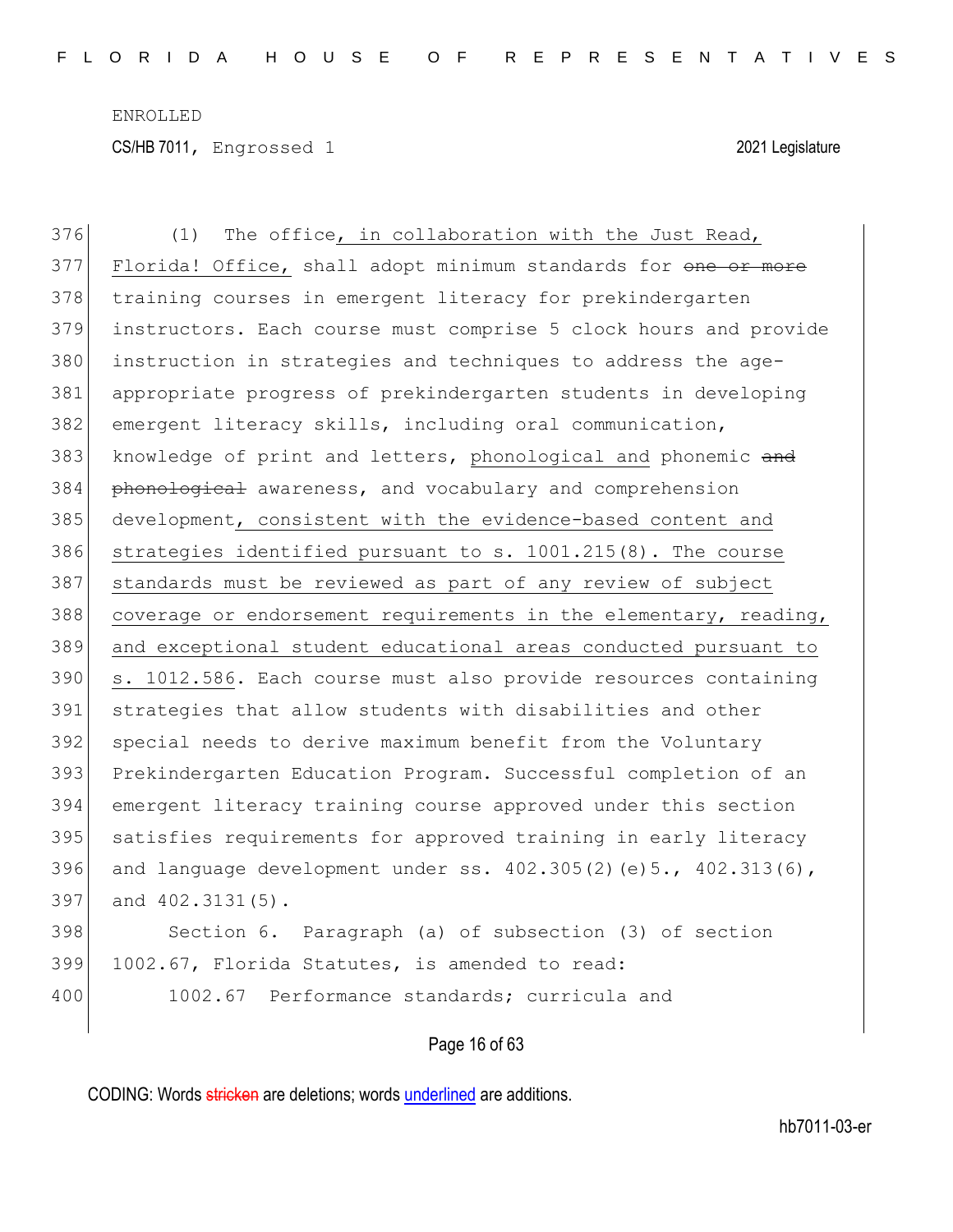CS/HB 7011, Engrossed 1 2021 Legislature

401 accountability.-

402 (3)(a) Contingent upon legislative appropriation, each 403 private prekindergarten provider and public school in the 404 Voluntary Prekindergarten Education Program must implement an 405 evidence-based pre- and post-assessment that has been approved 406 by rule of the State Board of Education. However, beginning with 407 the 2022-2023 program year, such providers and public schools 408 shall participate in the coordinated screening and progress 409 monitoring system pursuant to s. 1008.25(8) to meet the 410 requirements of this subsection.

411 Section 7. Subsections (1) and (5) of section 1002.69, 412 Florida Statutes, are amended to read:

413 1002.69 Statewide kindergarten screening; kindergarten 414 readiness rates; state-approved prekindergarten enrollment 415 screening; good cause exemption.-

 (1)(a) The department shall adopt a statewide kindergarten screening that assesses the readiness of each student for 418 kindergarten based upon the performance standards adopted by the department under s. 1002.67(1) for the Voluntary Prekindergarten 420 Education Program. The department shall require that each school district administer the statewide kindergarten screening to each kindergarten student in the school district within the first 30 423 school days of each school year. Nonpublic schools may administer the statewide kindergarten screening to each kindergarten student in a nonpublic school who was enrolled in

#### Page 17 of 63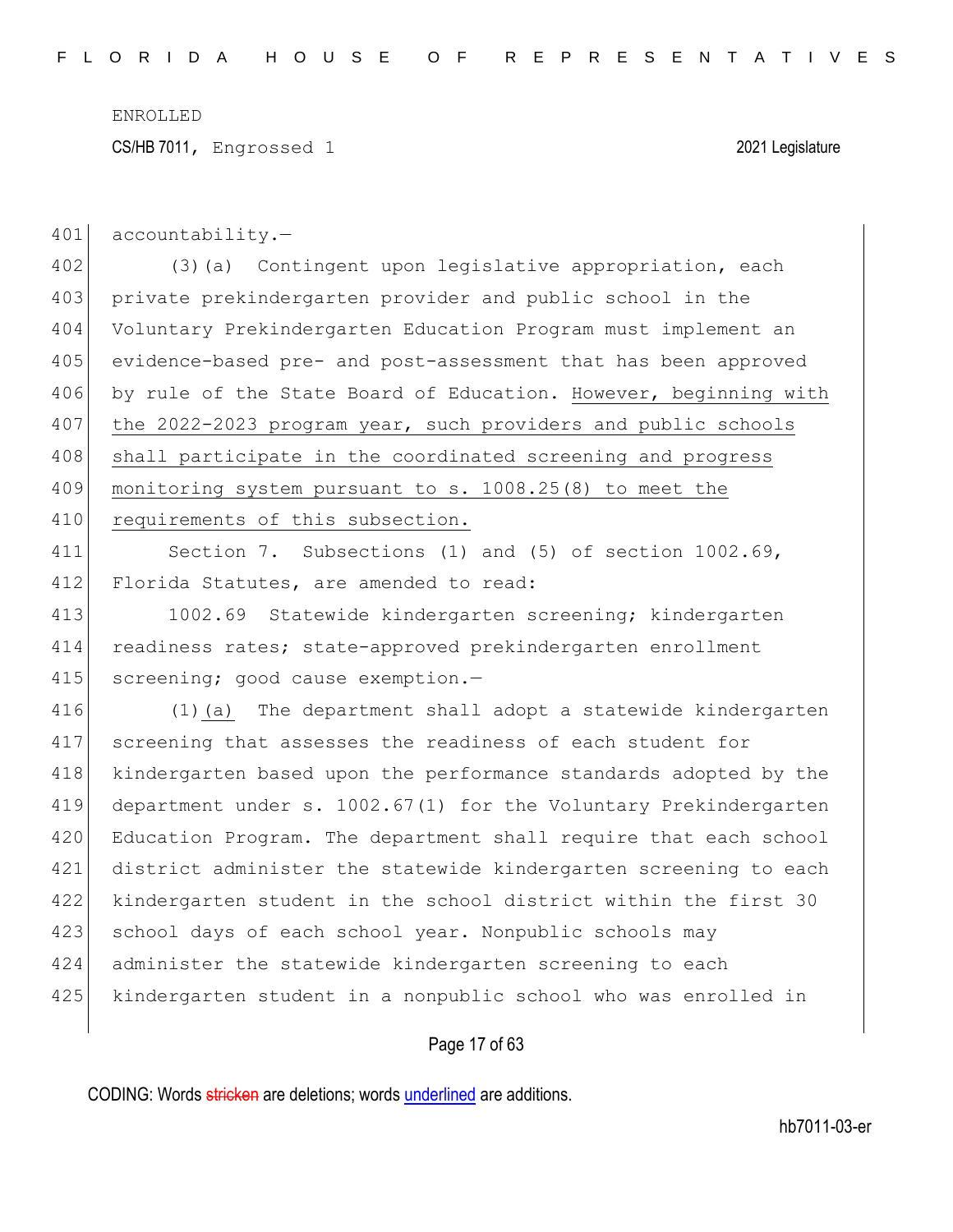426 the Voluntary Prekindergarten Education Program. For the 2021- 427 2022 program year, results from the kindergarten screening may 428 not be used in the calculation of readiness rates. 429 (b) Notwithstanding paragraph (a) and subsection (5), 430 beginning with the 2022-2023 program year, each private 431 prekindergarten provider and public school participating in the 432 Voluntary Prekindergarten Education Program must participate in 433 the coordinated screening and progress monitoring system 434 pursuant to s. 1008.25(8). Results from the progress monitoring 435 system shall be used to determine student learning gains and 436 norm-referenced learning outcomes based on the standards 437 established under s. 1002.67 and to calculate a provider's 438 kindergarten readiness rate annually. For purposes of this 439 paragraph, progress monitoring results must be limited to 440 assessments conducted during the program year. 441 (5) The office shall adopt procedures to annually

 calculate each private prekindergarten provider's and public 443 school's kindergarten readiness rate, which must be expressed as the percentage of the provider's or school's students who are 445 assessed as ready for kindergarten. The methodology for calculating each provider's kindergarten readiness rate must include student learning gains when available and the percentage 448 of students who meet all state readiness measures. The rates must not include students who are not administered the statewide kindergarten screening. The office shall determine learning

#### Page 18 of 63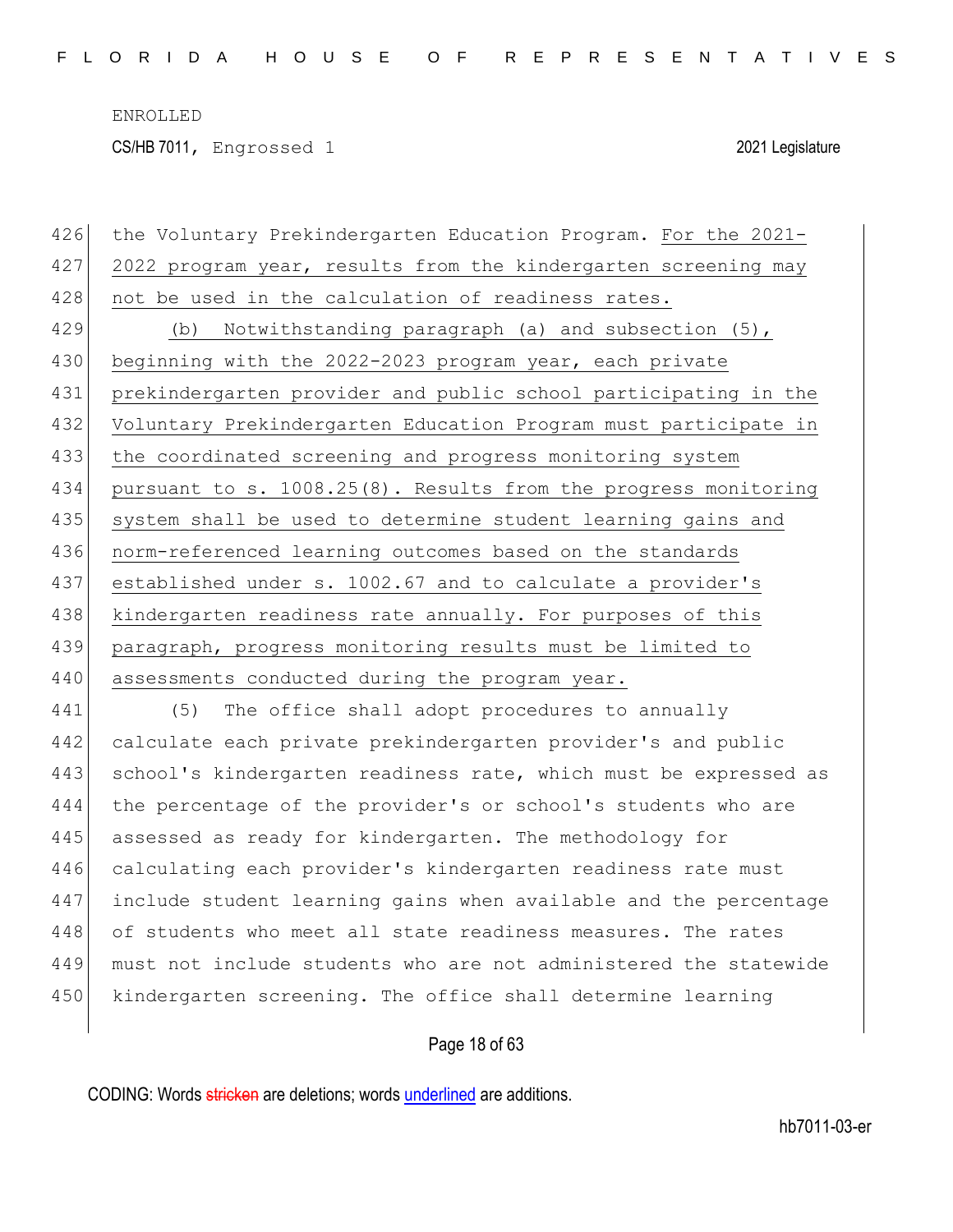| 451 | gains using a value-added measure based on growth demonstrated   |
|-----|------------------------------------------------------------------|
| 452 | by the results of the preassessment and postassessment from at   |
| 453 | least 2 successive years of administration of the preassessment  |
| 454 | and postassessment. Readiness rates calculated for the 2020-2021 |
| 455 | program year shall be for informational purposes only and may    |
| 456 | not be used to impose any sanction or penalty under subsection   |
| 457 | $(7)$ .                                                          |
| 458 | Section 8. Subsection (14) of section 1002.83, Florida           |
| 459 | Statutes, is renumbered as subsection (15), and a new subsection |
| 460 | (14) is added to that section to read:                           |
| 461 | 1002.83 Early learning coalitions.-                              |
| 462 | (14) Each early learning coalition shall adopt a best-           |
| 463 | practices plan for transitioning prekindergarten students into   |
| 464 | kindergarten. The plan must provide for:                         |
| 465 | Opportunities for prekindergarten students and their<br>(a)      |
| 466 | parents to visit schools in which they may be enrolled in        |
| 467 | kindergarten.                                                    |
| 468 | Written information for parents on school registration<br>(b)    |
| 469 | and academic and social expectations for kindergarten.           |
| 470 | (c) Meetings at least annually with school districts and         |
| 471 | charter schools in the coalition's service area to identify and  |
| 472 | address areas for improvement in transitioning prekindergarten   |
| 473 | students into kindergarten.                                      |
| 474 | Transferring prekindergarten student information for<br>(d)      |
| 475 | continuity in progress monitoring and the provision of supports. |
|     |                                                                  |

Page 19 of 63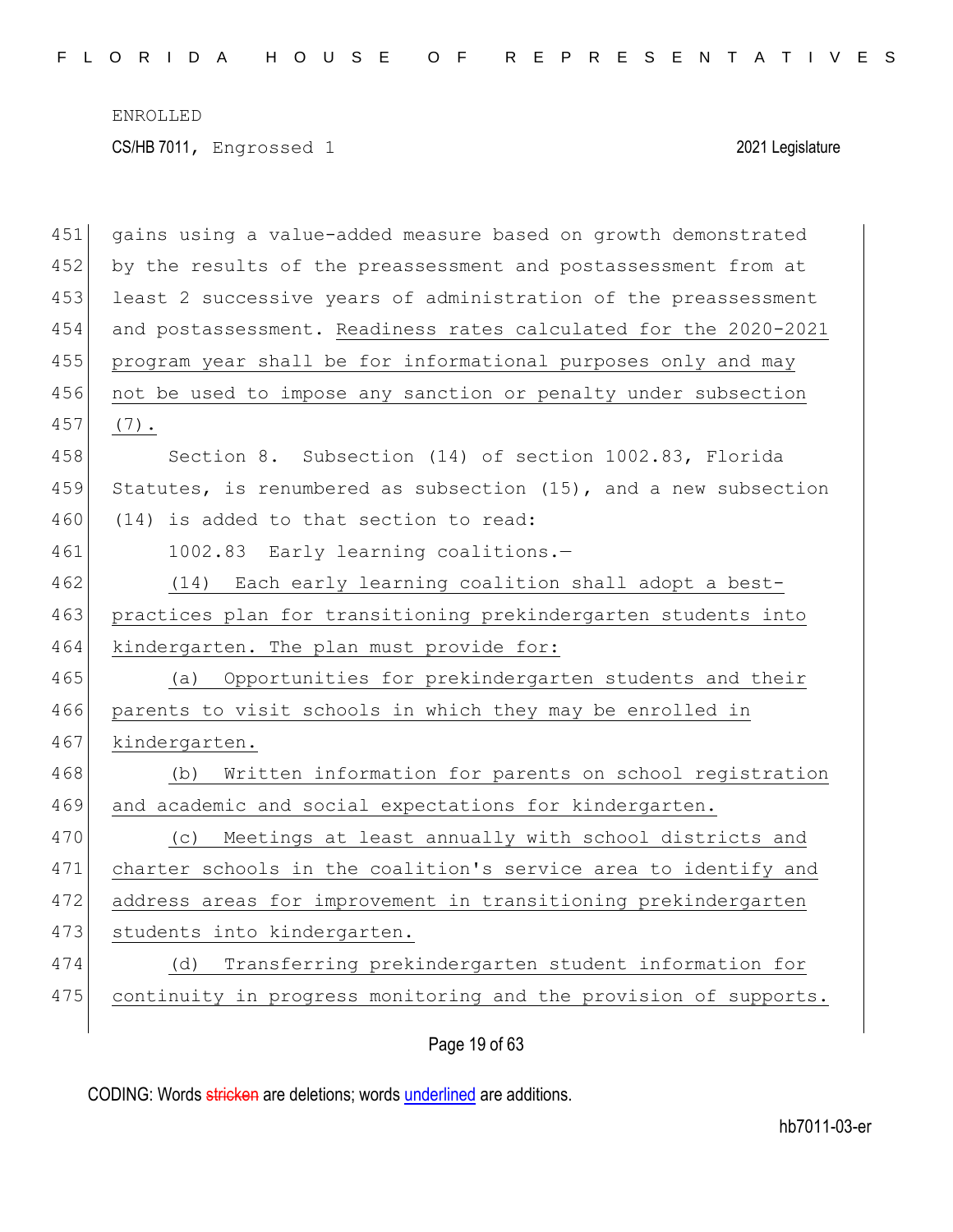CS/HB 7011, Engrossed 1 2021 Legislature

|     | Page 20 of 63                                                    |
|-----|------------------------------------------------------------------|
| 500 | Academically high-performing school districts.-It<br>1003.621    |
| 499 | 1003.621, Florida Statutes, is amended to read:                  |
| 498 | Section 11. Paragraph (g) of subsection (2) of section           |
| 497 | available under chapter 1002.                                    |
| 496 | notify the parent of the student of all the scholarship options  |
| 495 | Rehabilitation Act of 1973 is issued, a school district shall    |
| 494 | plan or 504 accommodation plan under s. 504 of the               |
| 493 | (k) Within 10 days after a student's individual education        |
| 492 | (1)                                                              |
| 491 | 1003.57 Exceptional students instruction.-                       |
| 490 | section 1003.57, Florida Statutes, to read:                      |
| 489 | Section 10. Paragraph (k) is added to subsection (1) of          |
|     |                                                                  |
| 488 | administrators principals in s. 1001.215(3).                     |
| 487 | with the training for K-12 teachers, reading coaches, and school |
| 486 | certifications established pursuant to this section shall align  |
| 485 | (2) To the greatest extent possible, the credentials and         |
| 484 | and career pathways.-                                            |
| 483 | 1002.995 Early learning professional development standards       |
| 482 | Statutes, is amended to read:                                    |
| 481 | Section 9. Subsection (2) of section 1002.995, Florida           |
| 480 | of this subsection.                                              |
| 479 | charter schools, and parents to assist with the implementation   |
| 478 | transitions to early learning coalitions, school districts,      |
| 477 | The office shall provide quidelines for successful kindergarten  |
| 476 |                                                                  |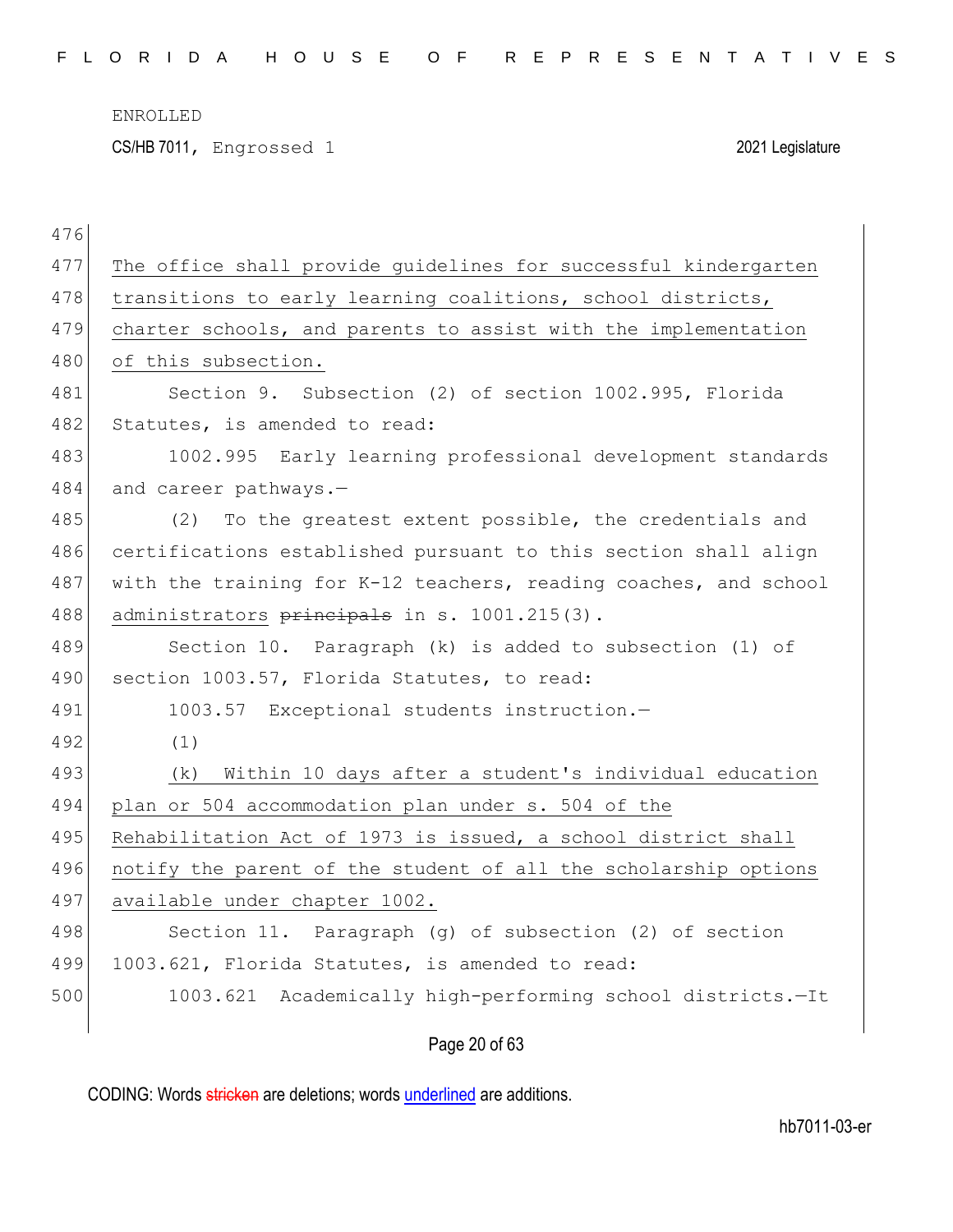is the intent of the Legislature to recognize and reward school districts that demonstrate the ability to consistently maintain 503 or improve their high-performing status. The purpose of this section is to provide high-performing school districts with flexibility in meeting the specific requirements in statute and 506 rules of the State Board of Education.

 (2) COMPLIANCE WITH STATUTES AND RULES.—Each academically high-performing school district shall comply with all of the 509 provisions in chapters 1000-1013, and rules of the State Board of Education which implement these provisions, pertaining to the following:

512 (g) Those statutes pertaining to planning and budgeting, 513 including chapter 1011, except s. 1011.62(9)(d), relating to the 514 requirement for a comprehensive reading plan. A district that is 515 exempt from submitting this plan shall be deemed approved to 516 receive the evidence-based research-based reading instruction 517 allocation.

518 Section 12. Paragraph (c) of subsection (2), paragraph (b) 519 of subsection (3), and paragraph (b) of subsection (5) of 520 section 1004.04, Florida Statutes, are amended to read:

521 1004.04 Public accountability and state approval for 522 teacher preparation programs.-

523 (2) UNIFORM CORE CURRICULA AND CANDIDATE ASSESSMENT.—

524 (c) Each candidate must receive instruction and be

525 assessed on the uniform core curricula in the candidate's area

#### Page 21 of 63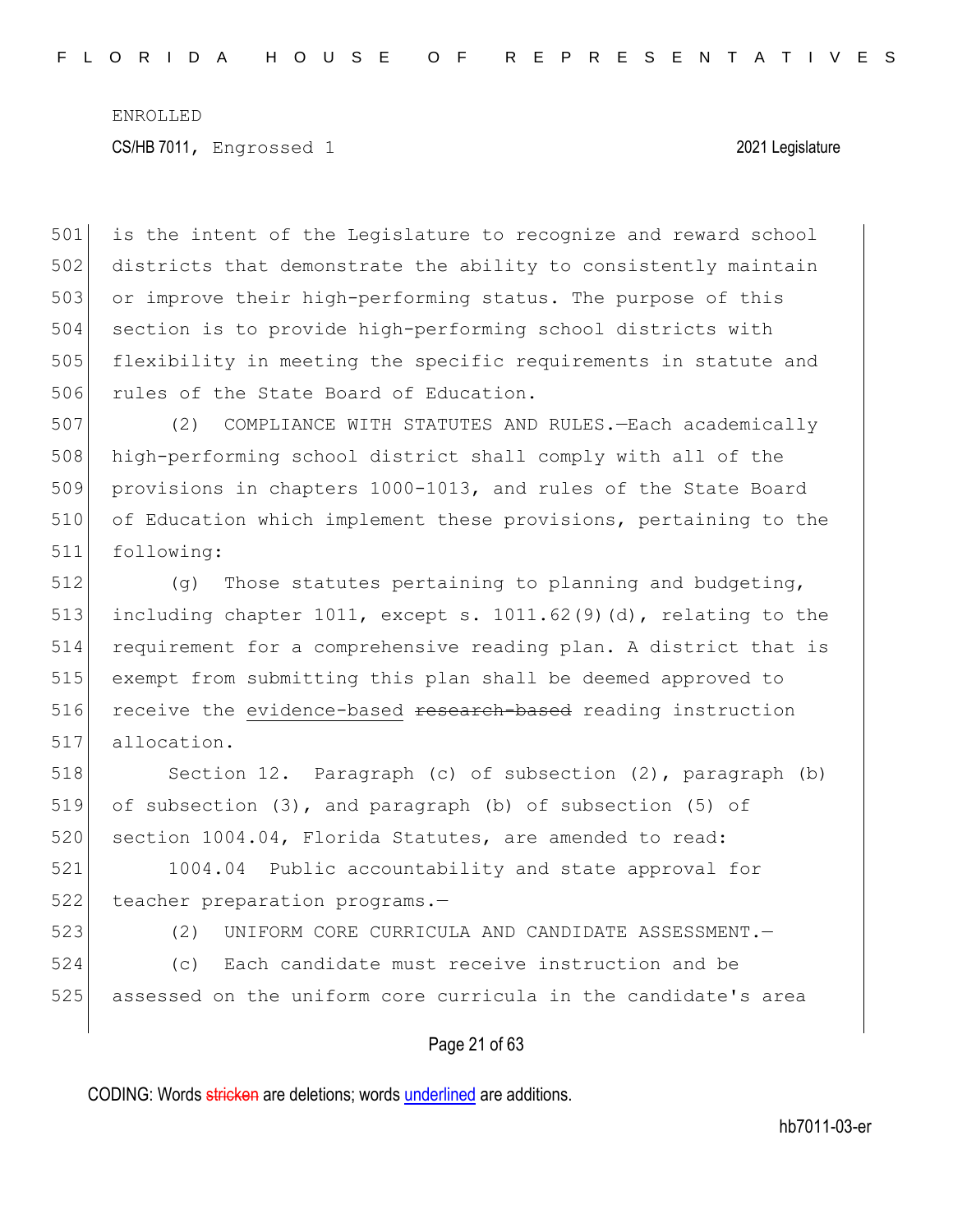CS/HB 7011, Engrossed 1 2021 Legislature

526 or areas of program concentration during course work and field 527 experiences. Beginning with candidates entering a teacher 528 preparation program in the 2022-2023 school year, a candidate 529 for certification in a coverage area identified pursuant to s. 530 1012.585(3)(f) must successfully complete all competencies for a 531 reading endorsement, including completion of the endorsement 532 practicum through the candidate's field experience under 533 subsection (5), in order to graduate from the program. 534 (3) INITIAL STATE PROGRAM APPROVAL.— 535 (b) Each teacher preparation program approved by the 536 Department of Education, as provided for by this section, shall 537 require students, at a minimum, to meet, at a minimum, the 538 following as prerequisites for admission into the program: 539 1. Have a grade point average of at least 2.5 on a 4.0 540 scale for the general education component of undergraduate 541 studies or have completed the requirements for a baccalaureate 542 degree with a minimum grade point average of 2.5 on a 4.0 scale 543 from any college or university accredited by a regional 544 accrediting association as defined by State Board of Education 545 rule or any college or university otherwise approved pursuant to 546 State Board of Education rule.

547 2. Demonstrate mastery of general knowledge sufficient for 548 entry into the program, including the ability to read, write, 549 and perform in mathematics, by passing the General Knowledge 550 Test of the Florida Teacher Certification Examination or, for a

#### Page 22 of 63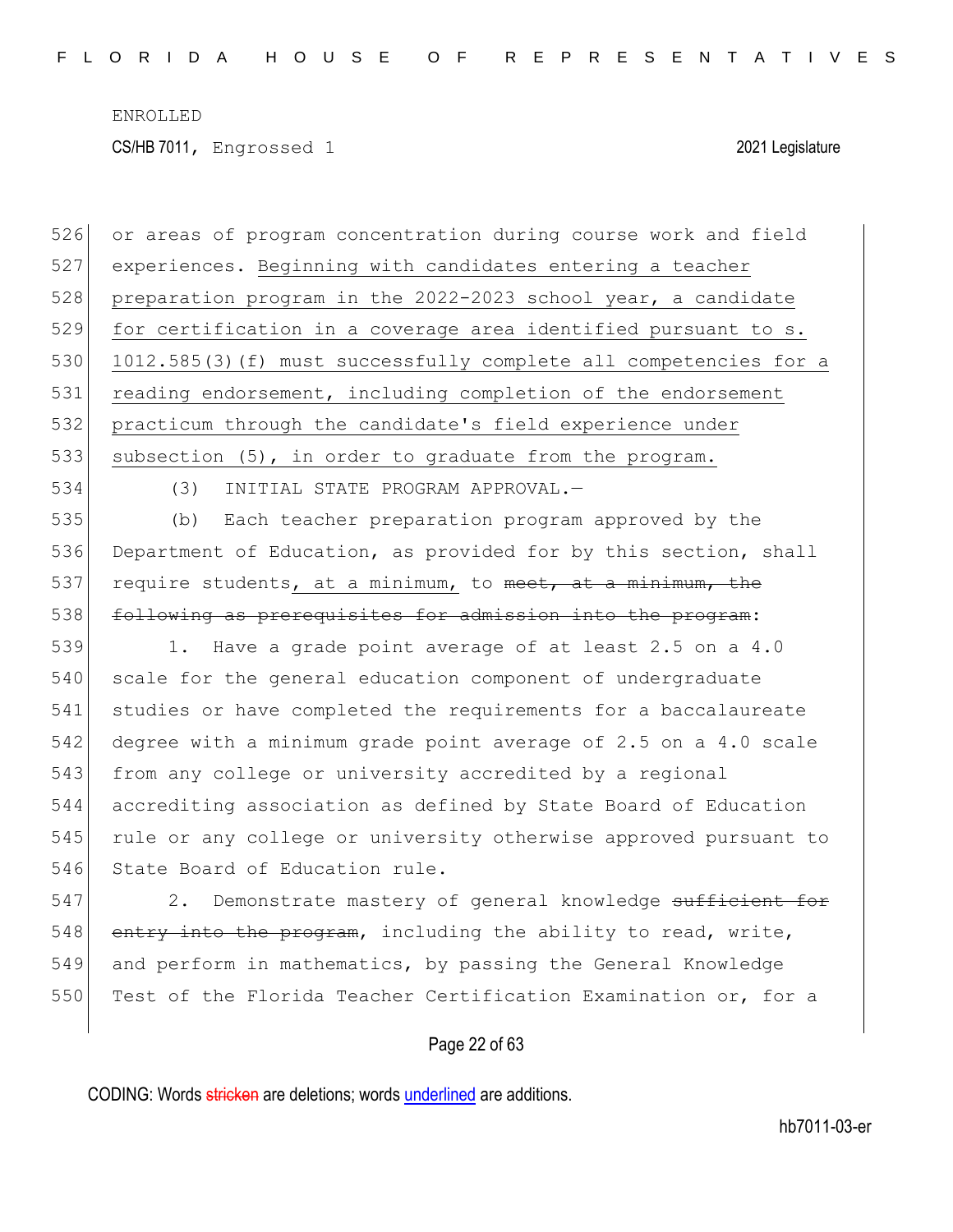554

551 graduate level program, obtain a baccalaureate degree from an 552 institution that is accredited or approved pursuant to the rules 553 of the State Board of Education.

555 Each teacher preparation program may waive these admissions 556 requirements for up to 10 percent of the students admitted. 557 Programs shall implement strategies to ensure that students 558 admitted under a waiver receive assistance to demonstrate 559 competencies to successfully meet requirements for certification 560 and shall annually report to the Department of Education the 561 status of each candidate admitted under such a waiver.

 (5) PRESERVICE FIELD EXPERIENCE.—All postsecondary 563 instructors, school district personnel and instructional personnel, and school sites preparing instructional personnel through preservice field experience courses and internships shall meet special requirements. District school boards may pay 567 student teachers during their internships.

568 (b)1. All school district personnel and instructional 569 personnel who supervise or direct teacher preparation students 570 during field experience courses or internships taking place in 571 this state in which candidates demonstrate an impact on student 572 learning growth must have:

573 a. Evidence of "clinical educator" training; $\tau$ 574 b. A valid professional certificate issued pursuant to s.  $575$  1012.56; and

#### Page 23 of 63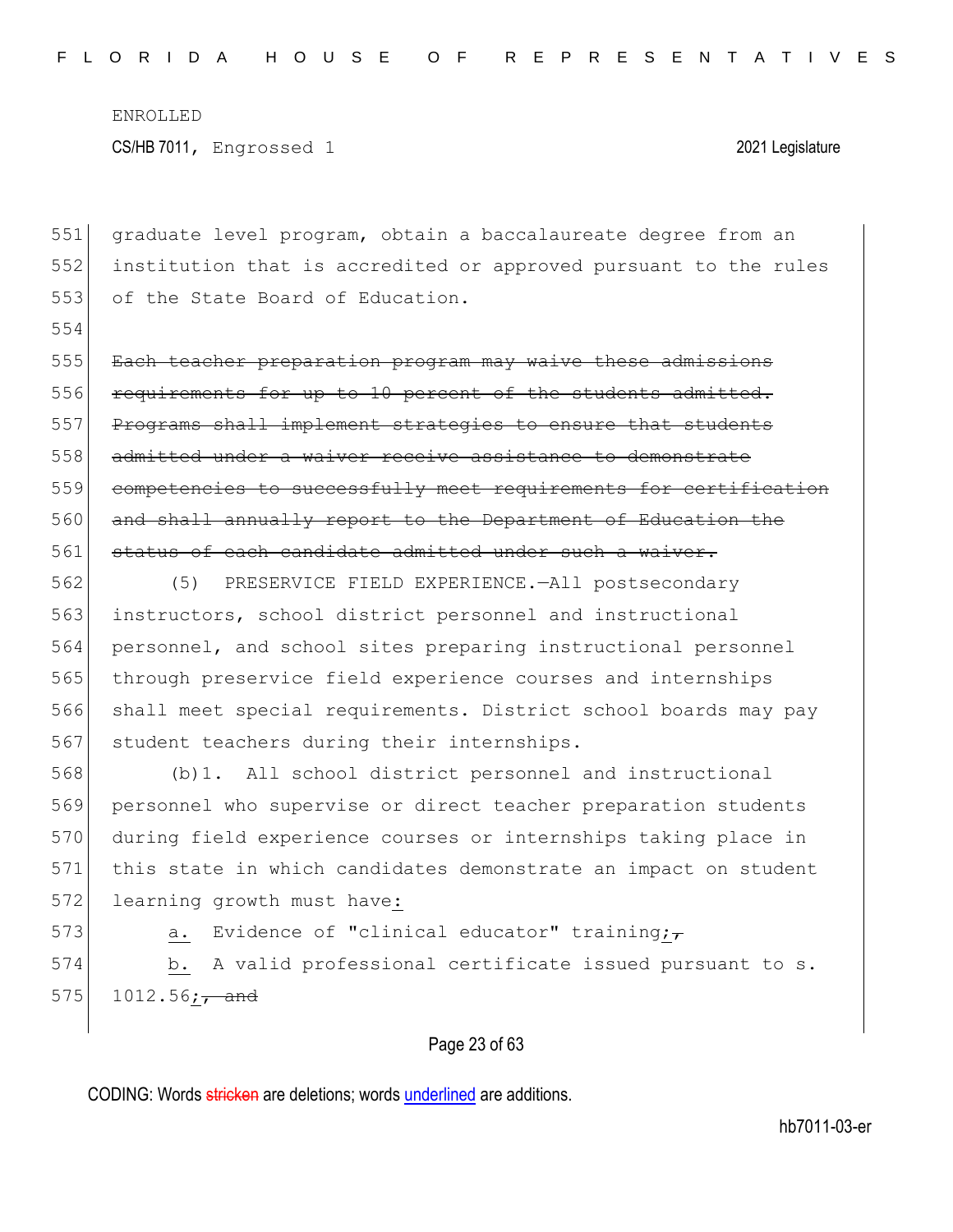| 576 | c. At least 3 years of teaching experience in                            |
|-----|--------------------------------------------------------------------------|
| 577 | prekindergarten through grade 12; and must have                          |
| 578 | d. Earned an effective or highly effective rating on the                 |
| 579 | prior year's performance evaluation under s. 1012.34 or be a             |
| 580 | peer evaluator under the district's evaluation system approved           |
| 581 | under s. 1012.34; and                                                    |
| 582 | Beginning with the 2022-2023 school year, for all such<br>e <sub>1</sub> |
| 583 | personnel who supervise or direct teacher preparation students           |
| 584 | during internships in kindergarten through grade 3 or who are            |
| 585 | enrolled in a teacher preparation program for a certificate area         |
| 586 | identified pursuant to s. 1012.585(3)(f), a certificate or               |
| 587 | endorsement in reading.                                                  |
| 588 |                                                                          |
| 589 | The State Board of Education shall approve the training                  |
| 590 | requirements.                                                            |
| 591 | All instructional personnel who supervise or direct<br>2.                |
| 592 | teacher preparation students during field experience courses or          |
| 593 | internships in another state, in which a candidate demonstrates          |
| 594 | his or her impact on student learning growth, through a Florida          |
| 595 | online or distance program must have received "clinical                  |
| 596 | educator" training or its equivalent in that state, hold a valid         |
| 597 | professional certificate issued by the state in which the field          |
| 598 | experience takes place, and have at least 3 years of teaching            |
| 599 |                                                                          |
|     | experience in prekindergarten through grade 12.                          |

## Page 24 of 63

CODING: Words stricken are deletions; words underlined are additions.

 $\overline{\phantom{a}}$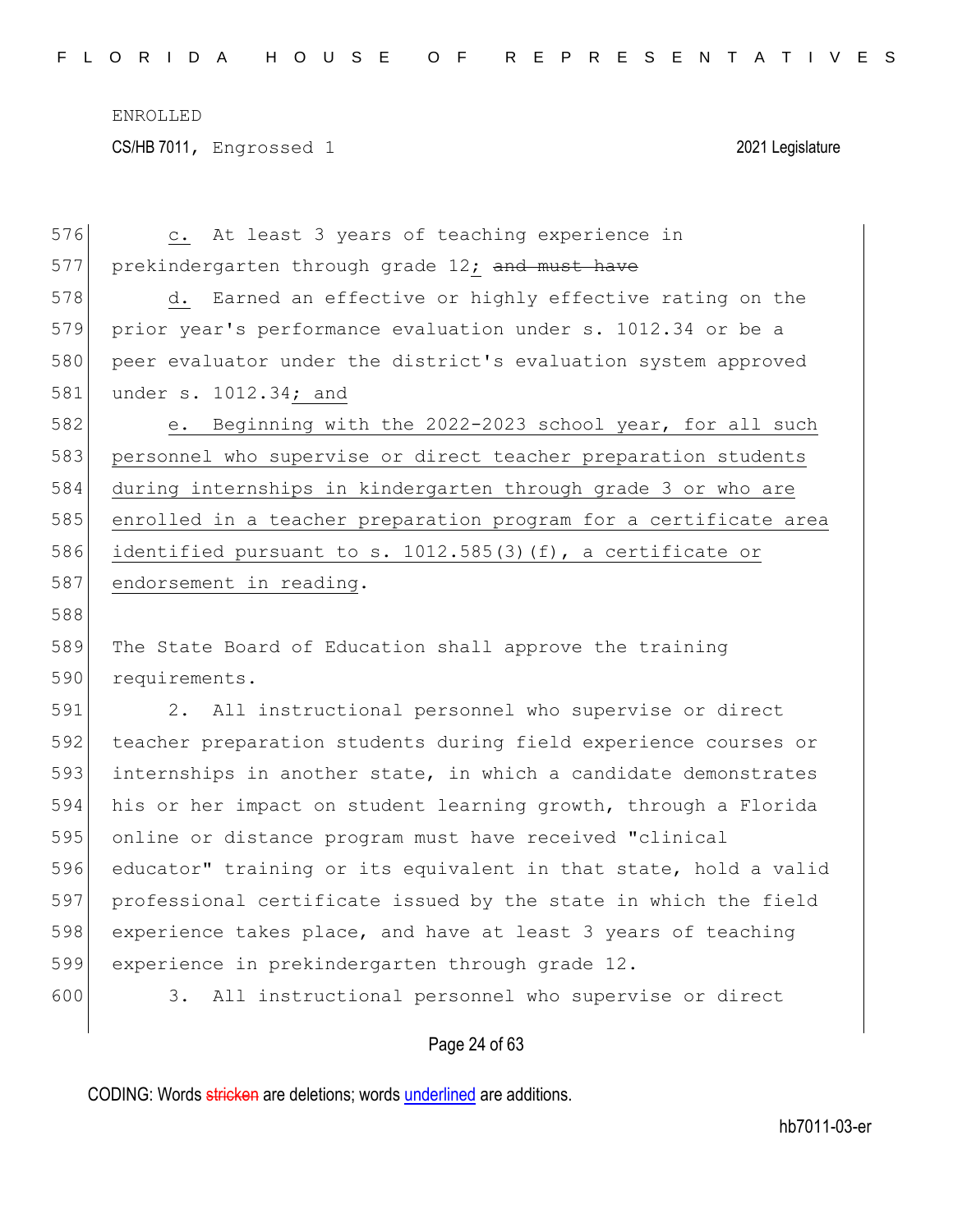teacher preparation students during field experience courses or internships, in which a candidate demonstrates his or her impact on student learning growth, on a United States military base in another country through a Florida online or distance program must have received "clinical educator" training or its equivalent, hold a valid professional certificate issued by the United States Department of Defense or a state or territory of 608 the United States, and have at least 3 years teaching experience in prekindergarten through grade 12.

 Section 13. Paragraph (b) of subsection (3) of section 1004.85, Florida Statutes, is amended to read:

612 1004.85 Postsecondary educator preparation institutes.-

 (3) Educator preparation institutes approved pursuant to this section may offer competency-based certification programs specifically designed for noneducation major baccalaureate degree holders to enable program participants to meet the educator certification requirements of s. 1012.56. An educator 618 preparation institute choosing to offer a competency-based certification program pursuant to the provisions of this section must implement a program previously approved by the Department of Education for this purpose or a program developed by the 622 institute and approved by the department for this purpose. 623 Approved programs shall be available for use by other approved educator preparation institutes.

(b) Each program participant must:

#### Page 25 of 63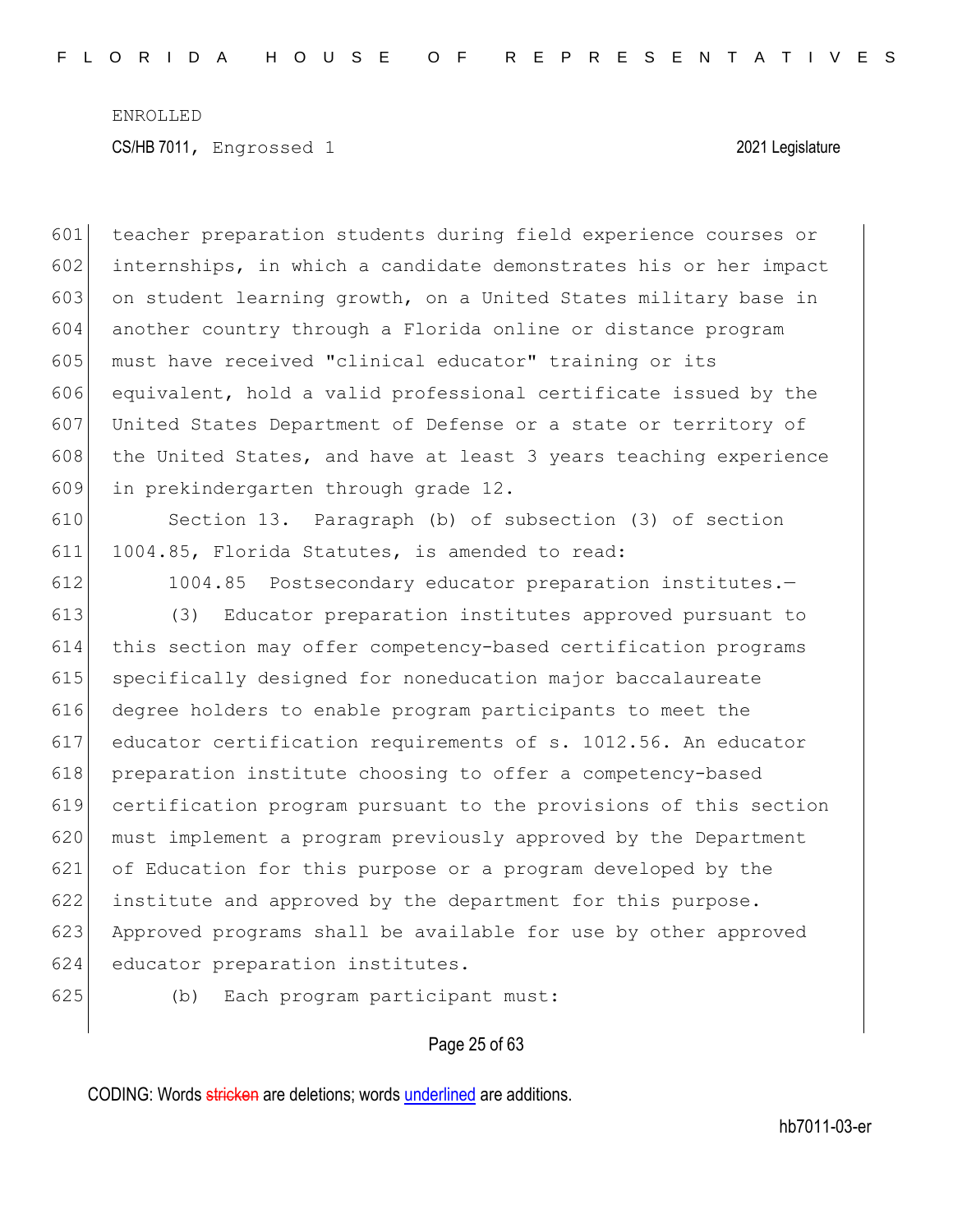| 626 | Meet certification requirements pursuant to s.<br>1.             |
|-----|------------------------------------------------------------------|
| 627 | 1012.56(1) by obtaining a statement of status of eligibility in  |
| 628 | the certification subject area of the educational plan and meet  |
| 629 | the requirements of s. $1012.56(2)$ (a) - (f).                   |
| 630 | 2. Participate in coursework and field experiences that          |
| 631 | are appropriate to his or her educational plan prepared under    |
| 632 | paragraph (a). Beginning with candidates entering an educator    |
| 633 | preparation institute in the 2022-2023 school year, a candidate  |
| 634 | for certification in a coverage area identified pursuant to s.   |
| 635 | 1012.585(3)(f) must successfully complete all competencies for a |
| 636 | reading endorsement, including completion of the endorsement     |
| 637 | practicum through the candidate's field experience, in order to  |
| 638 | graduate from the program.                                       |
| 639 | Before completion of the program, fully demonstrate his<br>3.    |
| 640 | or her ability to teach the subject area for which he or she is  |
| 641 | seeking certification by documenting a positive impact on        |
| 642 | student learning growth in a prekindergarten through grade 12    |
| 643 | setting and achieving a passing score on the professional        |
| 644 | education competency examination, the basic skills examination,  |
| 645 | and the subject area examination for the subject area            |
| 646 | certification which is required by state board rule.             |
| 647 | Section 14. Paragraph (d) of subsection (2) of section           |
| 648 | 1006.28, Florida Statutes, is amended to read:                   |
| 649 | Duties of district school board, district school<br>1006.28      |

## Page 26 of 63

CODING: Words stricken are deletions; words underlined are additions.

650 superintendent; and school principal regarding  $K-12$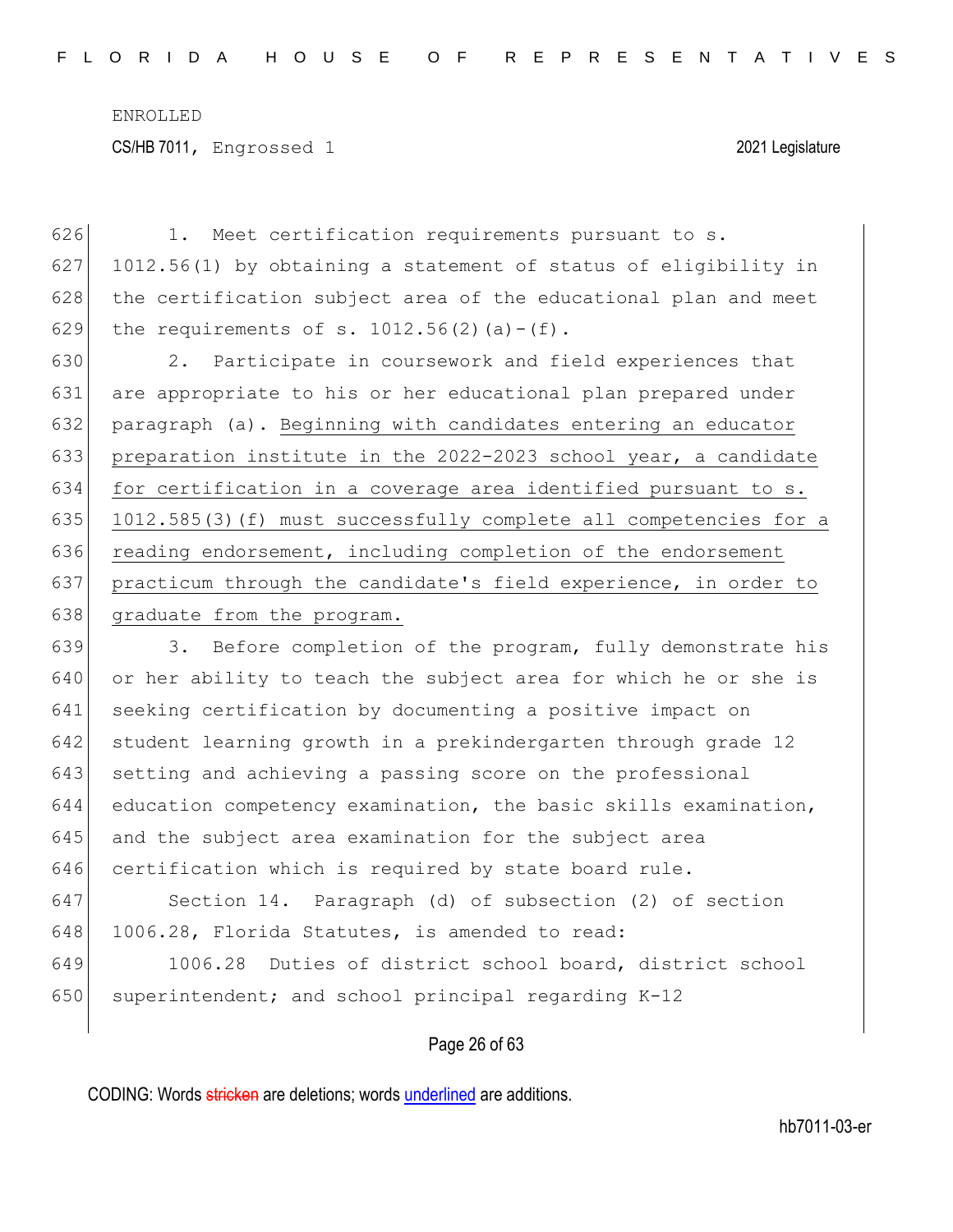CS/HB 7011, Engrossed 1 2021 Legislature

651 instructional materials.—

 (2) DISTRICT SCHOOL BOARD.—The district school board has the constitutional duty and responsibility to select and provide adequate instructional materials for all students in accordance with the requirements of this part. The district school board 656 also has the following specific duties and responsibilities:

657 (d) School library media services; establishment and 658 maintenance.—Establish and maintain a program of school library 659 media services for all public schools in the district, including 660 school library media centers, or school library media centers 661 open to the public, and, in addition such traveling or 662 circulating libraries as may be needed for the proper operation 663 of the district school system. Each school district shall 664 provide training to school librarians and media specialists 665 regarding the prohibition against distributing harmful materials 666 to minors under s. 847.012 and applicable case law, and best 667 practices for providing students access to age-appropriate 668 materials and library resources. Upon written request, a school 669 district shall provide access to any material or book specified  $670$  in the request that is maintained in a district school system 671 library and is available for review.

672 Section 15. Subsections (8) and (9) of section 1008.25, 673 Florida Statutes, are renumbered as subsections (9) and (10), 674 respectively, paragraph (a) of subsection  $(4)$ , paragraphs (a) 675 and (c) of subsection  $(5)$ , paragraph (a) of subsection  $(7)$ , and

#### Page 27 of 63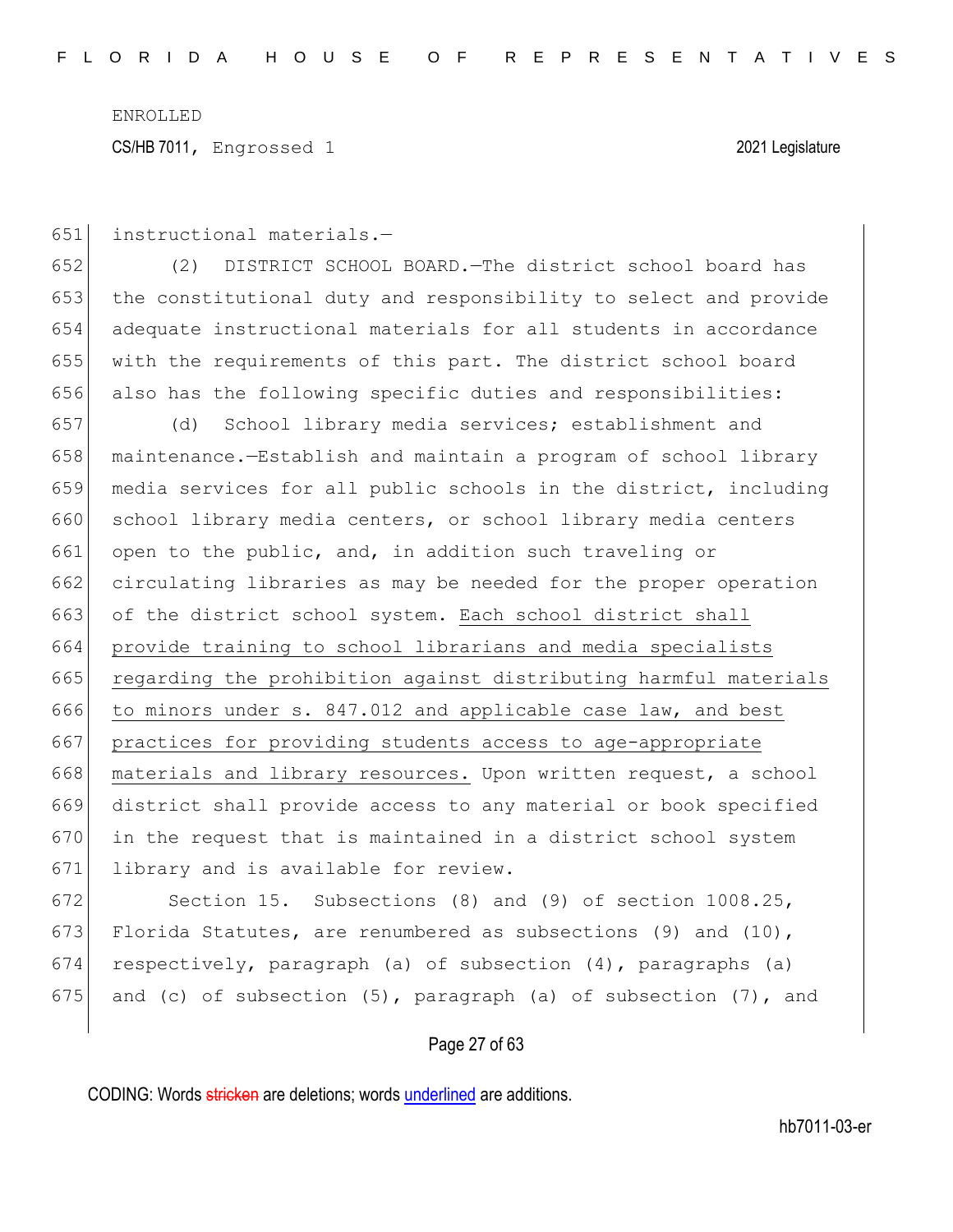CS/HB 7011, Engrossed 1 2021 Legislature

676 present subsection (8) are amended, paragraph (d) is added to 677 subsection (5), and a new subsection (8) is added to that 678 section, to read:

679 1008.25 Public school student progression; student 680 support; screening and progress monitoring; reporting 681 requirements.—

682 (4) ASSESSMENT AND SUPPORT.—

683 (a) Each student must participate in the statewide, 684 standardized assessment program required under  $\frac{1}{2}$  s. 1008.22 and 685 the Voluntary Prekindergarten Education Program through grade 8 686 coordinated screening and progress monitoring system required 687 | under subsection (8). Each student who does not achieve a Level 688 3 or above on the statewide, standardized English Language Arts 689 assessment, the statewide, standardized Mathematics assessment, 690 or the Algebra I EOC assessment must be evaluated to determine 691 the nature of the student's difficulty, the areas of academic 692 need, and strategies for providing academic supports to improve 693 the student's performance.

694 (5) READING DEFICIENCY AND PARENTAL NOTIFICATION.—

 (a) Any student in kindergarten through grade 3 who exhibits a substantial deficiency in reading based upon 697 screening, diagnostic, progress monitoring, or assessment data; 698 statewide assessments; or teacher observations must be provided intensive, explicit, systematic, and multisensory reading interventions immediately following the identification of the

#### Page 28 of 63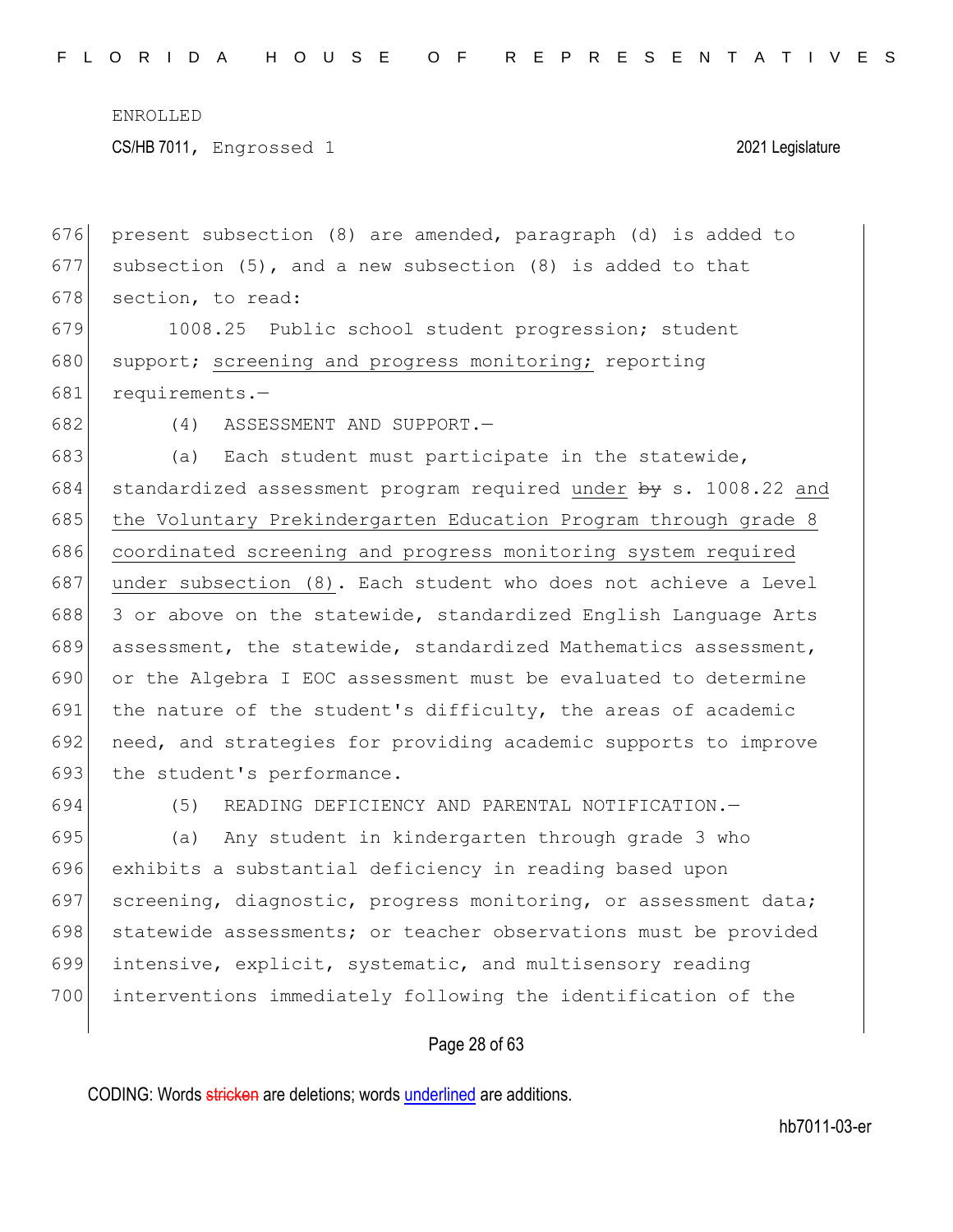701 reading deficiency. A school may not wait for a student to 702 receive a failing grade at the end of a grading period to 703 identify the student as having a substantial reading deficiency 704 and initiate intensive reading interventions. In addition, a  $705$  school may not wait until an evaluation conducted pursuant to s. 706 1003.57 is completed to provide appropriate, evidence-based 707 interventions for a student whose parent submits documentation 708 from a professional licensed under chapter 490 which 709 demonstrates that the student has been diagnosed with dyslexia. 710 Such interventions must be initiated upon receipt of the 711 documentation and based on the student's specific areas of 712 difficulty as identified by the licensed professional. A  $The$ 713 student's reading proficiency must be monitored and the 714 intensive interventions must continue until the student 715 demonstrates grade level proficiency in a manner determined by 716 the district, which may include achieving a Level 3 on the 717 statewide, standardized English Language Arts assessment. The 718 State Board of Education shall identify by rule quidelines for 719 determining whether a student in kindergarten through grade 3 720 has a substantial deficiency in reading.

721 (c) The parent of any student who exhibits a substantial 722 deficiency in reading, as described in paragraph (a), must be 723 notified in writing of the following:

724 1. That his or her child has been identified as having a 725 substantial deficiency in reading, including a description and

#### Page 29 of 63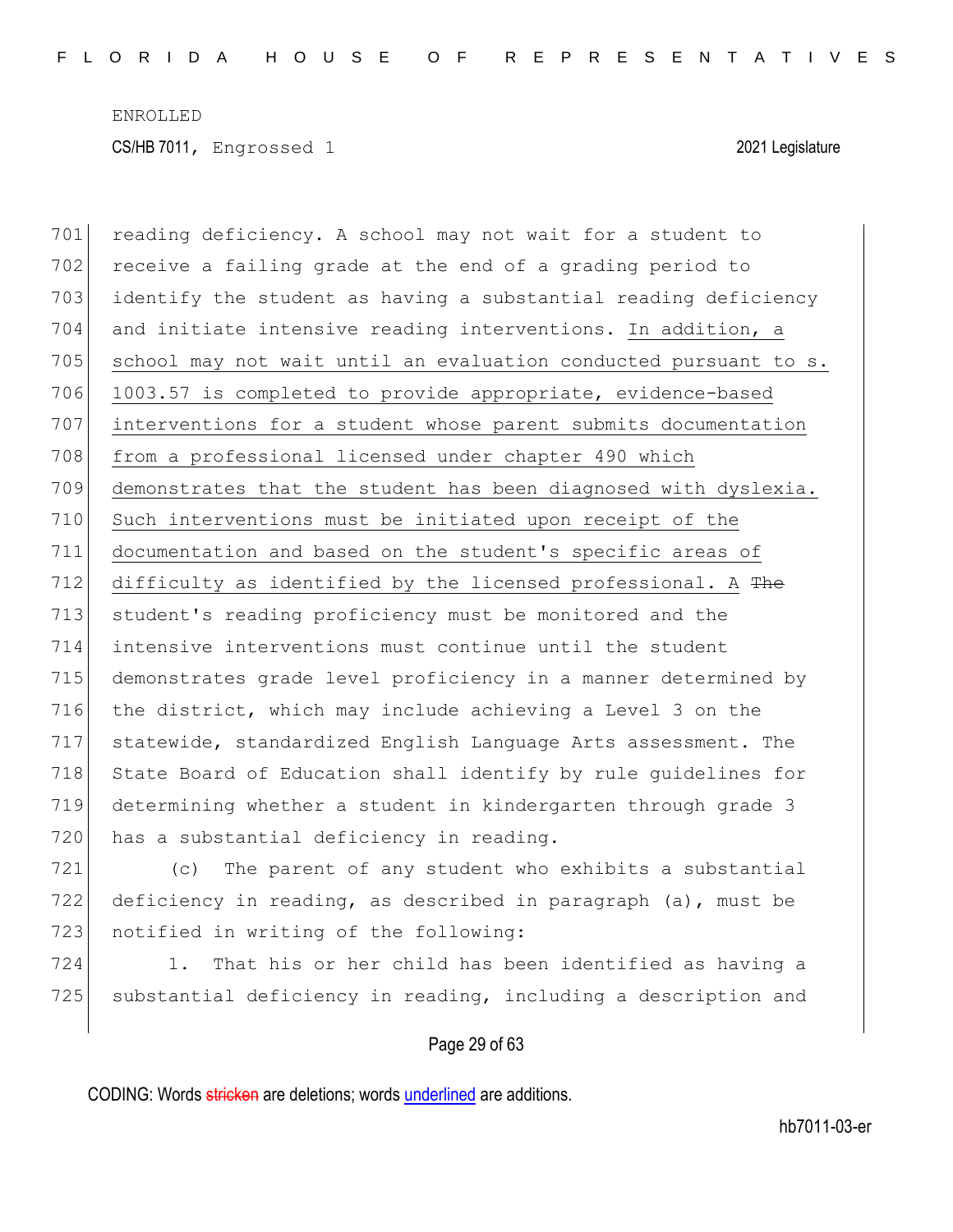CS/HB 7011, Engrossed 1 2021 Legislature

726 explanation, in terms understandable to the parent, of the exact 727 nature of the student's difficulty in learning and lack of 728 achievement in reading.

729 2. A description of the current services that are provided 730 to the child.

731 3. A description of the proposed intensive interventions 732 and supports that will be provided to the child that are 733 designed to remediate the identified area of reading deficiency.

734 4. That if the child's reading deficiency is not 735 remediated by the end of grade  $3$ , the child must be retained 736 unless he or she is exempt from mandatory retention for good 737 cause.

738 5. Strategies, including multisensory strategies, through 739 a read-at-home plan the parent can use in helping his or her 740 child succeed in reading. The read-at-home plan must provide 741 access to the resources identified in paragraph (d).

742 6. That the statewide, standardized English Language Arts 743 assessment is not the sole determiner of promotion and that 744 additional evaluations, portfolio reviews, and assessments are 745 available to the child to assist parents and the school district 746 in knowing when a child is reading at or above grade level and 747 ready for grade promotion.

748 7. The district's specific criteria and policies for a 749 portfolio as provided in subparagraph (6)(b)4. and the evidence 750 required for a student to demonstrate mastery of Florida's

#### Page 30 of 63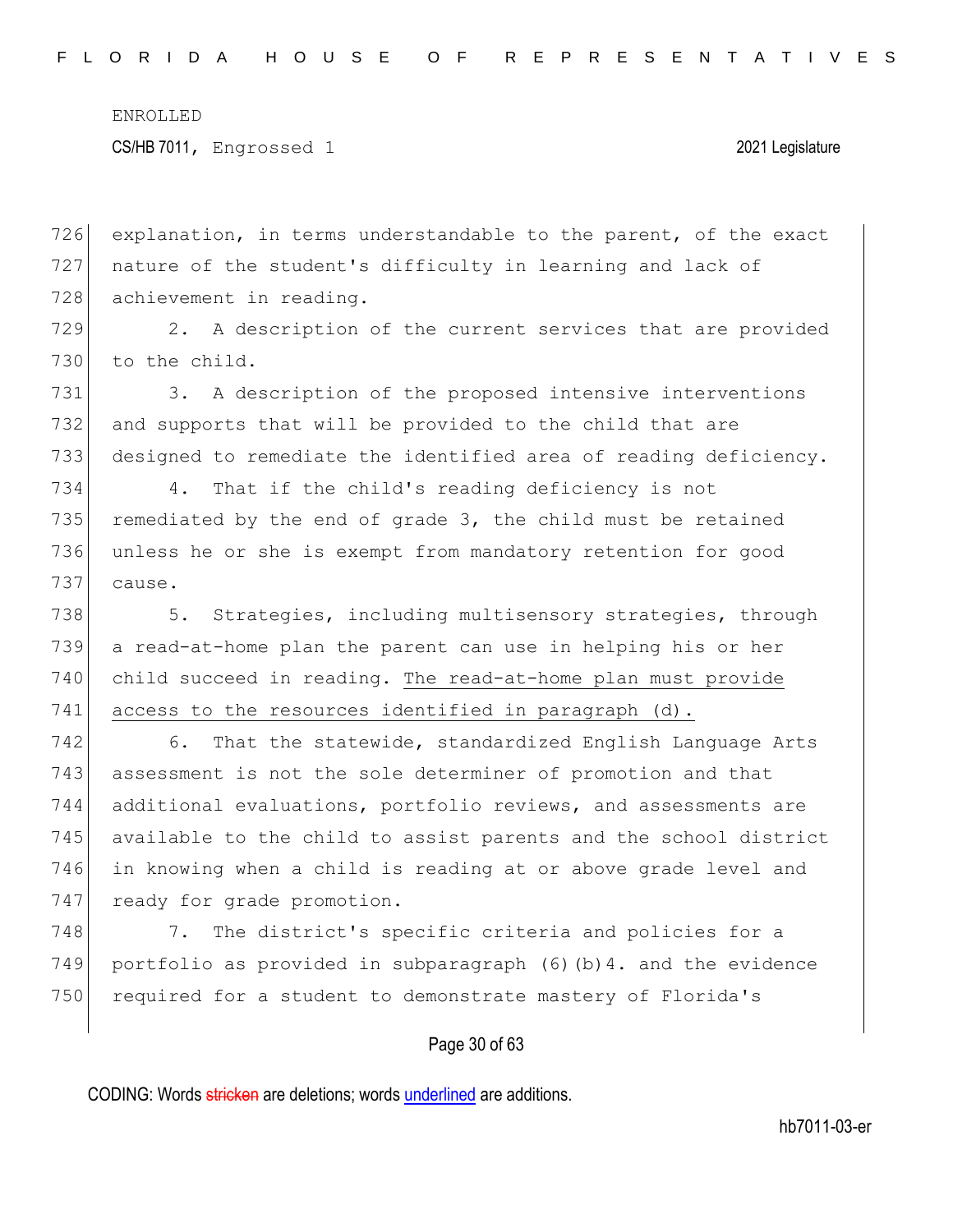CS/HB 7011, Engrossed 1 2021 Legislature

| 751 | academic standards for English Language Arts. A parent of a      |
|-----|------------------------------------------------------------------|
| 752 | student in grade 3 who is identified anytime during the year as  |
| 753 | being at risk of retention may request that the school must      |
| 754 | immediately begin collecting evidence for a portfolio when a     |
| 755 | student in grade 3 is identified as being at risk of retention   |
| 756 | or upon the request of the parent, whichever occurs first.       |
| 757 | The district's specific criteria and policies for<br>8.          |
| 758 | midyear promotion. Midyear promotion means promotion of a        |
| 759 | retained student at any time during the year of retention once   |
| 760 | the student has demonstrated ability to read at grade level.     |
| 761 |                                                                  |
| 762 | After initial notification, the school shall apprise the parent  |
| 763 | at least monthly of the student's progress in response to the    |
| 764 | intensive interventions and supports. Such communications must   |
| 765 | be in writing and must explain any additional interventions or   |
| 766 | supports that will be implemented to accelerate the student's    |
| 767 | progress if the interventions and supports already being         |
| 768 | implemented have not resulted in improvement.                    |
| 769 | The Department of Education shall compile resources<br>(d)       |
| 770 | that each school district must incorporate into a read-at-home   |
| 771 | plan provided to the parent of a student who is identified as    |
| 772 | having a substantial reading deficiency pursuant to paragraph    |
| 773 | (c). The resources must be made available in an electronic       |
| 774 | format that is accessible online and must include the following: |
| 775 | Developmentally appropriate, evidence-based strategies           |
|     |                                                                  |

## Page 31 of 63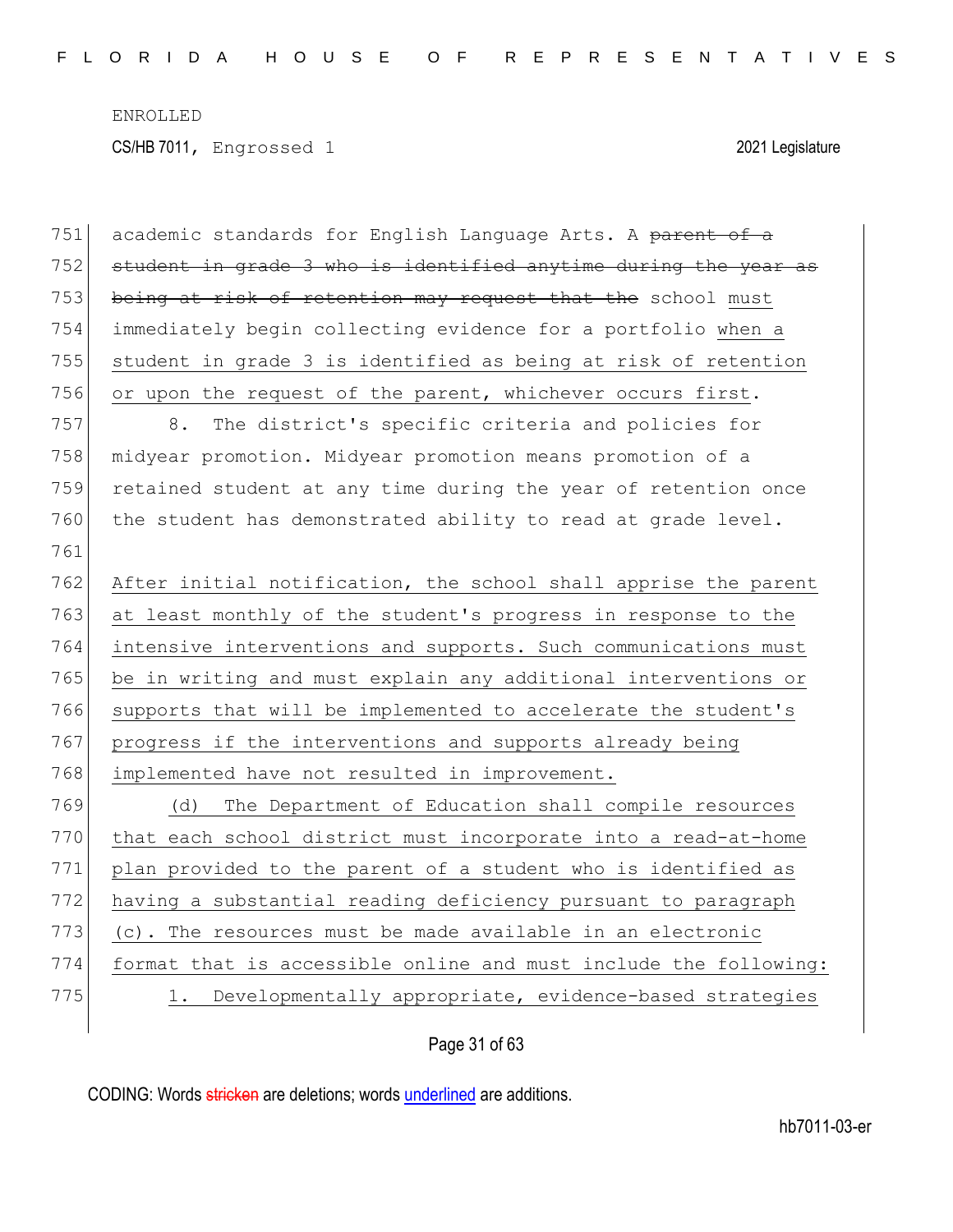CS/HB 7011, Engrossed 1 2021 Legislature

| 776 | and programming, including links to video training modules and   |
|-----|------------------------------------------------------------------|
| 777 | opportunities to sign up for at-home reading tips delivered      |
| 778 | periodically via text and email, which a parent can use to help  |
| 779 | improve his or her child's literacy skills.                      |
| 780 | 2. An overview of the types of assessments used to               |
| 781 | identify reading deficiencies and what those assessments measure |
| 782 | or do not measure, the frequency with which the assessments are  |
| 783 | administered, and the requirements for interventions and         |
| 784 | supports that districts must provide to students who do not make |
| 785 | adequate academic progress.                                      |
| 786 | An overview of the process for initiating and<br>3.              |
| 787 | conducting evaluations for exceptional education eligibility.    |
| 788 | The overview must include an explanation that a diagnosis of a   |
| 789 | medical condition alone is not sufficient to establish           |
| 790 | exceptional education eligibility but may be used to document    |
| 791 | how that condition relates to the student's eligibility          |
| 792 | determination and may be disclosed in an eligible student's      |
| 793 | individual education plan when necessary to inform school        |
| 794 | personnel responsible for implementing the plan.                 |
| 795 | Characteristics of conditions associated with learning<br>4.     |
| 796 | disorders, including dyslexia, dysgraphia, dyscalculia, and      |
| 797 | developmental aphasia.                                           |
| 798 | 5. A list of resources that support informed parent              |
| 799 | involvement in decisionmaking processes for students who have    |
| 800 | difficulty in learning.                                          |
|     |                                                                  |

## Page 32 of 63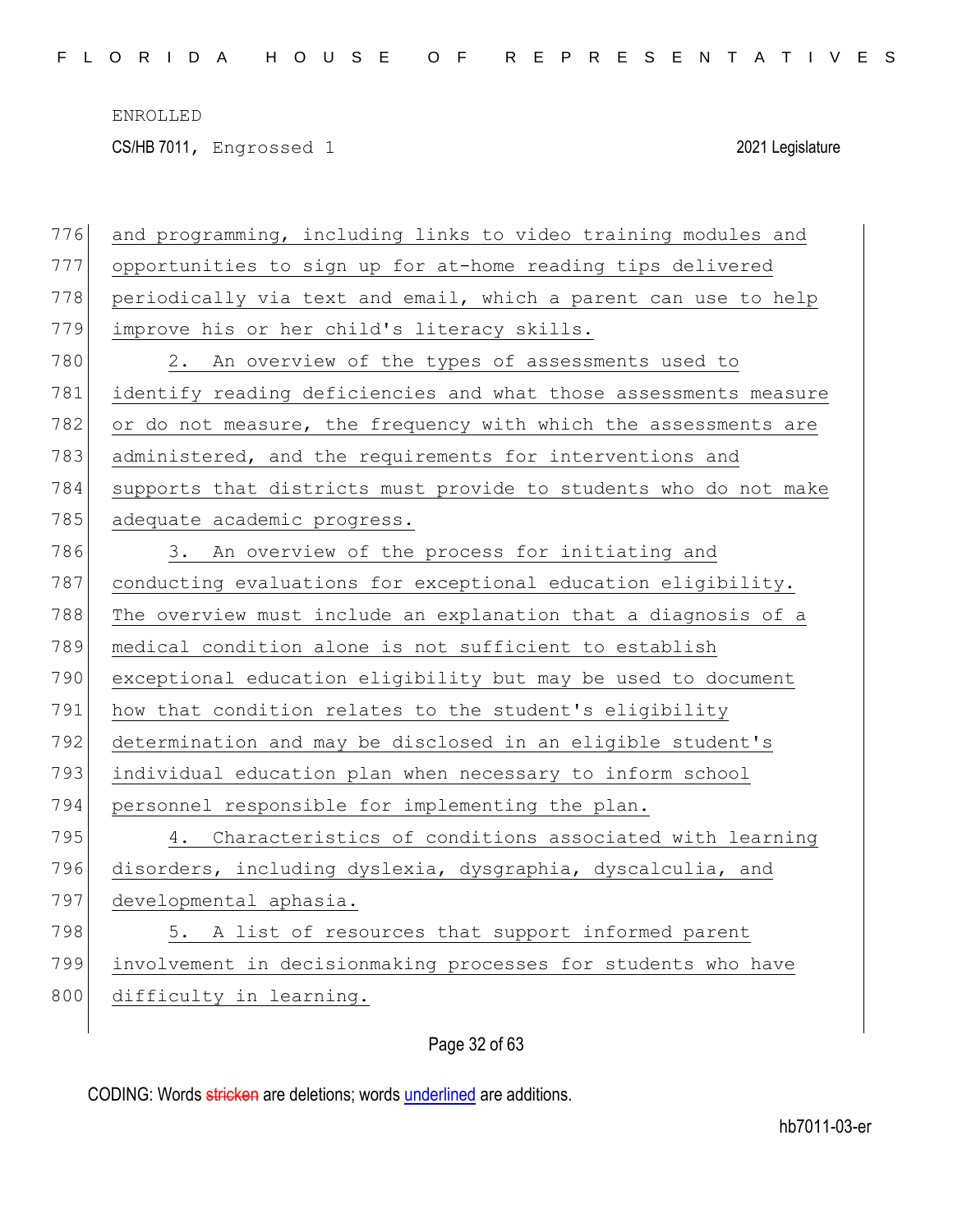801

CS/HB 7011, Engrossed 1 2021 Legislature

Page 33 of 63 802 Upon the request of a parent, resources meeting the requirements 803 of this paragraph must be provided to the parent in a hardcopy 804 format. 805 (7) SUCCESSFUL PROGRESSION FOR RETAINED THIRD GRADE 806 STUDENTS.-807 (a) Students retained under paragraph (5)(b) must be 808 provided intensive interventions in reading to ameliorate the 809 student's specific reading deficiency and prepare the student 810 for promotion to the next grade. These interventions must 811 include: 812 1. Evidence-based, explicit, systematic, and multisensory 813 reading instruction in phonemic awareness, phonics, fluency, 814 vocabulary, and comprehension and other strategies prescribed by 815 the school district. 816 2. Participation in the school district's summer reading 817 camp, which must incorporate the instructional and intervention 818 strategies under subparagraph 1. 819 3. A minimum of 90 minutes of daily, uninterrupted reading 820 instruction incorporating the instructional and intervention 821 strategies under subparagraph 1. This instruction may include: 822 a. Coordinated integration of content-rich texts in 823 science and civic literacy social studies within the 90-minute 824 block. 825 b. Small group instruction.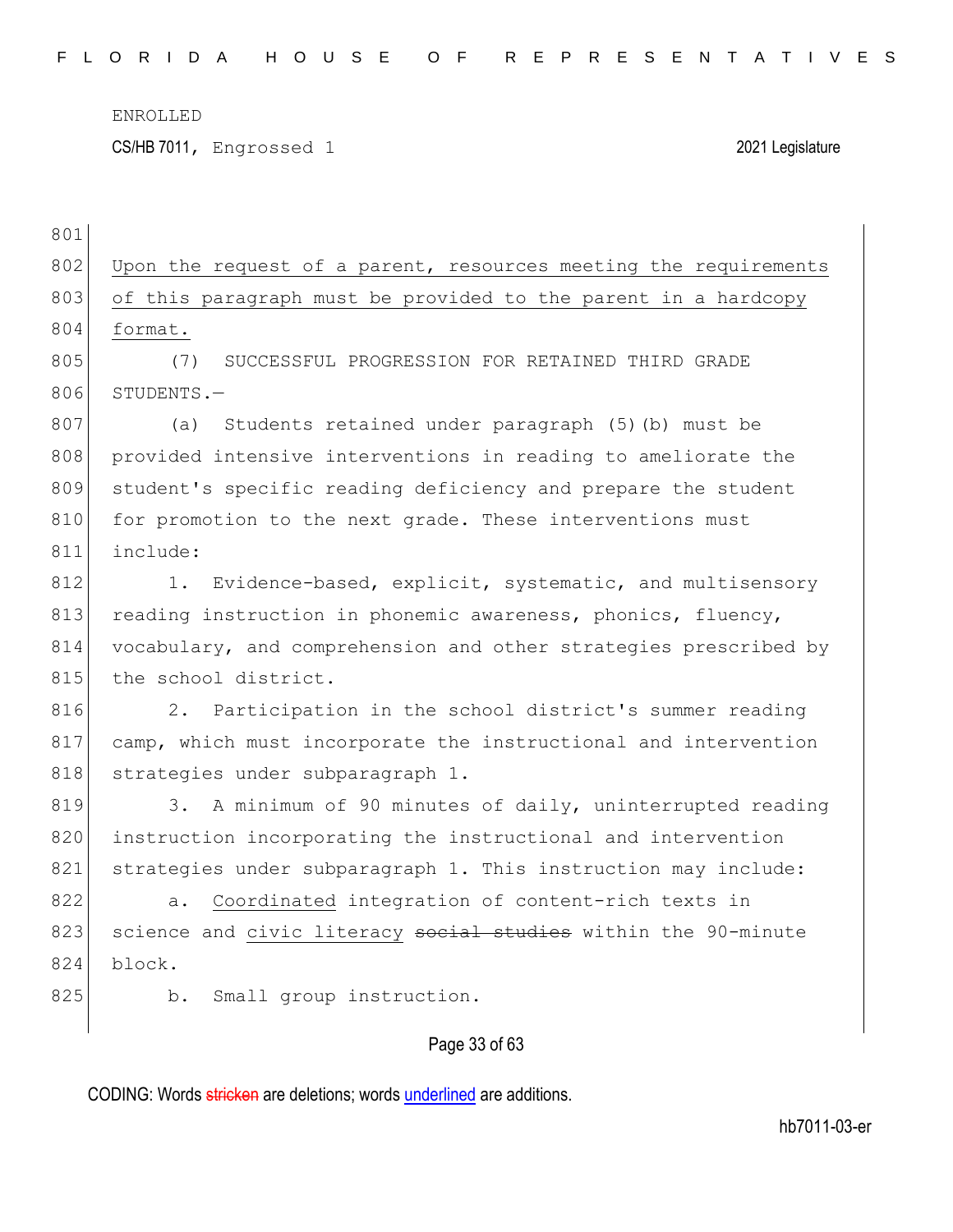CS/HB 7011, Engrossed 1 2021 Legislature

| 826 | Reduced teacher-student ratios.<br>$\mathsf{C}$ .                                              |
|-----|------------------------------------------------------------------------------------------------|
| 827 | More frequent progress monitoring.<br>d.                                                       |
| 828 | Tutoring or mentoring.<br>$\mathrel{\mathop{\text{e}}\mathrel{\mathop{\text{--}}\nolimits}}$ . |
| 829 | Transition classes containing 3rd and 4th grade<br>f.                                          |
| 830 | students.                                                                                      |
| 831 | Extended school day, week, or year.<br>$q$ .                                                   |
| 832 | COORDINATED SCREENING AND PROGRESS MONITORING SYSTEM.-<br>(8)                                  |
| 833 | The Department of Education, in collaboration with the<br>(a)                                  |
| 834 | Office of Early Learning, shall procure and require the use of a                               |
| 835 | statewide, standardized coordinated screening and progress                                     |
| 836 | monitoring system for the Voluntary Prekindergarten Education                                  |
| 837 | Program and public schools serving kindergarten through grade 8                                |
| 838 | students. The system must:                                                                     |
|     |                                                                                                |
| 839 | 1. Measure student progress in the Voluntary                                                   |
| 840 | Prekindergarten Education Program through grade 8 in meeting the                               |
| 841 | appropriate expectations in early literacy and mathematics                                     |
| 842 | skills and in English Language Arts and mathematics standards as                               |
| 843 | required by ss. 1002.67(1)(a) and 1003.41.                                                     |
| 844 | 2. Measure student performance in oral language                                                |
| 845 | development, phonological and phonemic awareness, knowledge of                                 |
| 846 | print and letters, decoding, fluency, vocabulary, and                                          |
| 847 | comprehension, as applicable by grade level.                                                   |
| 848 | 3. Be a valid, reliable, and developmentally appropriate                                       |
| 849 | computer-adaptive direct instrument that provides screening and                                |
| 850 | diagnostic capabilities for monitoring student progress;                                       |

## Page 34 of 63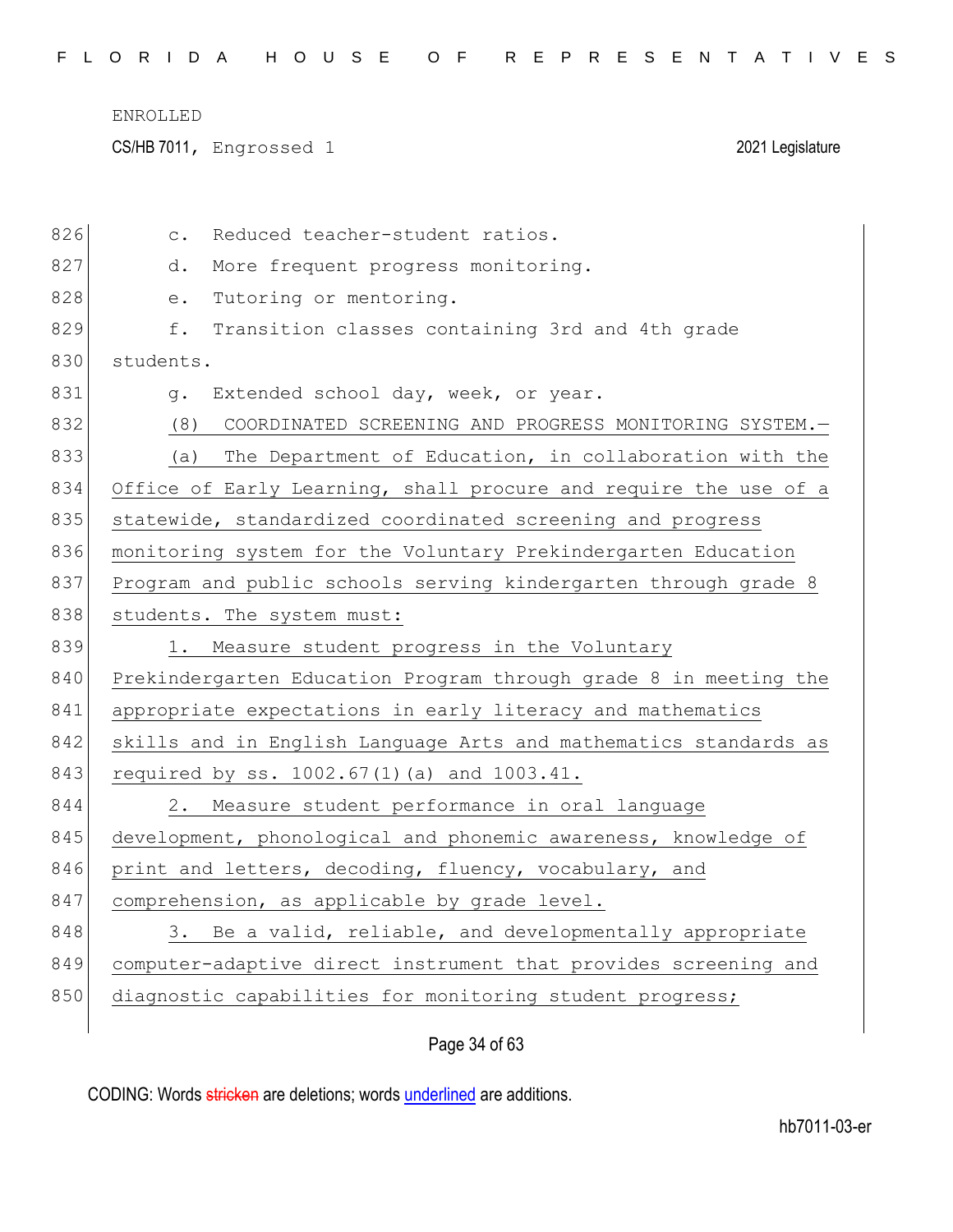CS/HB 7011, Engrossed 1 2021 Legislature

| 851 | identifies students who have a substantial deficiency in         |
|-----|------------------------------------------------------------------|
| 852 | reading, including identifying students with characteristics of  |
| 853 | dyslexia; and informs instruction.                               |
| 854 | 4. Provide data for Voluntary Prekindergarten Education          |
| 855 | Program accountability as required under s. 1002.67.             |
| 856 | 5. Provide Voluntary Prekindergarten Education Program           |
| 857 | providers, school districts, schools, and teachers with data and |
| 858 | resources that enhance differentiated instruction and parent     |
| 859 | communication.                                                   |
| 860 | 6. Provide information to the department to aid in the           |
| 861 | development of educational programs, policies, and supports for  |
| 862 | providers, districts, and schools.                               |
| 863 | Beginning with the 2022-2023 school year, private<br>(b)         |
| 864 | Voluntary Prekindergarten Education Program providers and public |
| 865 | schools must participate in the screening and progress           |
| 866 | monitoring system. The screening and progress monitoring system  |
| 867 | must be administered at least three times within a program year  |
| 868 | or school year, as applicable, with the first administration     |
| 869 | occurring no later than the first 30 instructional days after    |
| 870 | the start of the program year or school year pursuant to state   |
| 871 | board rule.                                                      |
| 872 | (c) A Voluntary Prekindergarten Education Program student        |
| 873 | who is at risk of being identified as having a substantial       |
| 874 | deficiency in early literacy skills, based upon results under    |
|     |                                                                  |
| 875 | this subsection, must be referred to the school district in      |

Page 35 of 63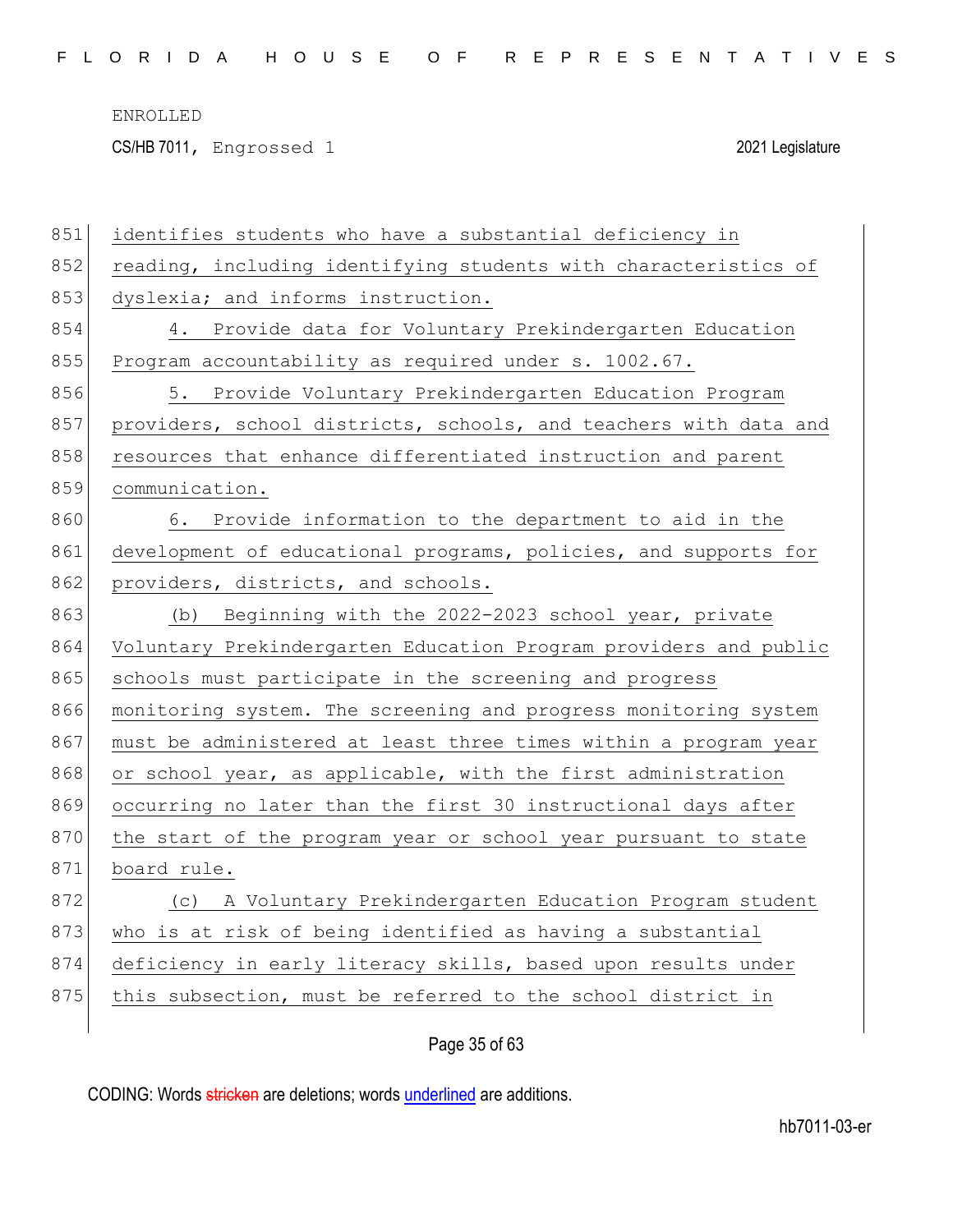CS/HB 7011, Engrossed 1 2021 Legislature

| 876 | which he or she resides and may be eligible to receive early     |
|-----|------------------------------------------------------------------|
| 877 | literacy instruction and interventions after program completion  |
| 878 | and before participating in kindergarten. Such instruction and   |
| 879 | interventions may be paid for using funds from the school        |
| 880 | district's evidence-based reading instruction allocation in      |
| 881 | accordance with s. 1011.62(9).                                   |
| 882 | Screening and progress monitoring system results,<br>(d)         |
| 883 | including the number of students who demonstrate characteristics |
| 884 | of dyslexia, shall be reported to the department pursuant to     |
| 885 | state board rule and maintained in the department's Education    |
| 886 | Data Warehouse. Results must be provided to a student's teacher  |
| 887 | and parent in a timely manner as required in s. 1008.22(7)(g).   |
| 888 | The department, in collaboration with the Office of<br>(e)       |
| 889 | Early Learning, shall provide training and support for effective |
|     |                                                                  |
| 890 | implementation of the screening and progress monitoring system.  |
| 891 | $(9)$ $(8)$ ANNUAL REPORT. $-$                                   |
| 892 | In addition to the requirements in paragraph $(5)$ (b),<br>(a)   |
| 893 | each district school board must annually report to the parent of |
| 894 | each student the progress of the student toward achieving state  |
| 895 | and district expectations for proficiency in English Language    |
| 896 | Arts, science, social studies, and mathematics. The district     |
| 897 | school board must report to the parent the student's results on  |
| 898 | each statewide, standardized assessment and the screening and    |
| 899 | progress monitoring system under subsection (8). The evaluation  |
| 900 | of each student's progress must be based upon the student's      |

## Page 36 of 63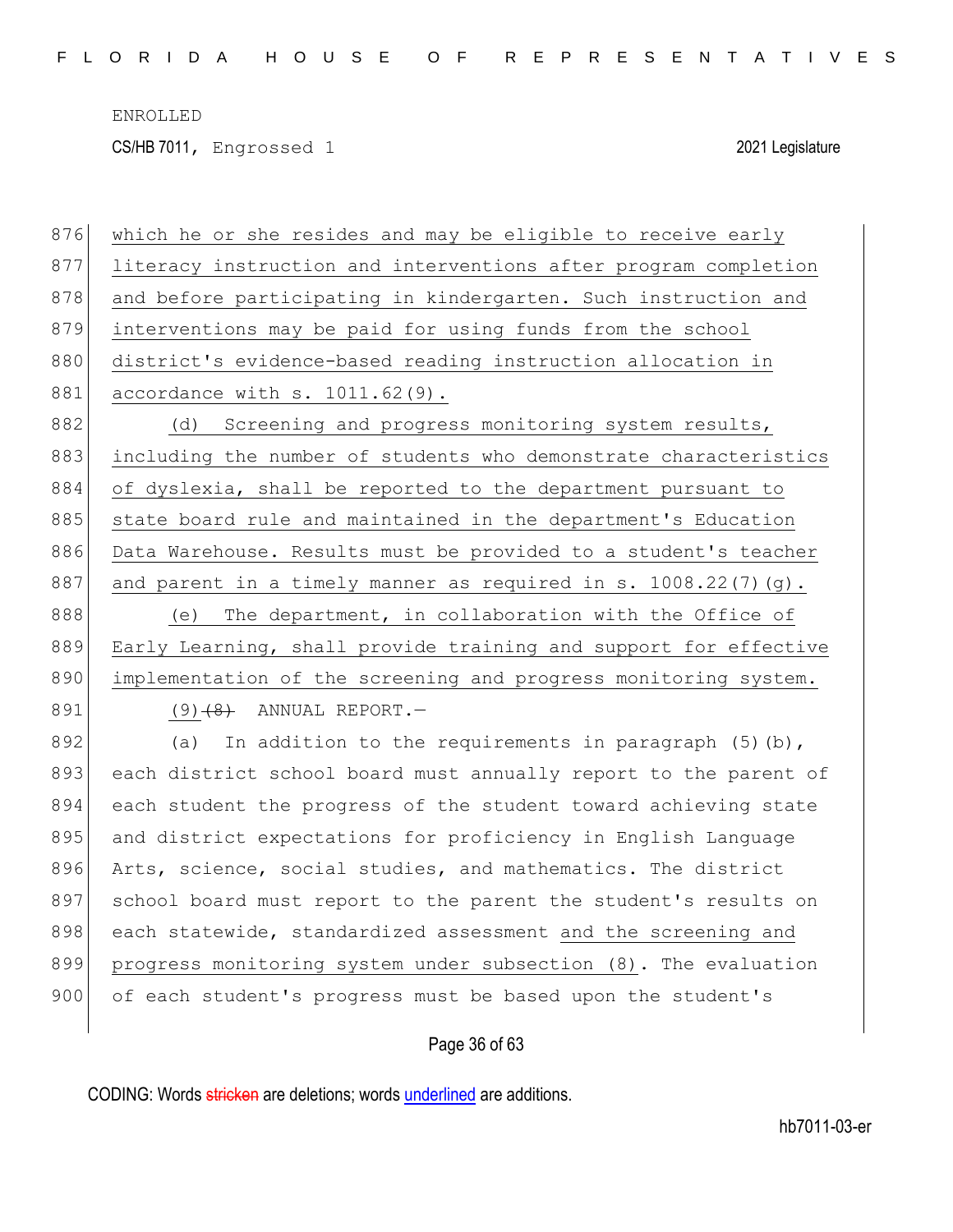901 classroom work, observations, tests, district and state 902 assessments, response to intensive interventions provided under 903 paragraph  $(5)(a)$ , and other relevant information. Progress 904 reporting must be provided to the parent in writing in a format 905 adopted by the district school board.

906 (b) Each district school board must annually publish on 907 the district website and in the local newspaper the following 908 information on the prior school year:

909 1. The provisions of this section relating to public 910 school student progression and the district school board's 911 policies and procedures on student retention and promotion.

912 2. By grade, the number and percentage of all students in 913 grades 3 through 10 performing at Levels 1 and 2 on the 914 statewide, standardized English Language Arts assessment.

915 3. By grade, the number and percentage of all students 916 retained in kindergarten through grade 10.

917 4. Information on the total number of students who were 918 promoted for good cause, by each category of good cause as 919 specified in paragraph (6)(b).

920 5. Any revisions to the district school board's policies 921 and procedures on student retention and promotion from the prior 922 year.

923 Section 16. Paragraph (a) of subsection (5) of section 924 1008.345, Florida Statutes, is amended to read: 925 1008.345 Implementation of state system of school

#### Page 37 of 63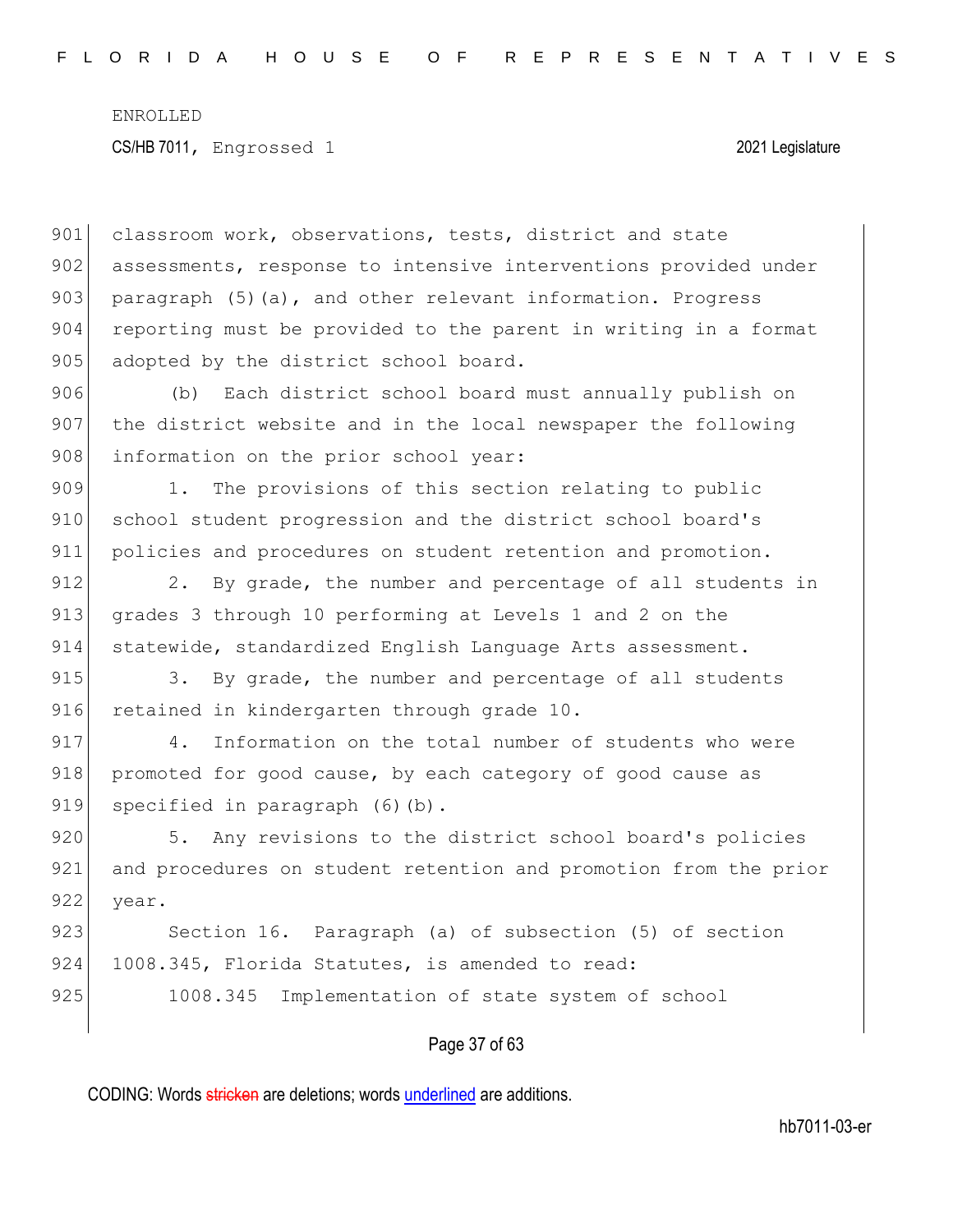CS/HB 7011, Engrossed 1 2021 Legislature

| 926 | improvement and education accountability.-                      |
|-----|-----------------------------------------------------------------|
| 927 | The commissioner shall annually report to the State<br>(5)      |
| 928 | Board of Education and the Legislature and recommend changes in |
| 929 | state policy necessary to foster school improvement and         |
| 930 | education accountability. The report shall include:             |
| 931 | For each school district:<br>(a)                                |
| 932 | The percentage of students, by school and grade level,<br>$1$ . |
| 933 | demonstrating learning growth in English Language Arts and      |
| 934 | mathematics.                                                    |
| 935 | The percentage of students, by school and grade level,<br>2.    |
| 936 | in both the highest and lowest quartiles demonstrating learning |
| 937 | growth in English Language Arts and mathematics.                |
| 938 | The information contained in the school district's<br>3.        |
| 939 | annual report required pursuant to s. 1008.25(9) s. 1008.25(8). |
| 940 |                                                                 |
| 941 | School reports shall be distributed pursuant to this subsection |
| 942 | and s. 1001.42(18)(c) and according to rules adopted by the     |
| 943 | State Board of Education.                                       |
| 944 | Section 17. Section 1008.365, Florida Statutes, is created      |
| 945 | to read:                                                        |
| 946 | 1008.365 Reading Achievement Initiative for Scholastic          |
| 947 | Excellence Act.-                                                |
| 948 | This section may be cited as the "Reading Achievement<br>(1)    |
| 949 | Initiative for Scholastic Excellence Act."                      |
| 950 | The Reading Achievement Initiative for Scholastic<br>(2)        |
|     |                                                                 |

## Page 38 of 63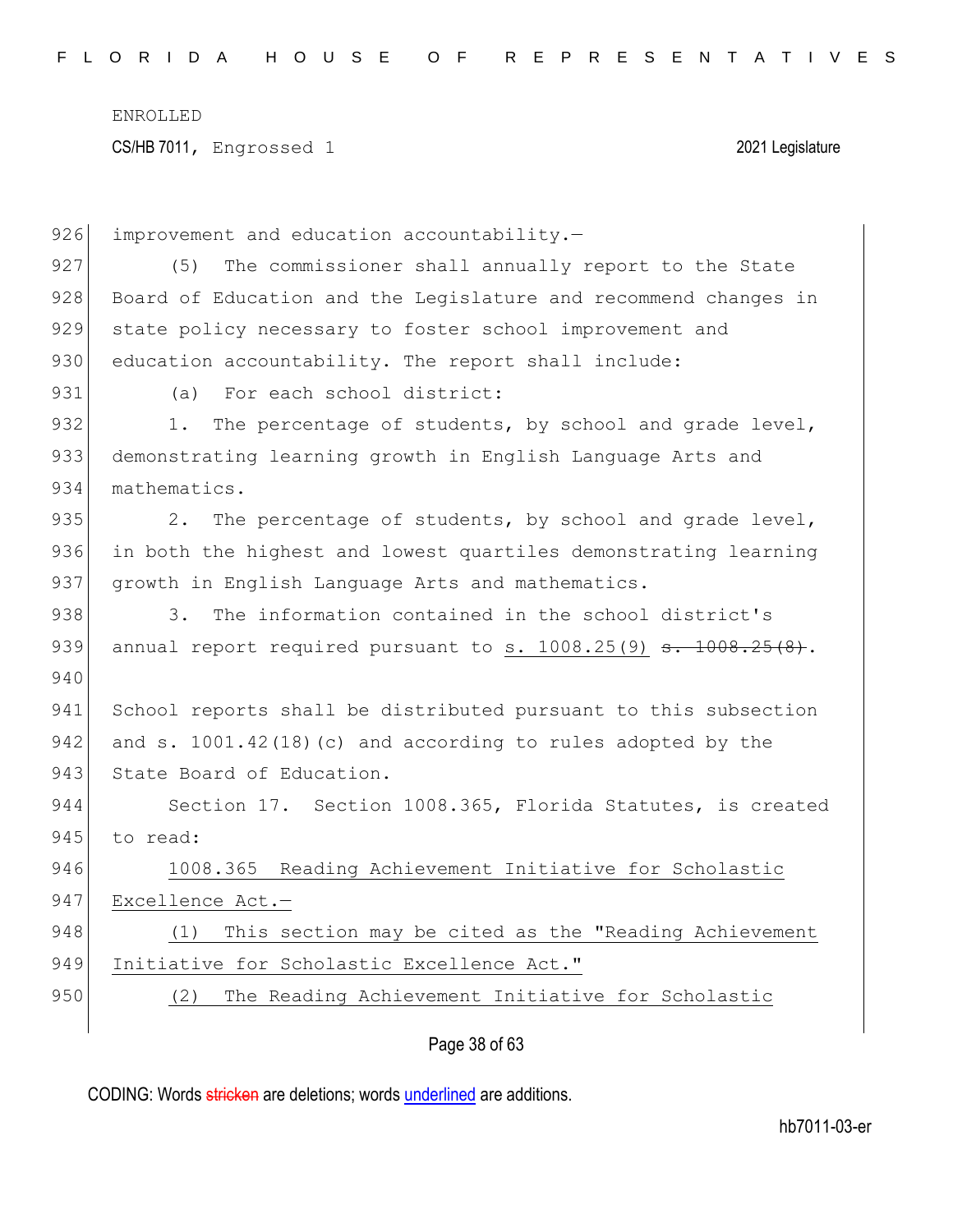CS/HB 7011, Engrossed 1 2021 Legislature

| 951 | Excellence (RAISE) Program is established within the Department  |
|-----|------------------------------------------------------------------|
| 952 | of Education to provide instructional supports to school         |
| 953 | districts, school administrators, and instructional personnel in |
| 954 | implementing evidence-based reading instruction and              |
| 955 | interventions in order to improve student reading achievement.   |
| 956 | The department shall establish at least 20 literacy<br>(3)       |
| 957 | support regions and regional support teams, at the direction of  |
| 958 | a regional literacy support director appointed by the            |
| 959 | Commissioner of Education, to assist schools with improving low  |
| 960 | reading scores as provided in this section.                      |
| 961 | A regional literacy support director must successfully<br>(a)    |
| 962 | demonstrate competence on the evidence-based strategies          |
| 963 | identified pursuant to s. 1001.215(8) and have the experience    |
| 964 | and credentials necessary, as determined by the department, to:  |
| 965 | 1. Effectively monitor student reading growth and                |
| 966 | achievement data;                                                |
| 967 | Oversee districtwide and schoolwide professional<br>2.           |
| 968 | development and planning to establish evidence-based practices   |
| 969 | among school administrators and instructional personnel;         |
| 970 | 3. Evaluate implementation of evidence-based practices;          |
| 971 | and                                                              |
| 972 | Manage a regional support team.<br>4.                            |
| 973 | (b) A regional support team shall report to its regional         |
| 974 | literacy support director and must consist of individuals who:   |
| 975 | Successfully demonstrate competence on the evidence-             |
|     |                                                                  |

## Page 39 of 63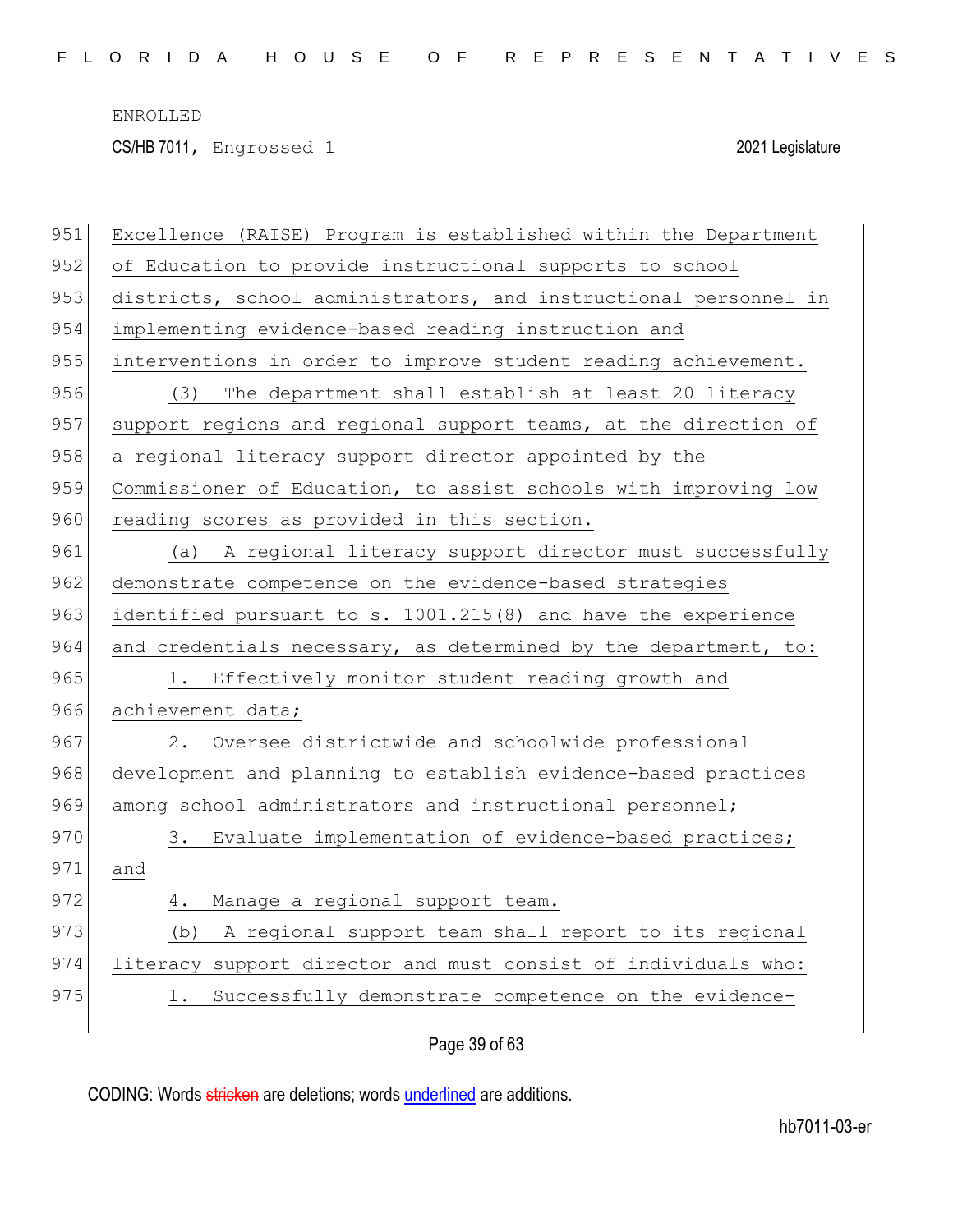CS/HB 7011, Engrossed 1 2021 Legislature

| 976  | based strategies identified pursuant to s. 1001.215(8);          |
|------|------------------------------------------------------------------|
| 977  | 2. Have substantial experience in literacy coaching and          |
| 978  | monitoring student progress data in reading; and                 |
| 979  | 3. Have received training necessary to assist with the           |
| 980  | delivery of professional development and site-based supports,    |
| 981  | including modeling evidence-based practices and providing        |
| 982  | feedback to instructional personnel.                             |
| 983  | (4) The department may establish criteria to identify            |
| 984  | schools that must receive supports from a regional support team. |
| 985  | However, regardless of its school grade designated pursuant to   |
| 986  | s. 1008.34, a school serving students in kindergarten through    |
| 987  | grade 5 must be identified for supports if 50 percent of its     |
| 988  | students who take the statewide, standardized English Language   |
| 989  | Arts assessment score below a Level 3 for any grade level, or,   |
| 990  | for students in kindergarten through grade 3, progress           |
| 991  | monitoring data collected pursuant to s. 1008.25(8) shows that   |
| 992  | 50 percent or more of the students are not on track to pass the  |
| 993  | statewide, standardized grade 3 English Language Arts            |
| 994  | assessment. A school identified for supports under this section  |
| 995  | must implement a school improvement plan pursuant to s.          |
| 996  | 1001.42(18), or, if the school is already implementing a school  |
| 997  | improvement plan, the plan must be amended to explicitly address |
| 998  | strategies for improving reading performance consistent with     |
| 999  | this section.                                                    |
| 1000 | The department shall provide progress monitoring data<br>(5)     |
|      |                                                                  |

Page 40 of 63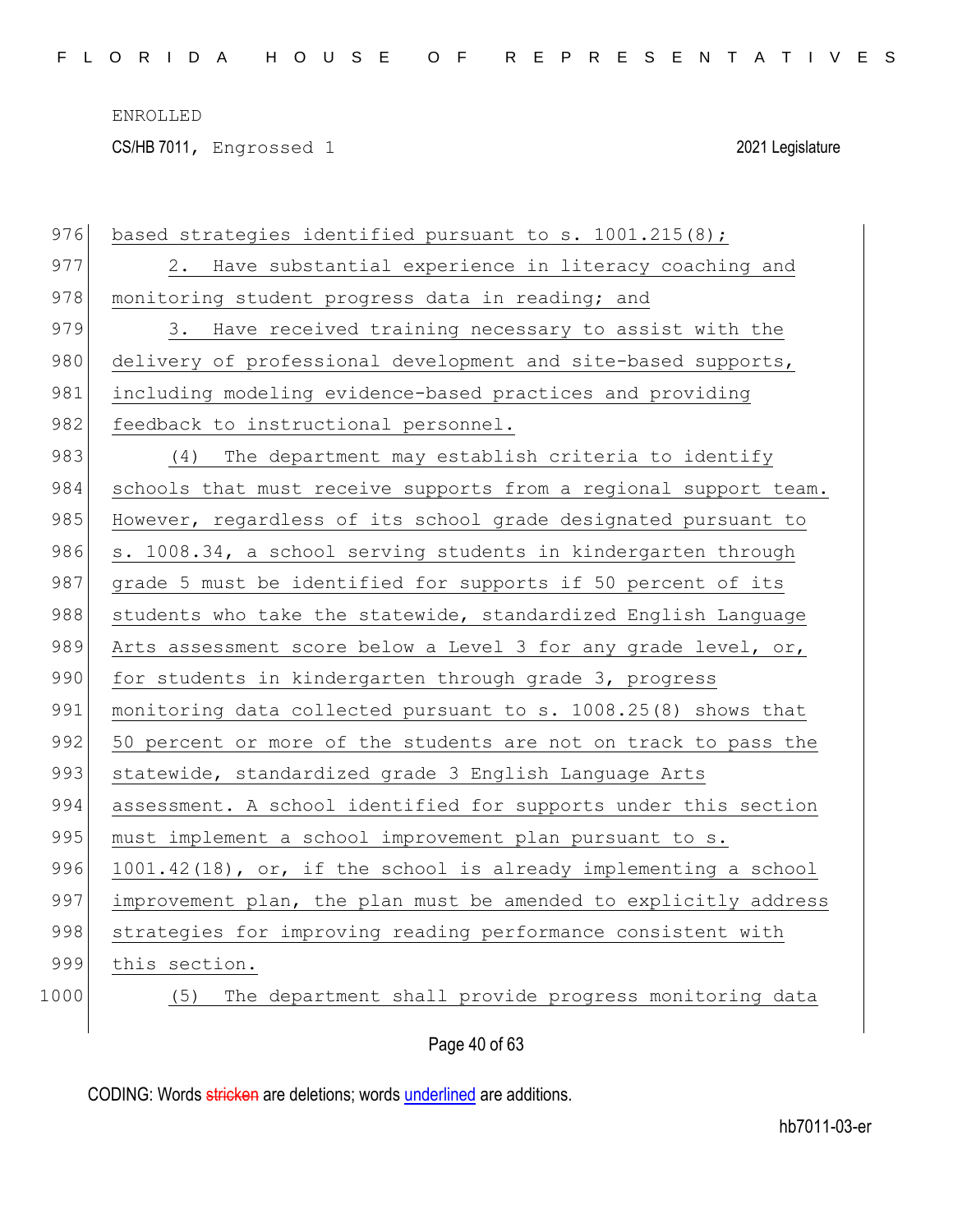CS/HB 7011, Engrossed 1 2021 Legislature

| 1001 | to regional support teams regarding the implementation of        |
|------|------------------------------------------------------------------|
| 1002 | supports. Such supports must include:                            |
| 1003 | (a) Professional development, aligned to evidence-based          |
| 1004 | strategies identified pursuant to s. 1001.215(8), for            |
| 1005 | appropriate instructional personnel and school administrators    |
| 1006 | identified by the regional support team.                         |
| 1007 | Assistance with implementing:<br>(b)                             |
| 1008 | Data-informed instructional decisionmaking using<br>1.           |
| 1009 | progress monitoring and other appropriate data.                  |
| 1010 | Selection and consistent, coordinated use of high-<br>2.         |
| 1011 | quality instructional materials and supplemental materials.      |
| 1012 | 3. Reading instruction in other core subject area                |
| 1013 | curricula, with an emphasis on civic literacy.                   |
| 1014 | A multitiered system of supports in order to provide<br>4.       |
| 1015 | students effective interventions and identify students who may   |
| 1016 | require an evaluation for special educational services,          |
| 1017 | including identifying characteristics of conditions that affect  |
| 1018 | phonological processing, such as dyslexia.                       |
| 1019 | (c) Evaluating a school's improvement plan for alignment         |
| 1020 | with the school district's K-12 comprehensive reading plan under |
| 1021 | s. 1011.62(9)(d) and the school district's allocation of         |
| 1022 | resources as required by s. $1008.25(3)(a)$ . If the regional    |
| 1023 | support team determines that the school district's reading plan  |
| 1024 | does not address the school's need to improve student outcomes,  |
| 1025 | the regional literacy support director, the district school      |
|      |                                                                  |

Page 41 of 63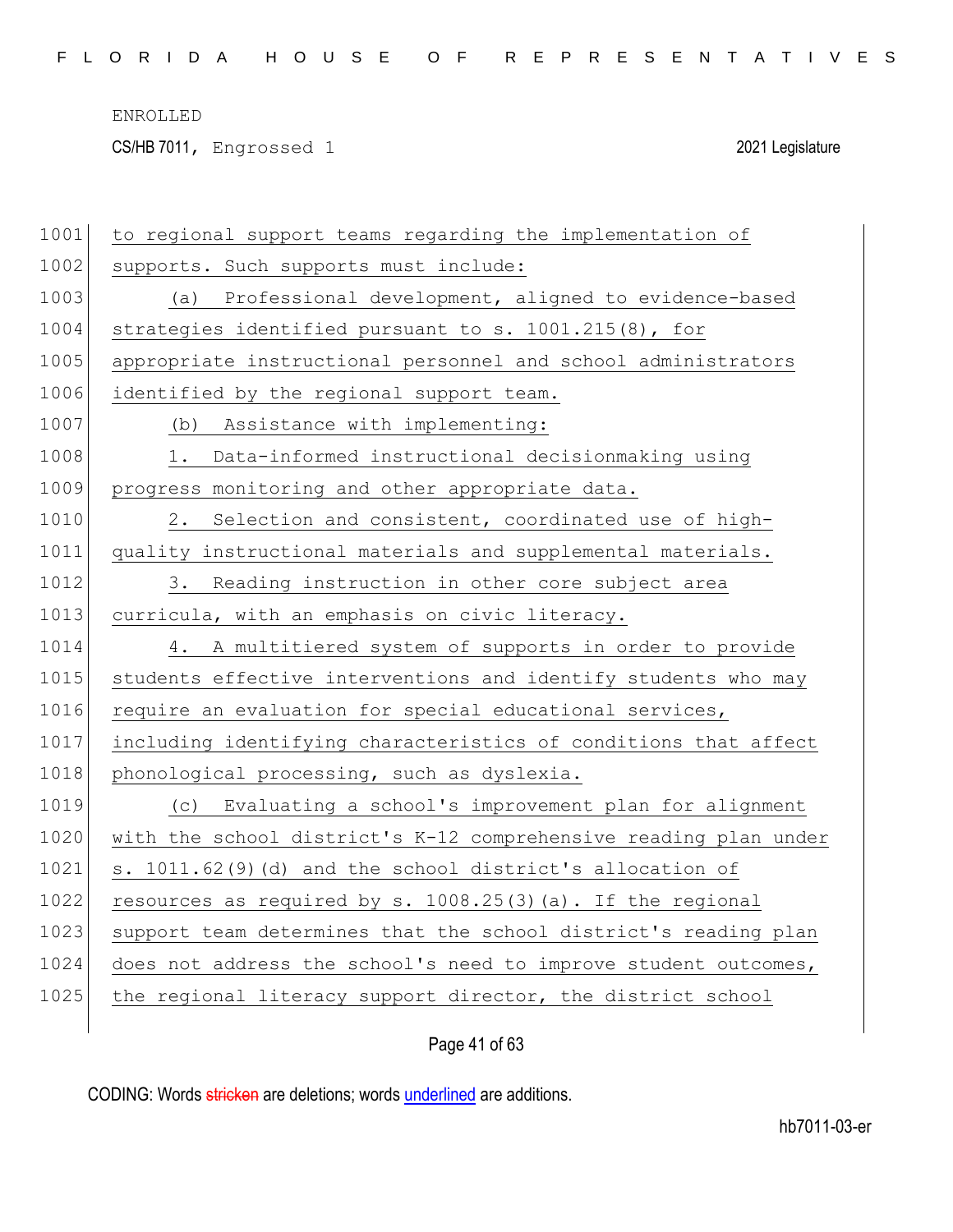CS/HB 7011, Engrossed 1 2021 Legislature

| 1026 | superintendent, or his or her designee, and the director of the  |
|------|------------------------------------------------------------------|
| 1027 | Just Read, Florida! Office shall convene a meeting to rectify    |
| 1028 | the deficiencies of the reading plan.                            |
| 1029 | (6) Identification of a school for supports pursuant to          |
| 1030 | this section does not, on its own, require a school to implement |
| 1031 | a turnaround option or take other corrective actions under s.    |
| 1032 | 1008.33. However, a regional support team may be used to assist  |
| 1033 | with providing the differentiated matrix of intervention and     |
| 1034 | support strategies under s. 1008.33, if applicable. The          |
| 1035 | department may direct a regional support team to make other      |
| 1036 | forms of assistance available to school districts and schools.   |
| 1037 | (7) Once a school's data shows that it no longer meets the       |
| 1038 | criteria under subsection $(4)$ , the school, for purposes of    |
| 1039 | complying with this section, may discontinue receiving supports  |
| 1040 | and implementing a school improvement plan at the conclusion of  |
| 1041 | the school year. Such supports may continue subject to available |
| 1042 | resources.                                                       |
| 1043 | (8) As part of the RAISE Program, the department shall           |
| 1044 | establish a tutoring program and develop training in effective   |
| 1045 | reading tutoring practices and content, based on evidence-based  |
| 1046 | practices and aligned to the English Language Arts standards     |
| 1047 | under s. 1003.41, which prepares eligible high school students   |
| 1048 | to tutor students in kindergarten through grade 3 in schools     |
| 1049 | identified under this section, instilling in those students a    |
| 1050 | love of reading and improving their literacy skills.             |
|      |                                                                  |

Page 42 of 63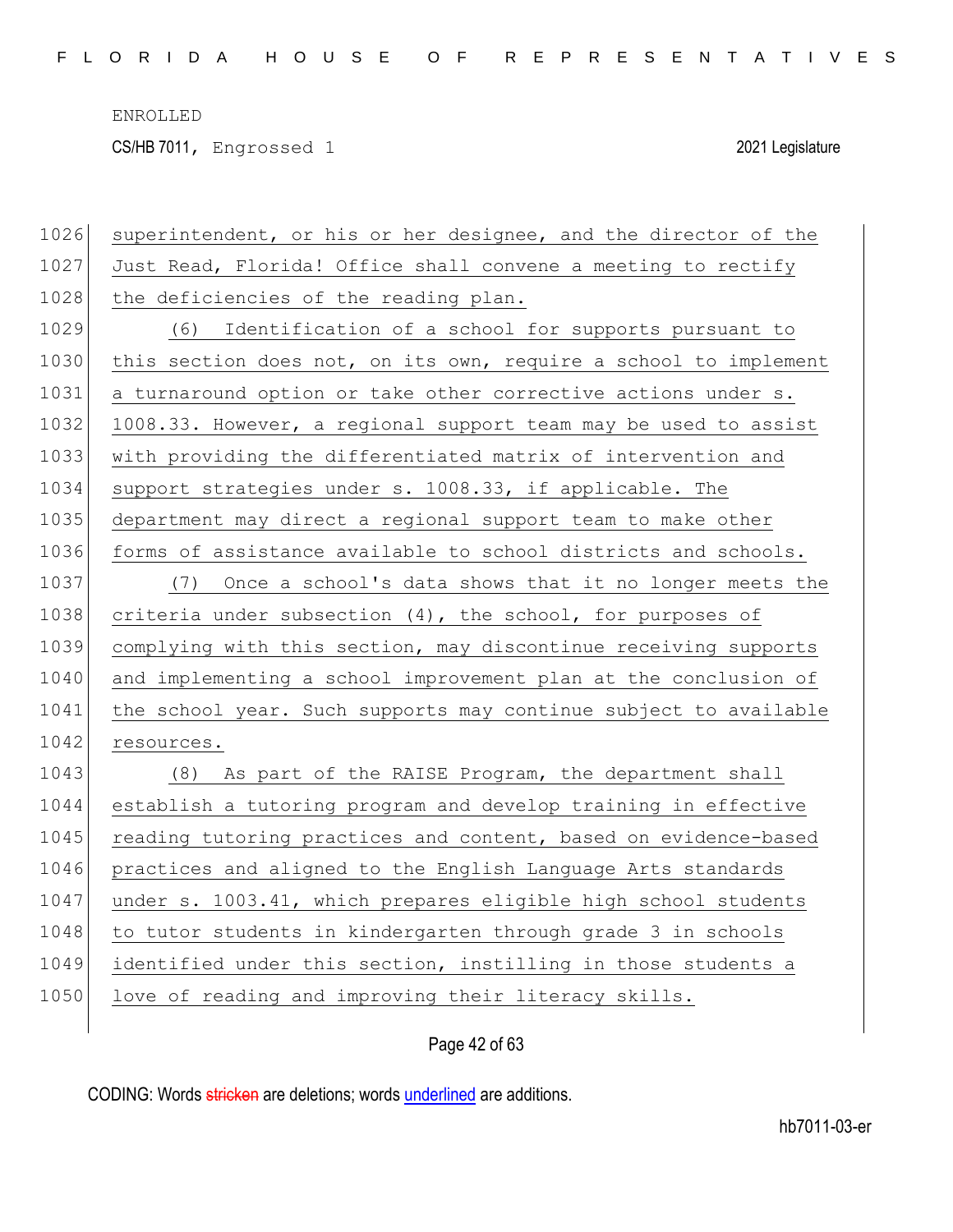CS/HB 7011, Engrossed 1 2021 Legislature

| 1051 | To be eligible to participate in the tutoring program,<br>(a)   |
|------|-----------------------------------------------------------------|
| 1052 | a high school student must be a rising junior or senior who has |
| 1053 | a cumulative grade point average of 3.0 or higher, has no       |
| 1054 | history of out-of-school suspensions or expulsions, is on track |
| 1055 | to complete all core course requirements to graduate, and has   |
| 1056 | written recommendations from at least two of his or her present |
| 1057 | or former high school teachers of record or extracurricular     |
| 1058 | activity sponsors.                                              |
| 1059 | School districts that wish to participate in the<br>(b)         |
| 1060 | tutoring program must recruit, train, and deploy eligible high  |
| 1061 | school students using the materials developed under this        |
| 1062 | section. Tutoring must occur during the school day on school    |
| 1063 | district property in the presence and under the supervision of  |
| 1064 | instructional personnel who are school district employees. A    |
| 1065 | parent must give written permission for his or her child to     |
| 1066 | receive tutoring through the program.                           |
| 1067 | Tutoring may be part of a service-learning course<br>(C)        |
| 1068 | adopted pursuant to s. 1003.497. Students may earn up to 3      |
| 1069 | elective credits for high school graduation based on the        |
| 1070 | verified number of hours the student spends tutoring under the  |
| 1071 | program. The hours of volunteer service must be documented in   |
| 1072 | writing, and the document must be signed by the student, the    |
| 1073 | student's parent or quardian, and an administrator or designee  |
| 1074 | of the school in which the tutoring occurred. The hours that a  |
| 1075 | high school student devotes to tutoring may be counted toward   |
|      |                                                                 |

## Page 43 of 63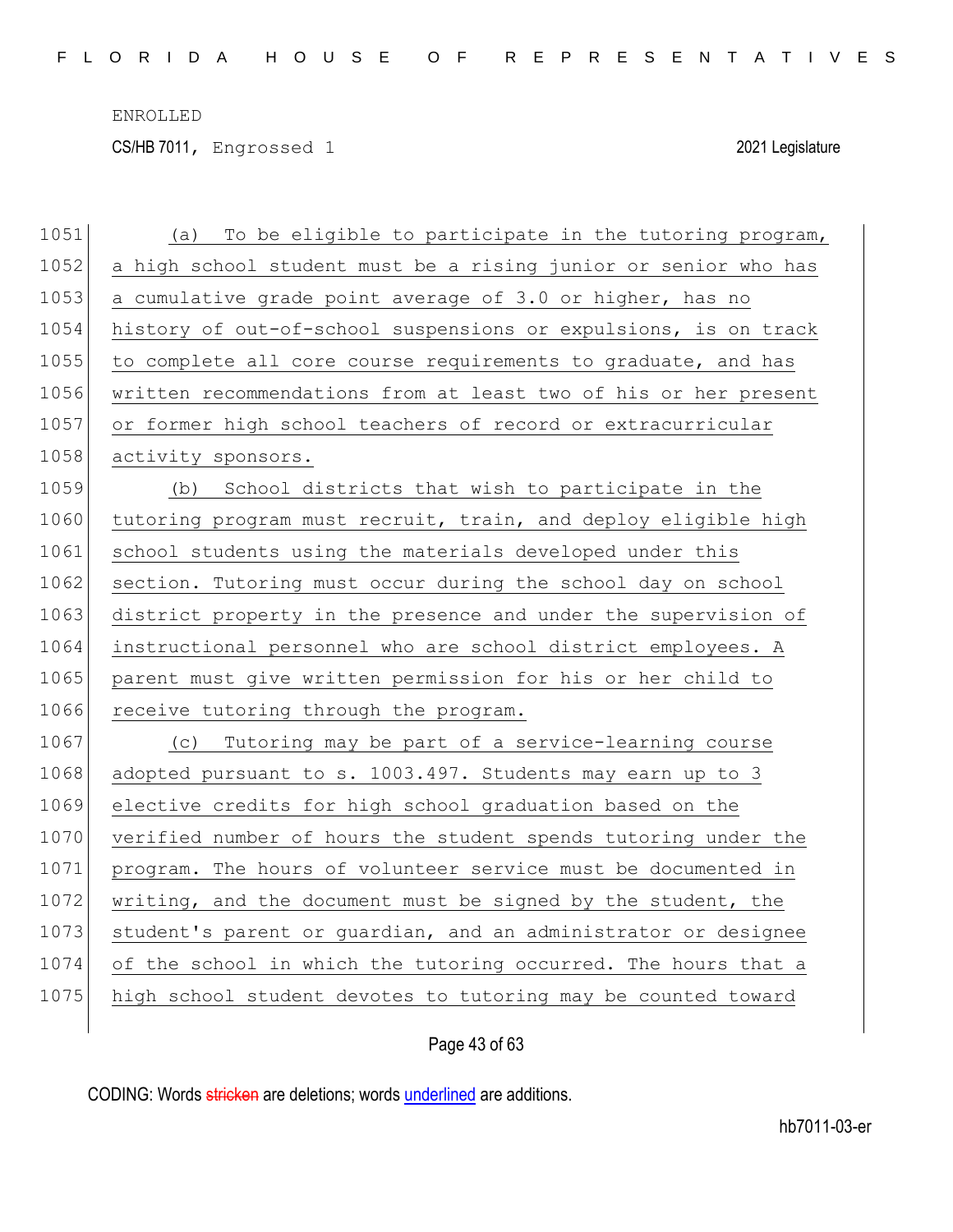CS/HB 7011, Engrossed 1 2021 Legislature

| 1076 | meeting community service requirements for high school           |
|------|------------------------------------------------------------------|
| 1077 | graduation and community service requirements for participation  |
| 1078 | in the Florida Bright Futures Scholarship Program as provided in |
| 1079 | s. 1003.497(3) (b). The department shall designate a high school |
| 1080 | student who provides at least 75 verified hours of tutoring      |
| 1081 | under the program as a New Worlds Scholar and award the student  |
| 1082 | with a pin indicating such designation.                          |
| 1083 | The State Board of Education shall adopt rules to<br>(9)         |
| 1084 | administer this section.                                         |
| 1085 | Section 18. Paragraphs (b) and (d) of subsection (6) and         |
| 1086 | subsections (9) and (11) of section 1011.62, Florida Statutes,   |
| 1087 | are amended to read:                                             |
| 1088 | 1011.62 Funds for operation of schools.-If the annual            |
| 1089 | allocation from the Florida Education Finance Program to each    |
| 1090 | district for operation of schools is not determined in the       |
| 1091 | annual appropriations act or the substantive bill implementing   |
| 1092 | the annual appropriations act, it shall be determined as         |
| 1093 | follows:                                                         |
| 1094 | (6)<br>CATEGORICAL FUNDS.-                                       |
| 1095 | If a district school board finds and declares in a<br>(b)        |
| 1096 | resolution adopted at a regular meeting of the school board that |
| 1097 | the funds received for any of the following categorical          |
| 1098 | appropriations are urgently needed to maintain school board      |
| 1099 | specified academic classroom instruction or improve school       |
| 1100 | safety, the school board may consider and approve an amendment   |
|      |                                                                  |

Page 44 of 63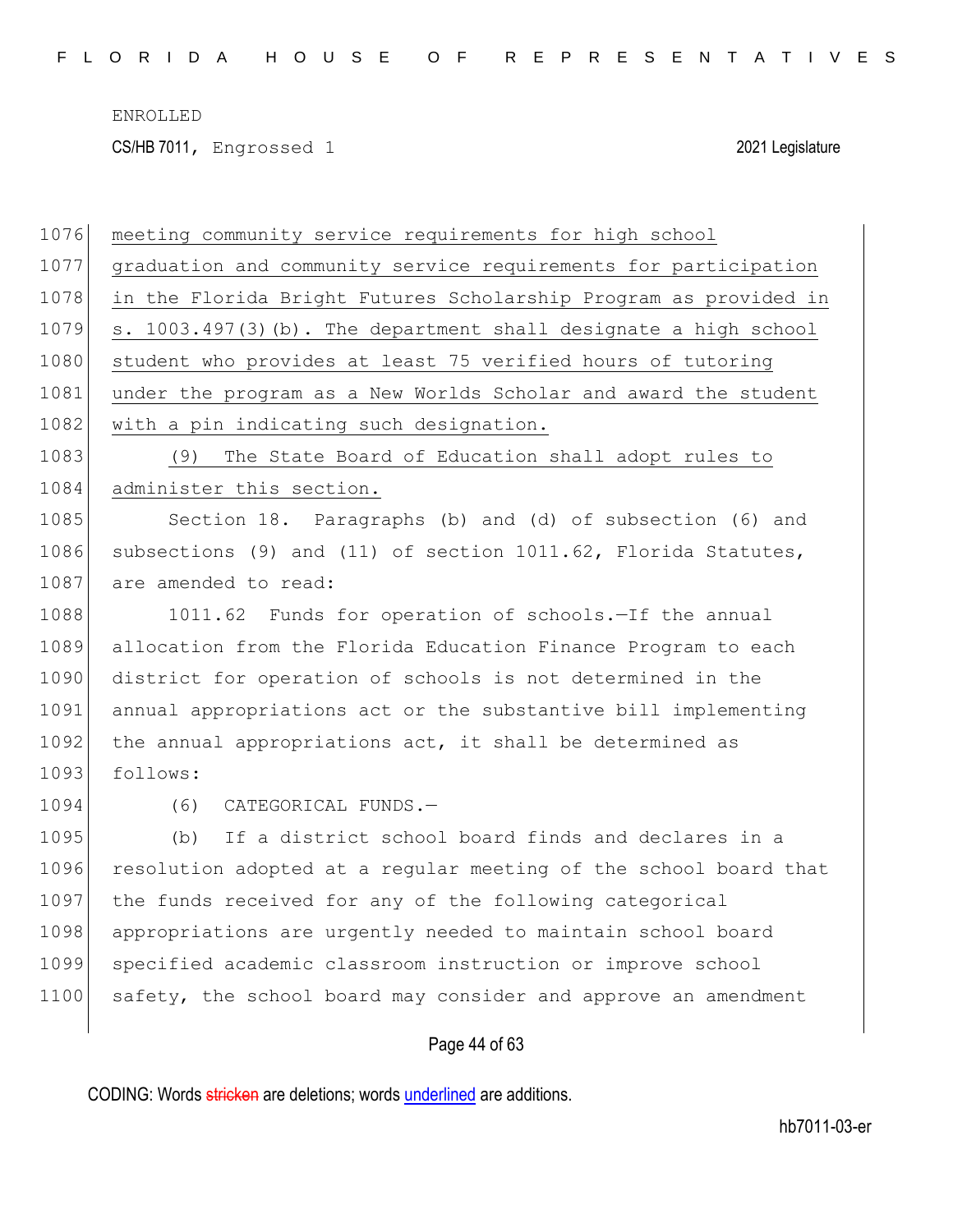1101 to the school district operating budget transferring the 1102 identified amount of the categorical funds to the appropriate 1103 account for expenditure: 1104 1. Funds for student transportation. 1105 2. Funds for evidence-based research-based reading 1106 instruction if the required additional hour of instruction 1107 beyond the normal school day for each day of the entire school 1108 year has been provided for the students in each low-performing 1109 elementary school in the district pursuant to paragraph (9)(a). 1110 3. Funds for instructional materials if all instructional 1111 material purchases necessary to provide updated materials that 1112 are aligned with applicable state standards and course 1113 descriptions and that meet statutory requirements of content and 1114 learning have been completed for that fiscal year, but no sooner 1115 than March 1. Funds available after March 1 may be used to 1116 purchase hardware for student instruction.

1117 4. Funds for the guaranteed allocation as provided in 1118 subparagraph  $(1)(e)$  2.

1119 5. Funds for the supplemental academic instruction 1120 allocation as provided in paragraph  $(1)(f)$ .

1121 6. Funds for the Florida digital classrooms allocation as 1122 provided in subsection (12).

1123 7. Funds for the federally connected student supplement as 1124 provided in subsection (13).

1125 8. Funds for class size reduction as provided in s.

#### Page 45 of 63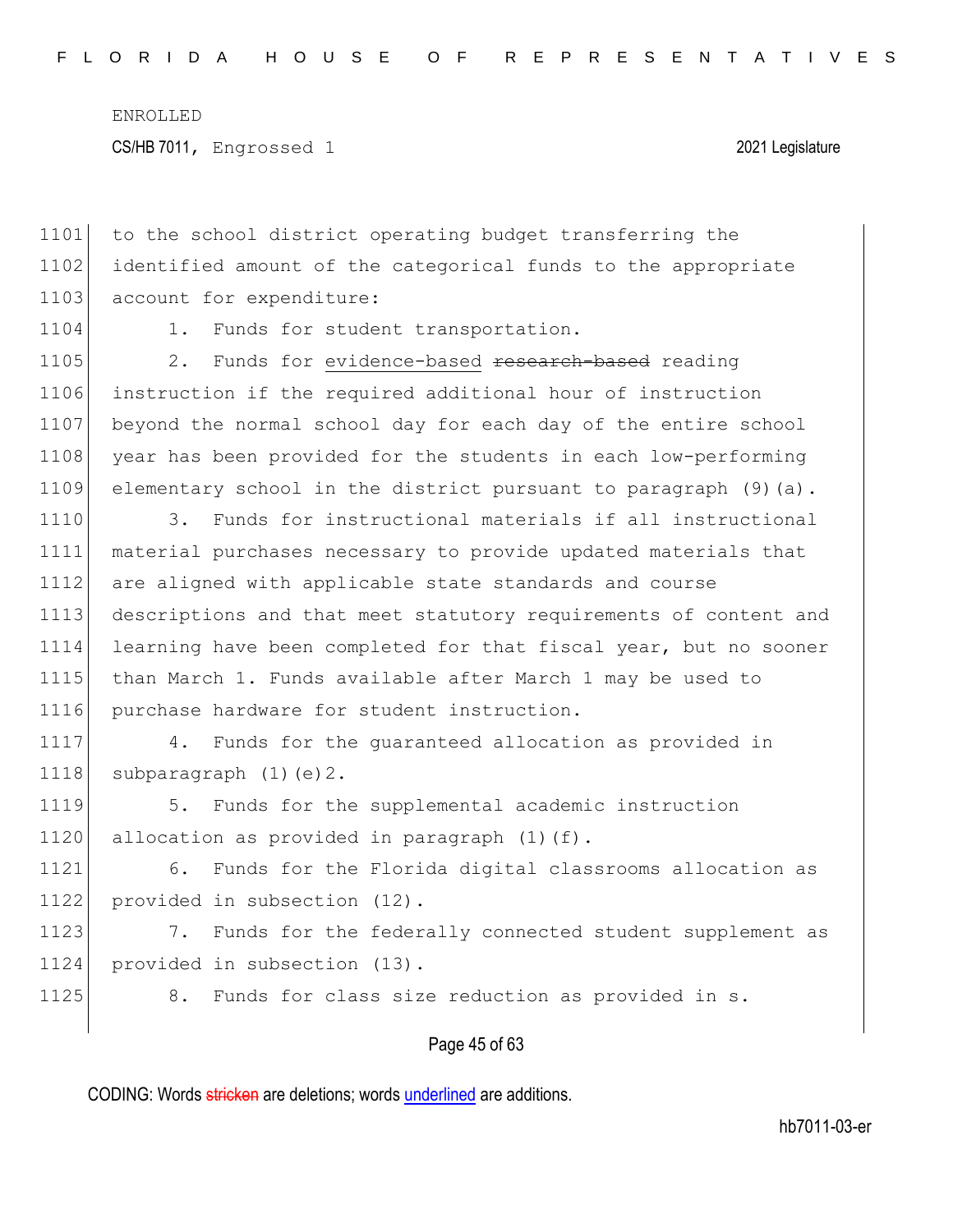CS/HB 7011, Engrossed 1 2021 Legislature

1126 1011.685.

 (d) If a district school board transfers funds from its 1128 evidence-based research-based reading instruction allocation, the board must also submit to the Department of Education an amendment describing the changes that the district is making to its reading plan approved pursuant to paragraph (9)(d).

1132 (9) EVIDENCE-BASED RESEARCH-BASED READING INSTRUCTION 1133 ALLOCATION.-

1134 (a) The evidence-based research-based reading instruction 1135 allocation is created to provide comprehensive reading 1136 instruction to students in kindergarten through grade 12, 1137 including certain students who have completed the Voluntary 1138 Prekindergarten Education Program and who are at risk of being 1139 identified as having a substantial deficiency in early literacy 1140 skills under s. 1008.25(8)(c). Each school district that has one 1141 or more of the 300 lowest-performing elementary schools based on 1142 a 3-year average of the state reading assessment data must use 1143 the school's portion of the allocation to provide an additional 1144 hour per day of intensive reading instruction for the students 1145 in each school. The additional hour may be provided within the 1146 school day. Students enrolled in these schools who earned a 1147 level 4 or level 5 score on the statewide, standardized English 1148 Language Arts assessment for the previous school year may 1149 participate in the additional hour of instruction. Exceptional 1150 student education centers may not be included in the 300

#### Page 46 of 63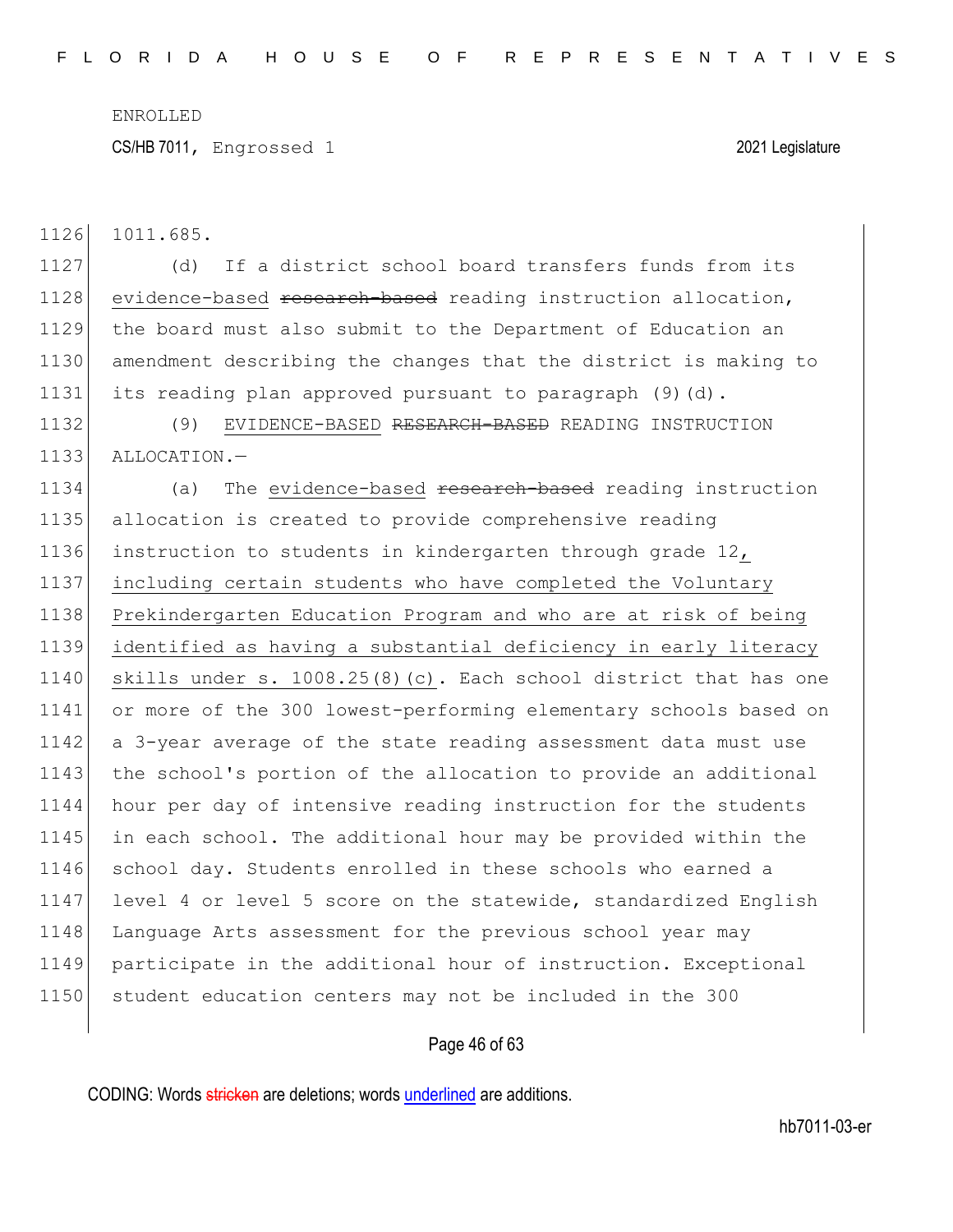1151 schools. The intensive reading instruction delivered in this 1152 additional hour shall include: evidence-based research-based 1153 reading instruction that has been proven to accelerate progress 1154 of students exhibiting a reading deficiency; differentiated 1155 instruction based on screening, diagnostic, progress monitoring, 1156 or student assessment data to meet students' specific reading 1157 needs; explicit and systematic reading strategies to develop 1158 phonemic awareness, phonics, fluency, vocabulary, and 1159 comprehension, with more extensive opportunities for guided 1160 practice, error correction, and feedback; and the coordinated 1161 integration of civic literacy social studies, science, and 1162 mathematics-text reading, text discussion, and writing in 1163 response to reading.

1164 (b) Funds for comprehensive, evidence-based <del>research-based</del> 1165 reading instruction shall be allocated annually to each school 1166 district in the amount provided in the General Appropriations 1167 Act. Each eligible school district shall receive the same 1168 minimum amount as specified in the General Appropriations Act, 1169 and any remaining funds shall be distributed to eligible school 1170 districts based on each school district's proportionate share of 1171 K-12 base funding.

 (c) Funds allocated under this subsection must be used to provide a system of comprehensive reading instruction to students enrolled in the K-12 programs, which may include the 1175 following:

#### Page 47 of 63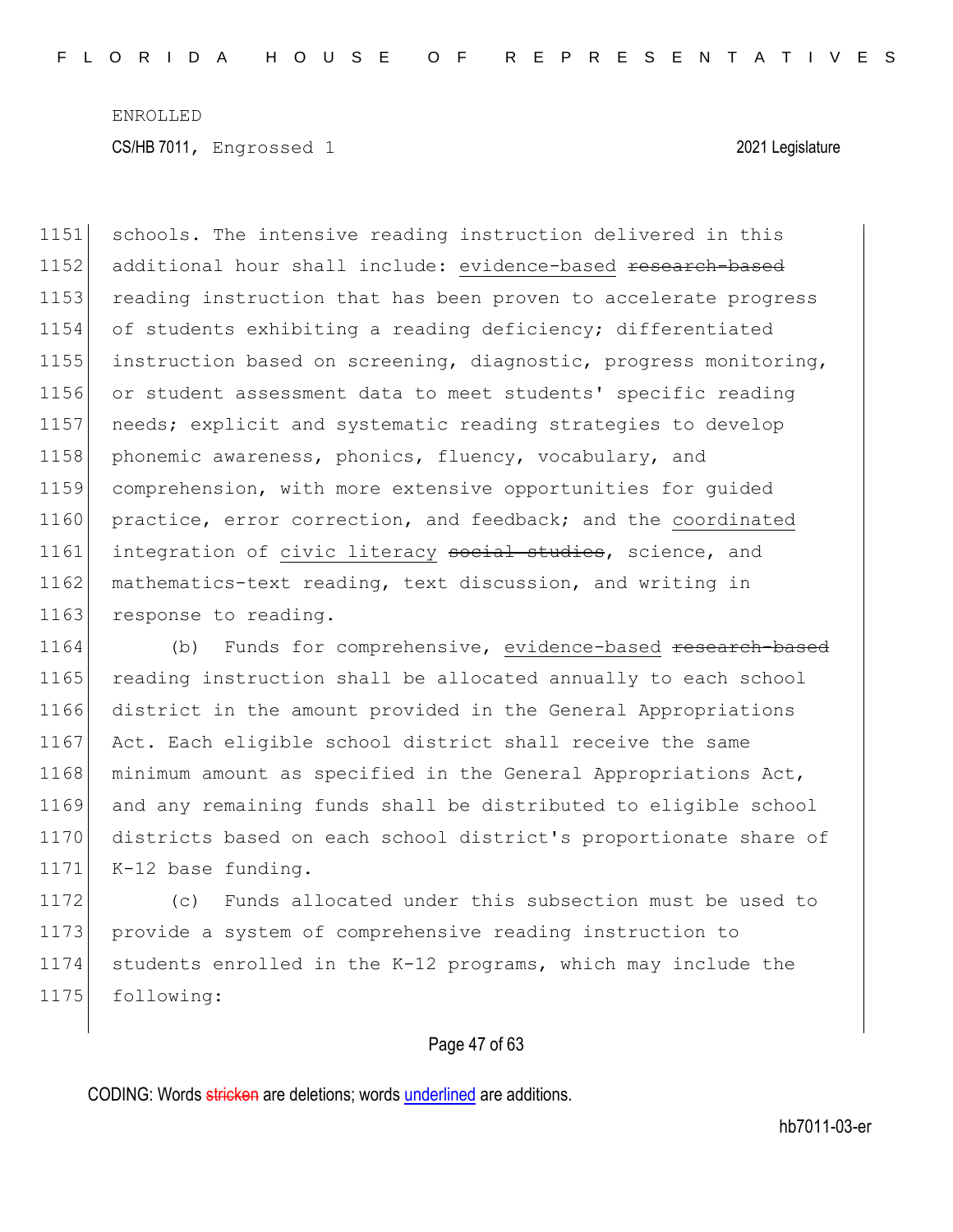1176 1. An additional hour per day of evidence-based intensive 1177 reading instruction to students in the 300 lowest-performing 1178 elementary schools by teachers and reading specialists who have 1179 demonstrated effectiveness in teaching reading as required in 1180 paragraph (a).

1181 2. Kindergarten through grade 5 evidence-based reading 1182 intervention teachers to provide intensive reading interventions 1183 provided by reading intervention teachers intervention during 1184 the school day and in the required extra hour for students 1185 identified as having a substantial reading deficiency.

1186 3. Highly qualified reading coaches to specifically 1187 support teachers in making instructional decisions based on 1188 student data, and improve teacher delivery of effective reading 1189 instruction, intervention, and reading in the content areas 1190 based on student need.

1191 4. Professional development for school district teachers 1192 in scientifically researched and evidence-based based reading 1193 instruction, including strategies to teach reading in content 1194 areas and with an emphasis on technical and informational text, 1195 to help school district teachers earn a certification or an 1196 endorsement in reading.

1197 5. Summer reading camps, using only teachers or other 1198 district personnel who are certified or endorsed in reading 1199 consistent with s. 1008.25(7)(b)3., for all students in 1200 kindergarten through grade 2 who demonstrate a reading

#### Page 48 of 63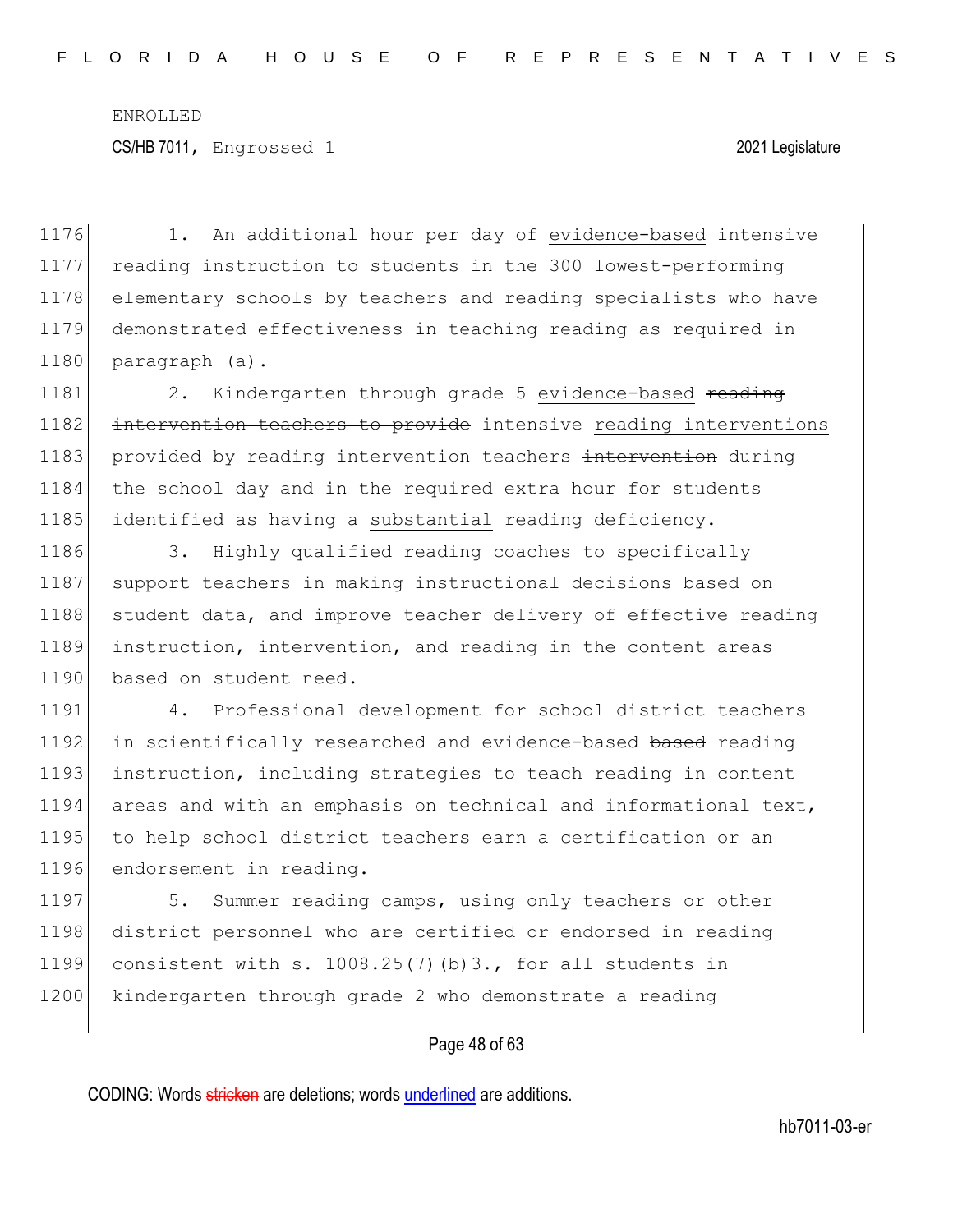1201 deficiency as determined by district and state assessments, and 1202 students in grades 3 through 5 who score at Level 1 on the 1203 statewide, standardized English Language Arts assessment. 1204 6. Scientifically researched and evidence-based 1205 supplemental instructional materials that are grounded in 1206 scientifically based reading research as identified by the Just 1207 Read, Florida! Office pursuant to s. 1001.215(8). 1208 7. Evidence-based intensive reading interventions for 1209 students in kindergarten through grade 12 who have been 1210 identified as having a substantial reading deficiency or who are 1211 reading below grade level as determined by the statewide, 1212 standardized English Language Arts assessment. 1213 (d)1. Annually, by a date determined by the Department of 1214 Education but before May 1, school districts shall submit a K-12 1215 comprehensive reading plan for the specific use of the evidence-1216 based research-based reading instruction allocation in the 1217 format prescribed by the department for review and approval by 1218 the Just Read, Florida! Office created pursuant to s. 1001.215. 1219 The plan format shall be developed with input from school 1220 district personnel, including teachers and principals, and shall 1221 provide for intensive reading interventions identified through a 1222 root-cause analysis of student performance data and reflection 1223 tool developed by the department to evaluate the effectiveness 1224 of interventions implemented in the prior year. Intensive 1225 reading interventions must be delivered by instructional

Page 49 of 63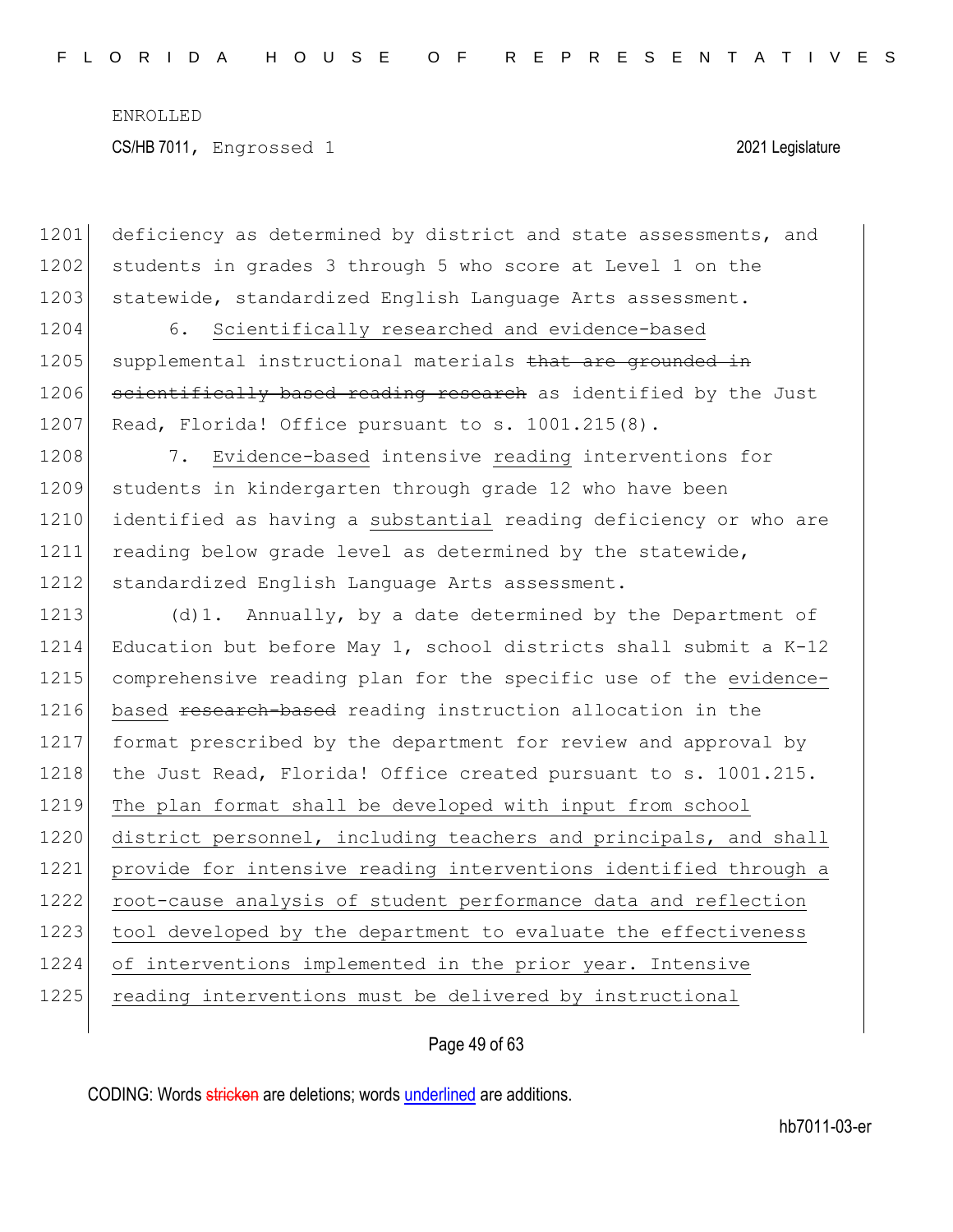CS/HB 7011, Engrossed 1 2021 Legislature

| 1226 | personnel who are certified or endorsed in reading and must      |
|------|------------------------------------------------------------------|
| 1227 | incorporate evidence-based strategies identified by the Just     |
| 1228 | Read, Florida! Office pursuant to s. 1001.215(8).                |
| 1229 | 2. By July 1 of each year, the department shall release to       |
| 1230 | each school district with an approved plan its allocation of     |
| 1231 | appropriated funds The plan annually submitted by school         |
| 1232 | districts shall be deemed approved unless the department rejects |
| 1233 | the plan on or before June 1. If a school district and the Just  |
| 1234 | Read, Florida! Office cannot reach agreement on the contents of  |
| 1235 | the plan, the school district may appeal to the State Board of   |
| 1236 | Education for resolution. School districts shall be allowed      |
| 1237 | reasonable flexibility in designing their plans and shall be     |
| 1238 | encouraged to offer reading intervention through innovative      |
| 1239 | methods, including career academies. The plan format shall be    |
| 1240 | developed with input from school district personnel, including   |
| 1241 | teachers and principals, and shall provide for intensive reading |
| 1242 | interventions through integrated curricula, provided that,       |
| 1243 | beginning with the 2020-2021 school year, the interventions are  |
| 1244 | delivered by a teacher who is certified or endorsed in reading.  |
| 1245 | Such interventions must incorporate strategies identified by the |
| 1246 | Just Read, Florida! Office pursuant to s. 1001.215(8). No later  |
| 1247 | than July 1 annually, the department shall release the school    |
| 1248 | district's allocation of appropriated funds to those districts   |
| 1249 | having approved plans. A school district that spends 100 percent |
| 1250 | of this allocation on its approved plan shall be deemed to have  |
|      |                                                                  |

Page 50 of 63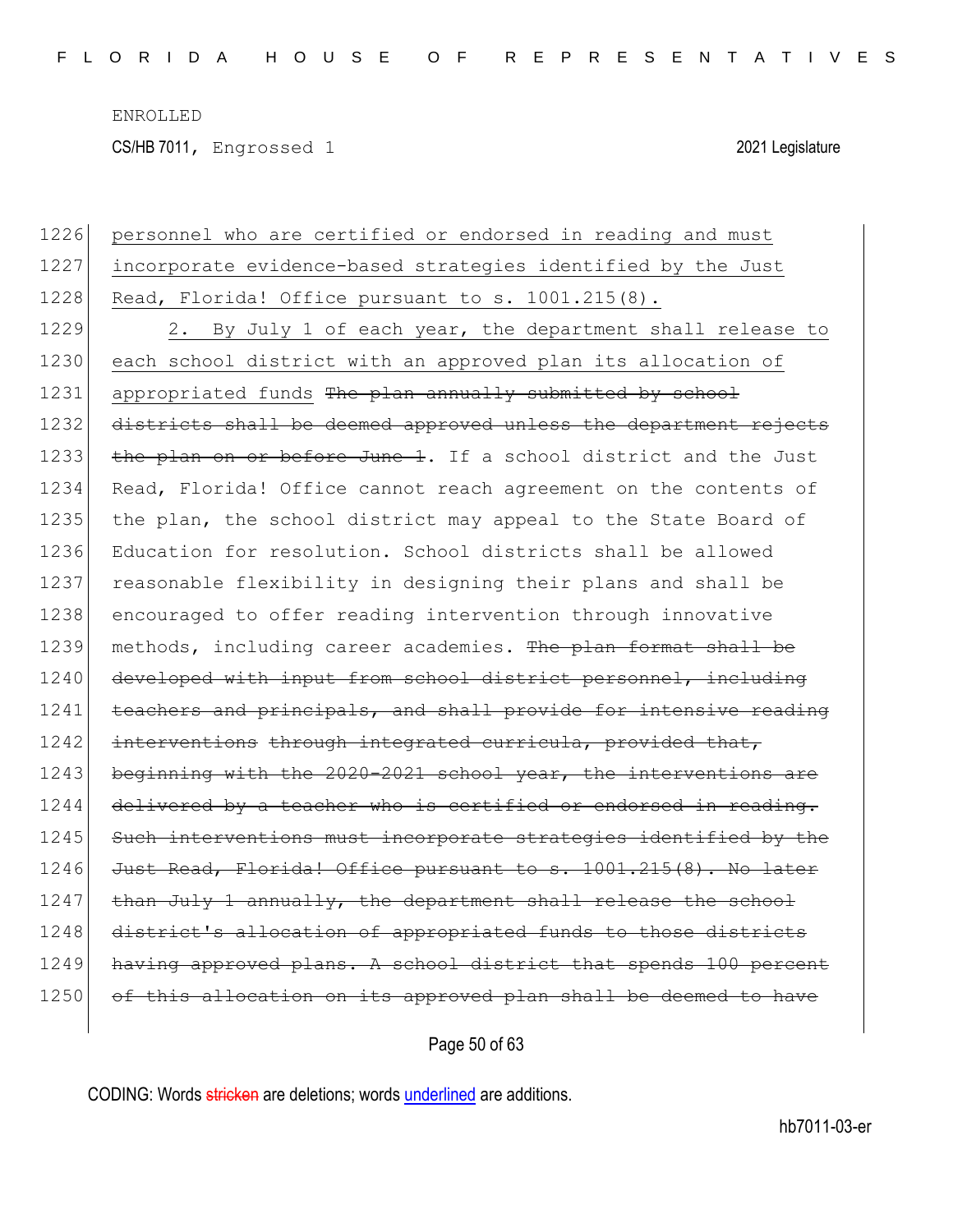1251 been in compliance with the plan. The department shall may 1252 withhold funds upon a determination that reading instruction 1253 allocation funds are not being used to implement the approved 1254 plan. The department shall evaluate monitor and track the 1255 implementation of each district plan, including conducting site 1256 visits and collecting specific data on expenditures and reading 1257 improvement results. By February 1 of each year, the department 1258 shall report its findings to the Legislature and the State Board 1259 of Education, including any recommendations for improving 1260 implementation of evidence-based reading and intervention 1261 strategies in classrooms.

1262  $\vert$  3.2. Each school district that has a school designated as 1263 one of the 300 lowest-performing elementary schools as specified 1264 in paragraph (a) shall specifically delineate in the 1265 comprehensive reading plan, or in an addendum to the 1266 comprehensive reading plan, the implementation design and 1267 reading intervention strategies that will be used for the 1268 required additional hour of reading instruction. The term 1269 "reading intervention" includes evidence-based strategies 1270 frequently used to remediate reading deficiencies and also 1271 includes individual instruction, tutoring, mentoring, or the use 1272 of technology that targets specific reading skills and 1273 abilities.

1274

1275 For purposes of this subsection, the term "evidence-based" means

Page 51 of 63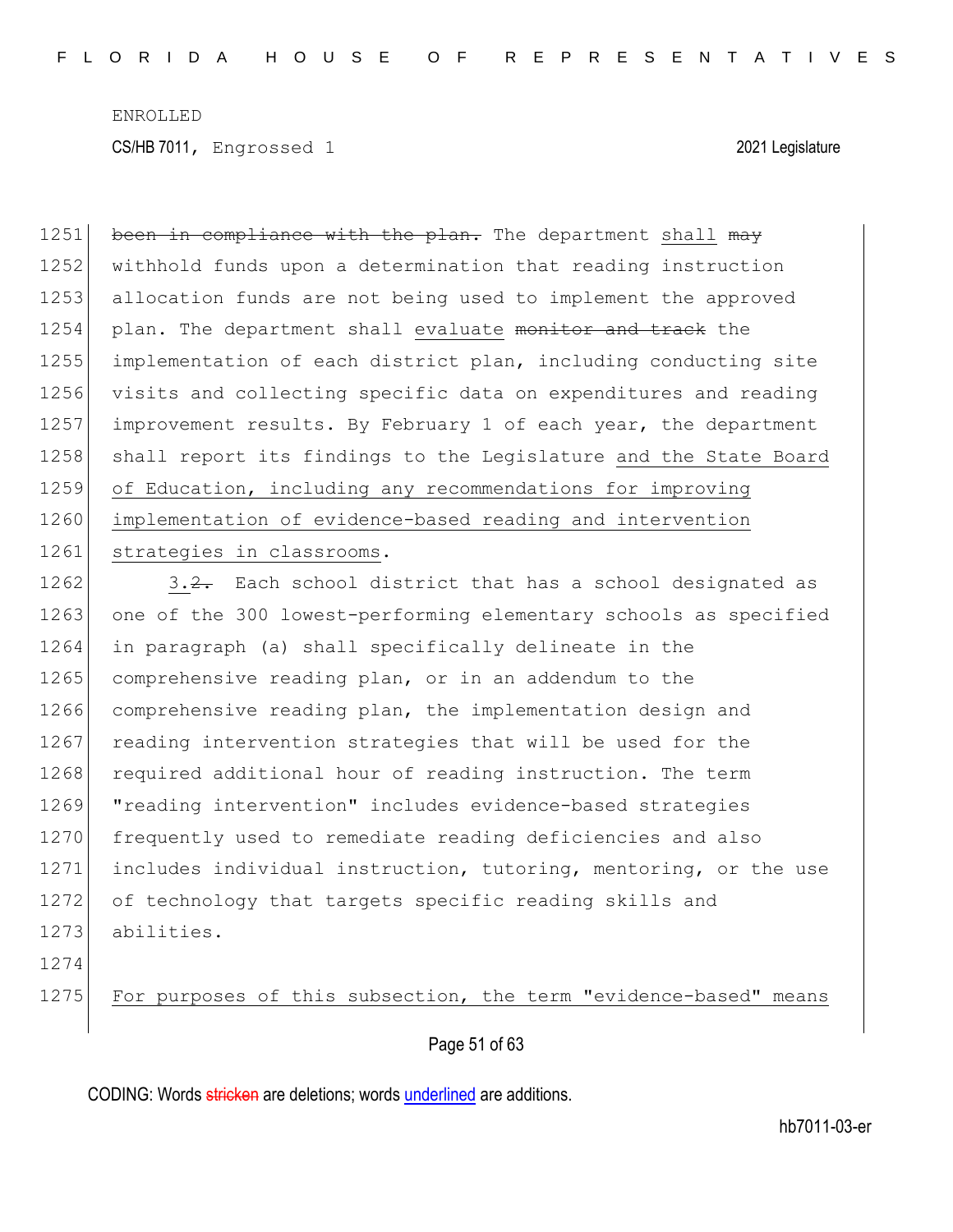CS/HB 7011, Engrossed 1 2021 Legislature

# 1276 demonstrating a statistically significant effect on improving 1277 student outcomes or other relevant outcomes as provided in 20 1278  $|U.S.C. s. 8101(21)(A)(i)|.$ 1279 (11) VIRTUAL EDUCATION CONTRIBUTION. The Legislature may 1280 annually provide in the Florida Education Finance Program a 1281 virtual education contribution. The amount of the virtual 1282 education contribution shall be the difference between the 1283 amount per FTE established in the General Appropriations Act for 1284 virtual education and the amount per FTE for each district and 1285 the Florida Virtual School, which may be calculated by taking 1286 the sum of the base FEFP allocation, the discretionary local 1287 effort, the state-funded discretionary contribution, the 1288 discretionary millage compression supplement, the evidence-based 1289 research-based reading instruction allocation, the teacher 1290 salary increase allocation, and the instructional materials 1291 allocation, and then dividing by the total unweighted FTE. This 1292 difference shall be multiplied by the virtual education 1293 unweighted FTE for programs and options identified in s. 1294 1002.455 and the Florida Virtual School and its franchises to 1295 equal the virtual education contribution and shall be included 1296 as a separate allocation in the funding formula. 1297 Section 19. Subsection (2) of section 1011.67, Florida 1298 Statutes, is amended to read: 1299 1011.67 Funds for instructional materials.-1300 (2) Annually by July 1 and before the release of

Page 52 of 63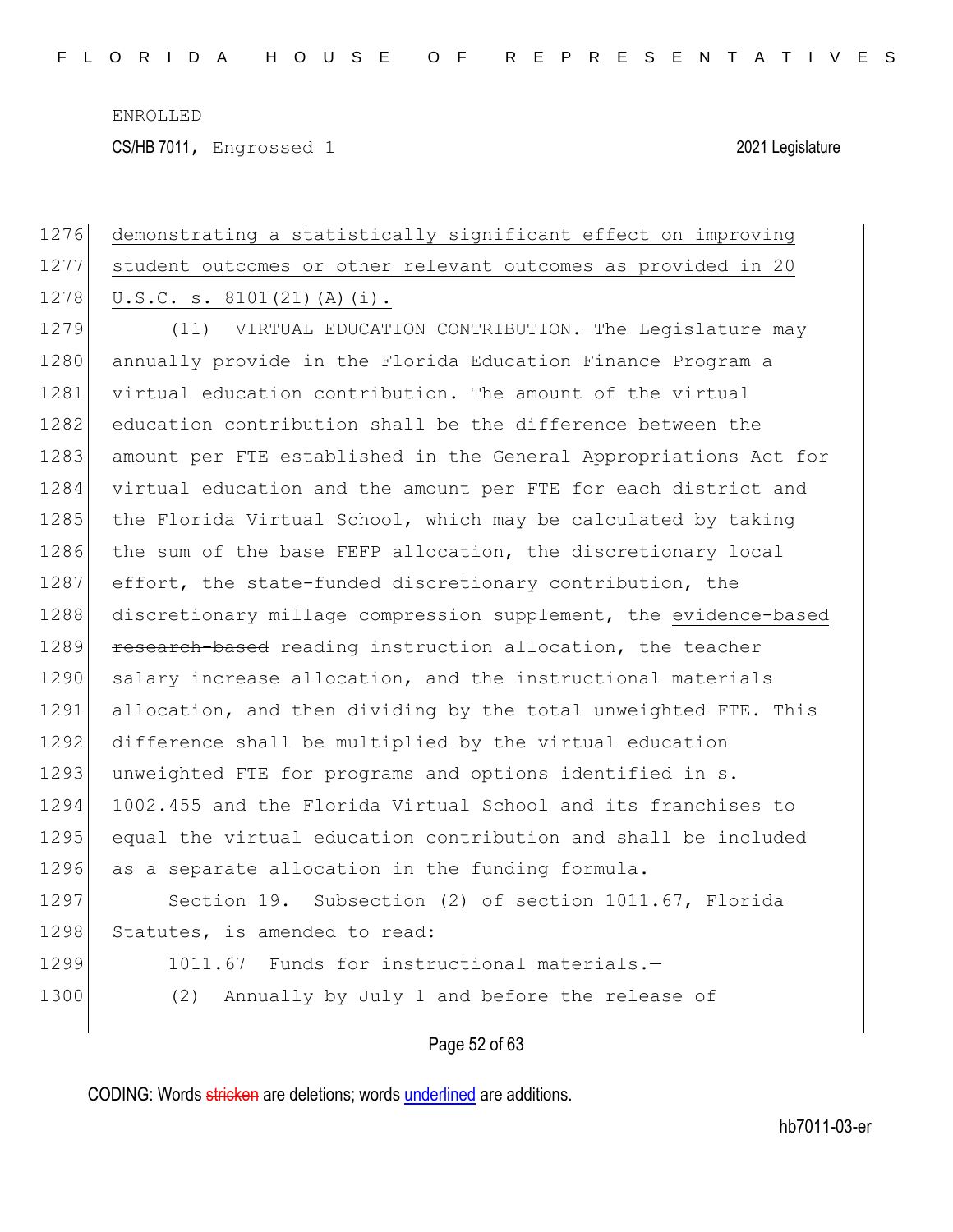| 1301 | instructional materials funds, each district school              |
|------|------------------------------------------------------------------|
| 1302 | superintendent shall certify to the Commissioner of Education    |
| 1303 | that the district school board has approved a comprehensive      |
| 1304 | staff development plan that supports fidelity of implementation  |
| 1305 | of instructional materials programs, including verification that |
| 1306 | training was provided; that the materials are being implemented  |
| 1307 | as designed; and, beginning July 1, 2021, for core reading       |
| 1308 | materials and reading intervention materials used in             |
| 1309 | kindergarten through grade 5, that the materials meet the        |
| 1310 | requirements of s. 1001.215(8). Such instructional materials, as |
| 1311 | evaluated and identified pursuant to s. 1001.215(4), may be      |
| 1312 | purchased by the school district with funds under this section   |
| 1313 | without undergoing the adoption procedures under s.              |
| 1314 | 1006.40(4)(b). This subsection does not preclude school          |
| 1315 | districts from purchasing or using other materials to supplement |
| 1316 | reading instruction and provide additional skills practice.      |
| 1317 | Section 20. Paragraph (a) of subsection (8) of section           |
| 1318 | 1012.56, Florida Statutes, is amended to read:                   |
| 1319 | 1012.56 Educator certification requirements.-                    |
| 1320 | (8)<br>PROFESSIONAL DEVELOPMENT CERTIFICATION AND EDUCATION      |
| 1321 | COMPETENCY PROGRAM.-                                             |
| 1322 | The Department of Education shall develop and each<br>(a)        |
| 1323 | school district, charter school, and charter management          |
| 1324 | organization may provide a cohesive competency-based             |
| 1325 | professional development certification and education competency  |
|      |                                                                  |

Page 53 of 63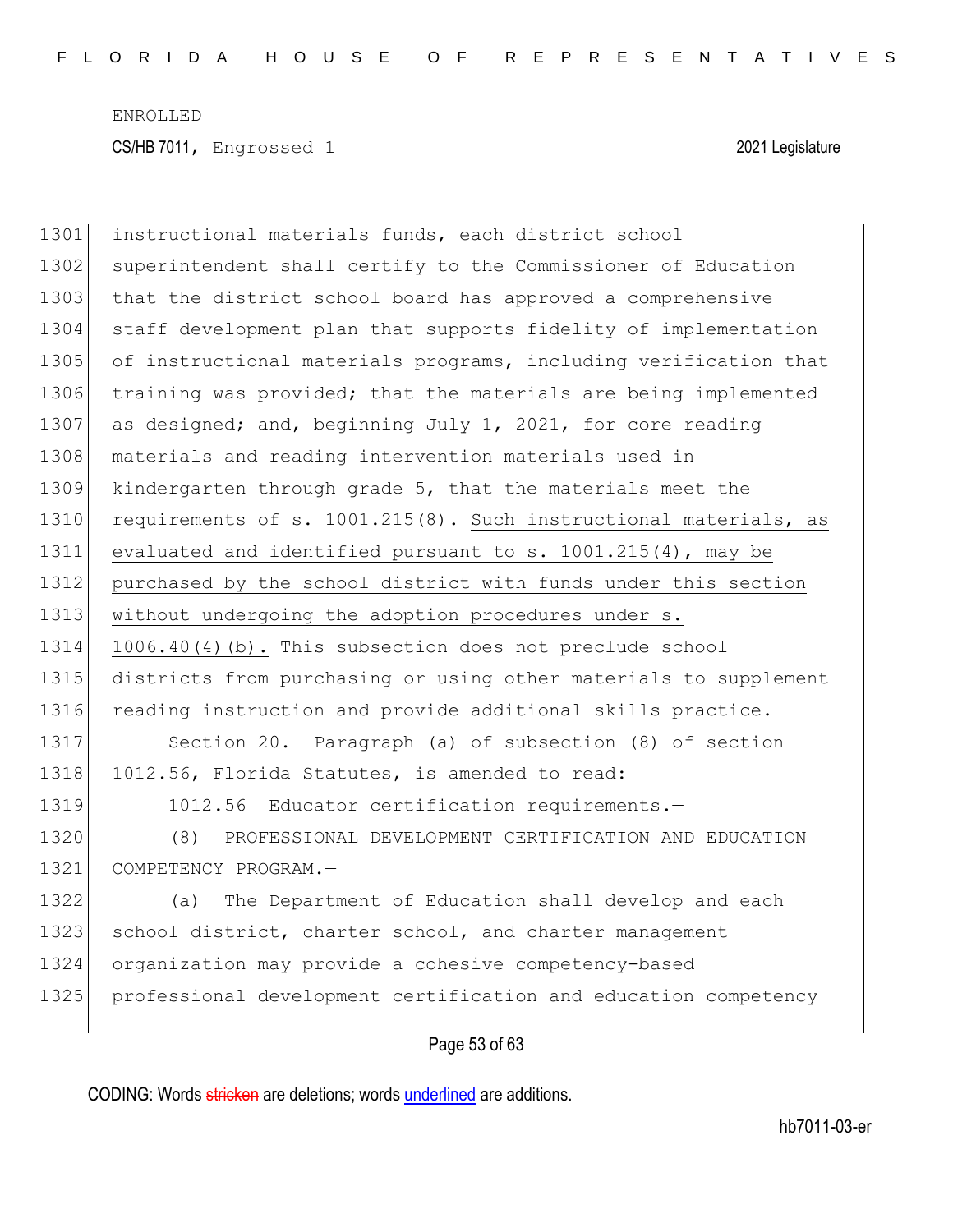1326 program by which instructional staff may satisfy the mastery of 1327 professional preparation and education competence requirements 1328 specified in subsection (6) and rules of the State Board of 1329 Education. Participants must hold a state-issued temporary 1330 certificate. A school district, charter school, or charter 1331 management organization that implements the program shall 1332 provide a competency-based certification program developed by 1333 the Department of Education or developed by the district, 1334 charter school, or charter management organization and approved 1335 by the Department of Education. The program shall include the 1336 following: 1337 1. A minimum period of initial preparation before assuming 1338 duties as the teacher of record. 1339 2. An option for collaboration with other supporting 1340 agencies or educational entities for implementation. 1341 3. A teacher mentorship and induction component. 1342 a. Each individual selected by the district as a mentor: 1343 (I) Must hold a valid professional certificate issued 1344 pursuant to this section; 1345 (II) Must have earned at least 3 years of teaching 1346 experience in prekindergarten through grade 12; 1347 (III) Must have completed specialized training in clinical 1348 supervision and participate in ongoing mentor training provided 1349 through the coordinated system of professional development under  $1350$  s.  $1012.98(3)(e)$ ;

### Page 54 of 63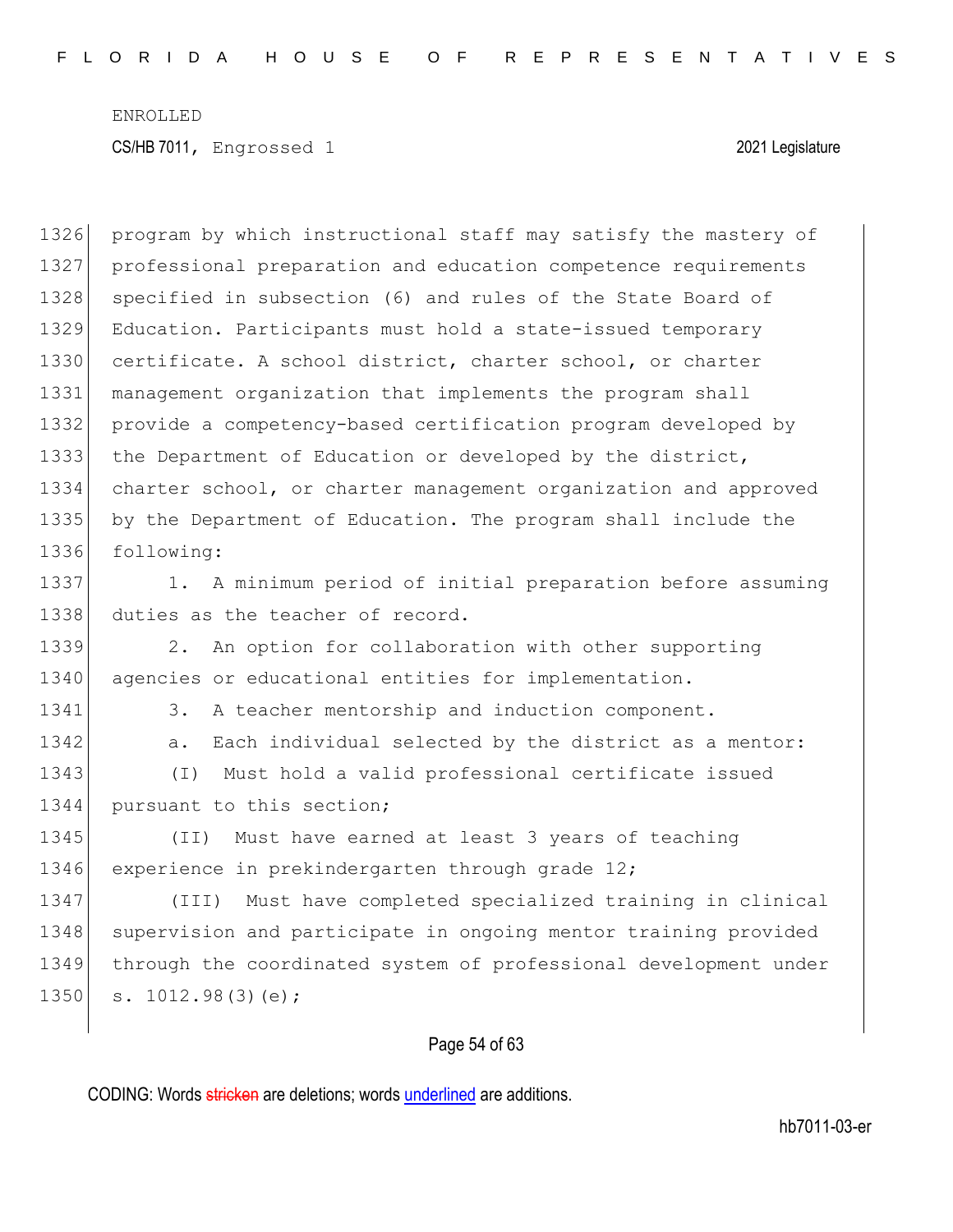CS/HB 7011, Engrossed 1 2021 Legislature

1351 (IV) Must have earned an effective or highly effective 1352 rating on the prior year's performance evaluation under s. 1353 1012.34; and

1354 (V) May be a peer evaluator under the district's 1355 evaluation system approved under s. 1012.34.

1356 b. The teacher mentorship and induction component must, at 1357 a minimum, provide weekly opportunities for mentoring and 1358 induction activities, including common planning time, ongoing 1359 professional development targeted to a teacher's needs, 1360 opportunities for a teacher to observe other teachers, co-1361 teaching experiences, and reflection and followup discussions. 1362 Mentorship and induction activities must be provided for an 1363 applicant's first year in the program and may be provided until 1364 the applicant attains his or her professional certificate in 1365 accordance with this section. A principal who is rated highly 1366 effective as determined by his or her performance evaluation 1367 under s. 1012.34 must be provided flexibility in selecting 1368 professional development activities under this paragraph; 1369 however, the activities must be approved by the department as 1370 part of the district's, charter school's, or charter management 1371 organization's program.

1372 4. An assessment of teaching performance aligned to the 1373 district's system for personnel evaluation under s. 1012.34 1374 which provides for:

1375 **a.** An initial evaluation of each educator's competencies

#### Page 55 of 63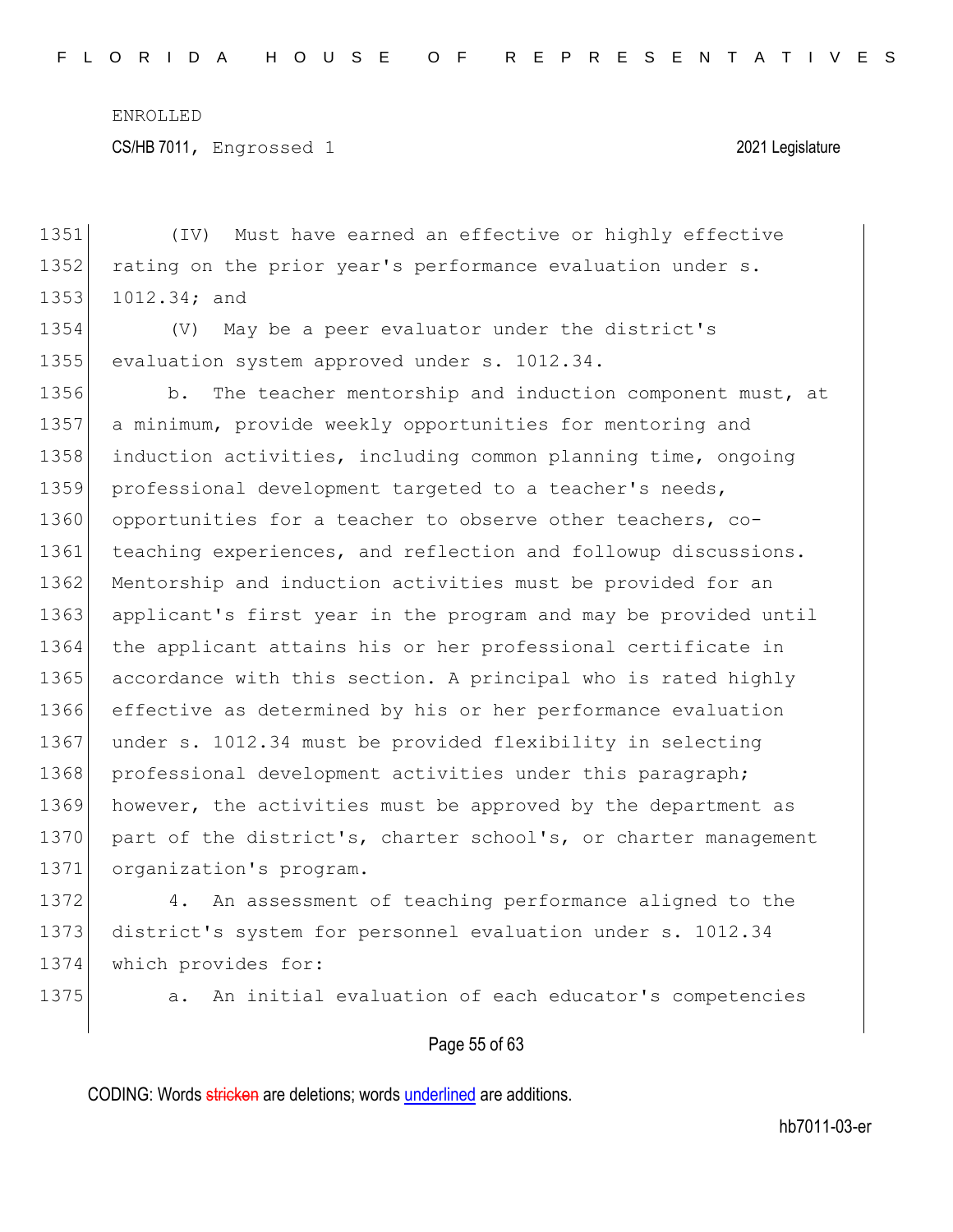CS/HB 7011, Engrossed 1 2021 Legislature

1376 to determine an appropriate individualized professional 1377 development plan. 1378 b. A summative evaluation to assure successful completion 1379 of the program. 1380 5. Professional education preparation content knowledge, 1381 which must be included in the mentoring and induction activities 1382 under subparagraph 3., that includes, but is not limited to, the 1383 following: 1384 a. The state standards provided under s. 1003.41, 1385 including scientifically based reading instruction, content 1386 literacy, and mathematical practices, for each subject 1387 identified on the temporary certificate. 1388 b. The educator-accomplished practices approved by the 1389 state board. 1390 c. A variety of data indicators for monitoring student 1391 progress. 1392 d. Methodologies for teaching students with disabilities. 1393 e. Methodologies for teaching students of limited English 1394 proficiency appropriate for each subject area identified on the 1395 temporary certificate. 1396 f. Techniques and strategies for operationalizing the role 1397 of the teacher in assuring a safe learning environment for 1398 students. 1399 6. Required achievement of passing scores on the subject 1400 area and professional education competency examination required

### Page 56 of 63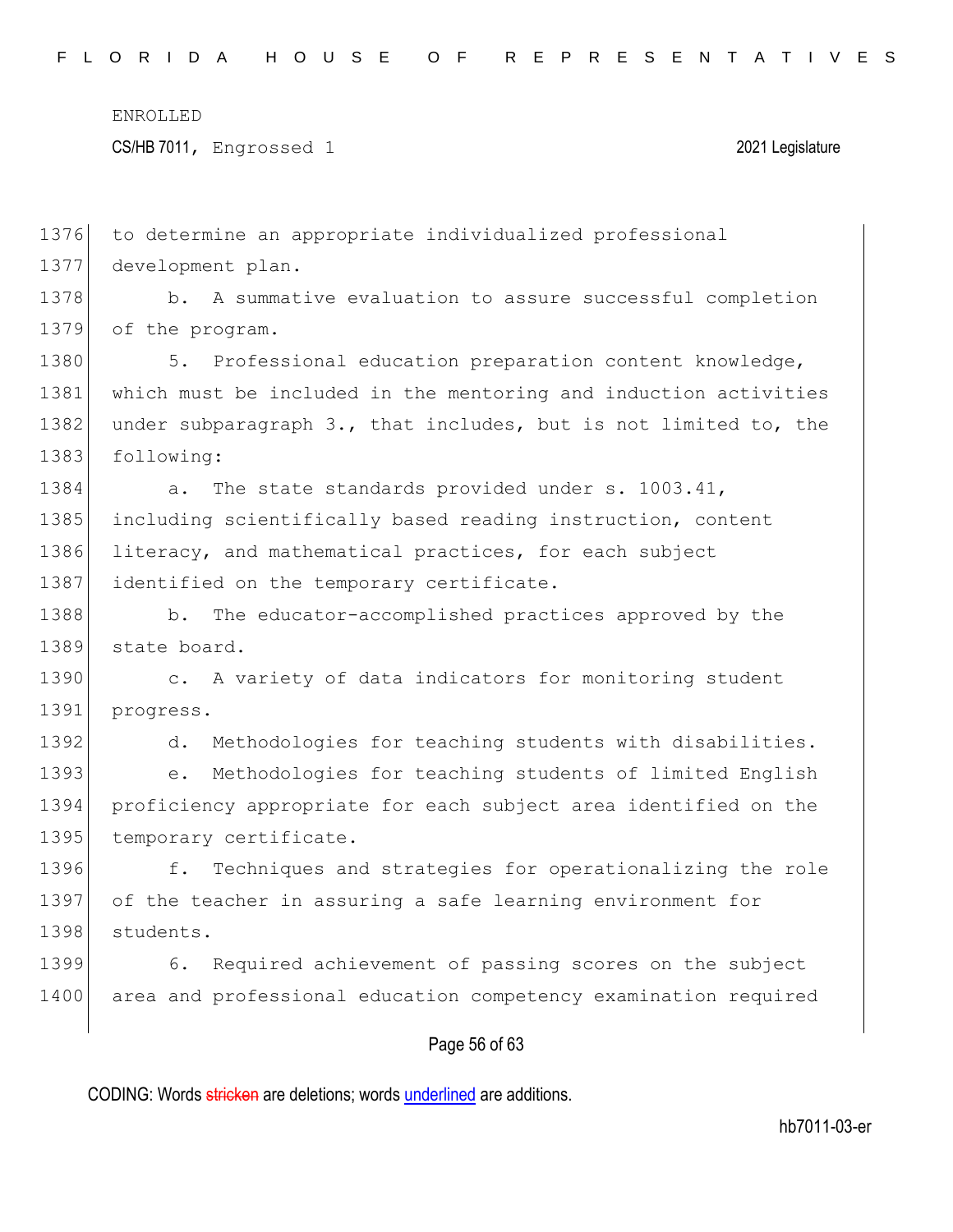| 1401 | by State Board of Education rule. Mastery of general knowledge   |
|------|------------------------------------------------------------------|
| 1402 | must be demonstrated as described in subsection (3).             |
| 1403 | 7. Beginning with candidates entering a program in the           |
| 1404 | 2022-2023 school year, a candidate for certification in a        |
| 1405 | coverage area identified pursuant to s. 1012.585(3) (f) must     |
| 1406 | successfully complete all competencies for a reading             |
| 1407 | endorsement, including completion of the endorsement practicum   |
| 1408 | through the candidate's demonstration of mastery of professional |
| 1409 | preparation and education competence under paragraph (b).        |
| 1410 | Section 21. Paragraph (f) of subsection (3) of section           |
| 1411 | 1012.585, Florida Statutes, is amended, and paragraph (g) is     |
| 1412 | added to that subsection, to read:                               |
| 1413 | 1012.585 Process for renewal of professional                     |
| 1414 | certificates.-                                                   |
| 1415 | (3) For the renewal of a professional certificate, the           |
| 1416 | following requirements must be met:                              |
| 1417 | (f) An applicant for renewal of a professional certificate       |
| 1418 | in any area of certification identified by State Board of        |
| 1419 | Education rule that includes reading instruction or intervention |
| 1420 | for any students in kindergarten through grade 6, with a         |
| 1421 | beginning validity date of July 1, 2020, or thereafter, must     |
| 1422 | earn a minimum of 2 college credits or the equivalent inservice  |
| 1423 | points in evidence-based instruction and interventions           |
| 1424 | specifically designed for students with characteristics of       |
| 1425 | dyslexia, including the use of explicit, systematic, and         |
|      |                                                                  |

## Page 57 of 63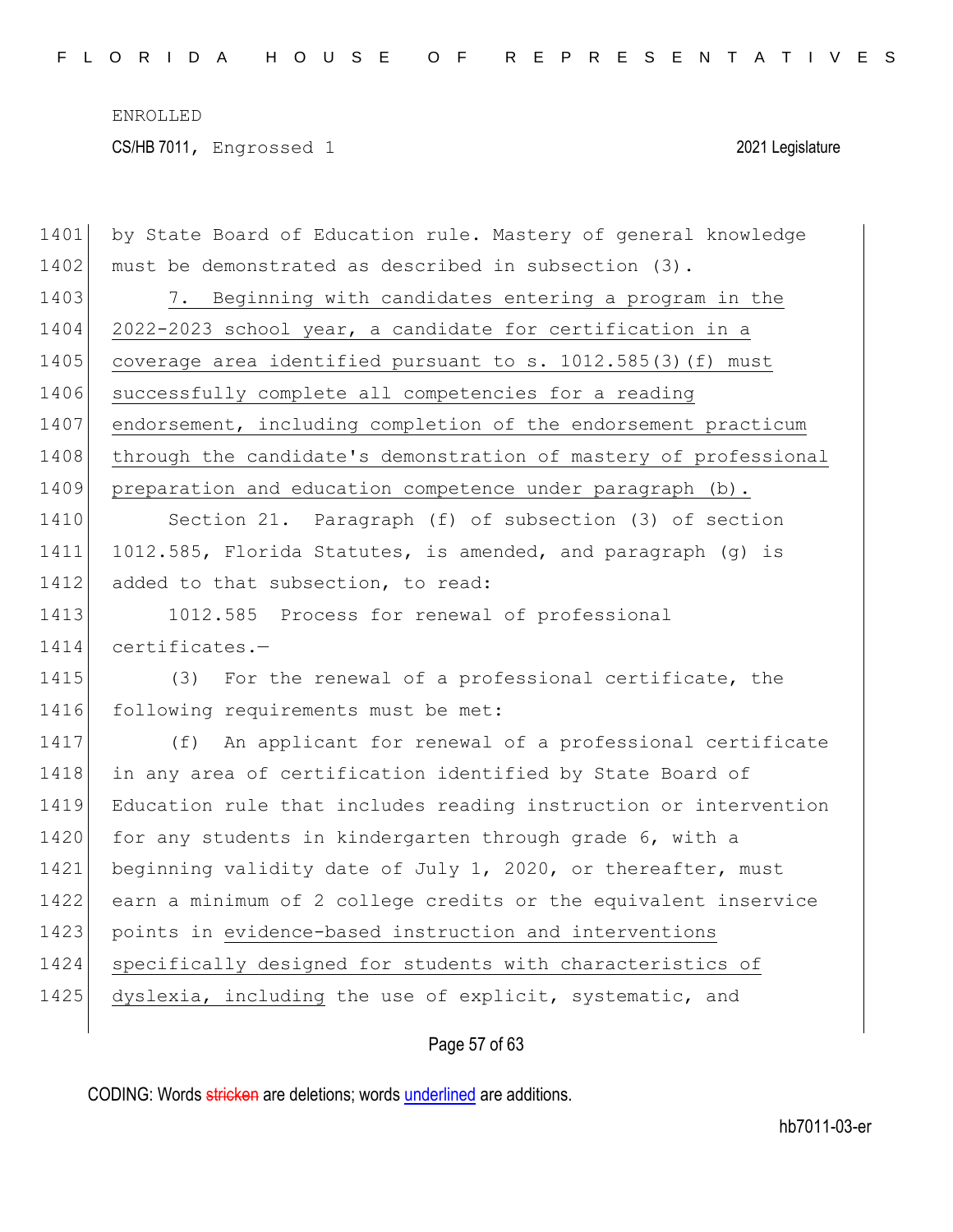Page 58 of 63 1426 sequential approaches to reading instruction, developing 1427 phonological and phonemic awareness, decoding, and implementing 1428 multisensory intervention strategies. Such training must be 1429 provided by teacher preparation programs under s. 1004.04 or s. 1430 1004.85 or approved school district professional development 1431 systems under s. 1012.98. The requirements in this paragraph may 1432 not add to the total hours required by the department for 1433 continuing education or inservice training. 1434 (g) A teacher may earn inservice points only once during 1435 each 5-year validity period for any mandatory training topic 1436 that is not linked to student learning or professional growth. 1437 Section 22. Section 1012.586, Florida Statutes, is amended 1438 to read: 1439 1012.586 Additions or changes to certificates; duplicate 1440 certificates; reading endorsement pathways.-1441 (1) A school district may process via a Department of 1442 Education website certificates for the following applications of 1443 public school employees: 1444  $(a)$   $(1)$  Addition of a subject coverage or endorsement to a 1445 valid Florida certificate on the basis of the completion of the 1446 appropriate subject area testing requirements of s. 1447 1012.56(5)(a) or the completion of the requirements of an 1448 approved school district program or the inservice components for 1449 an endorsement. 1450 1. $\left( a \right)$  To reduce duplication, the department may recommend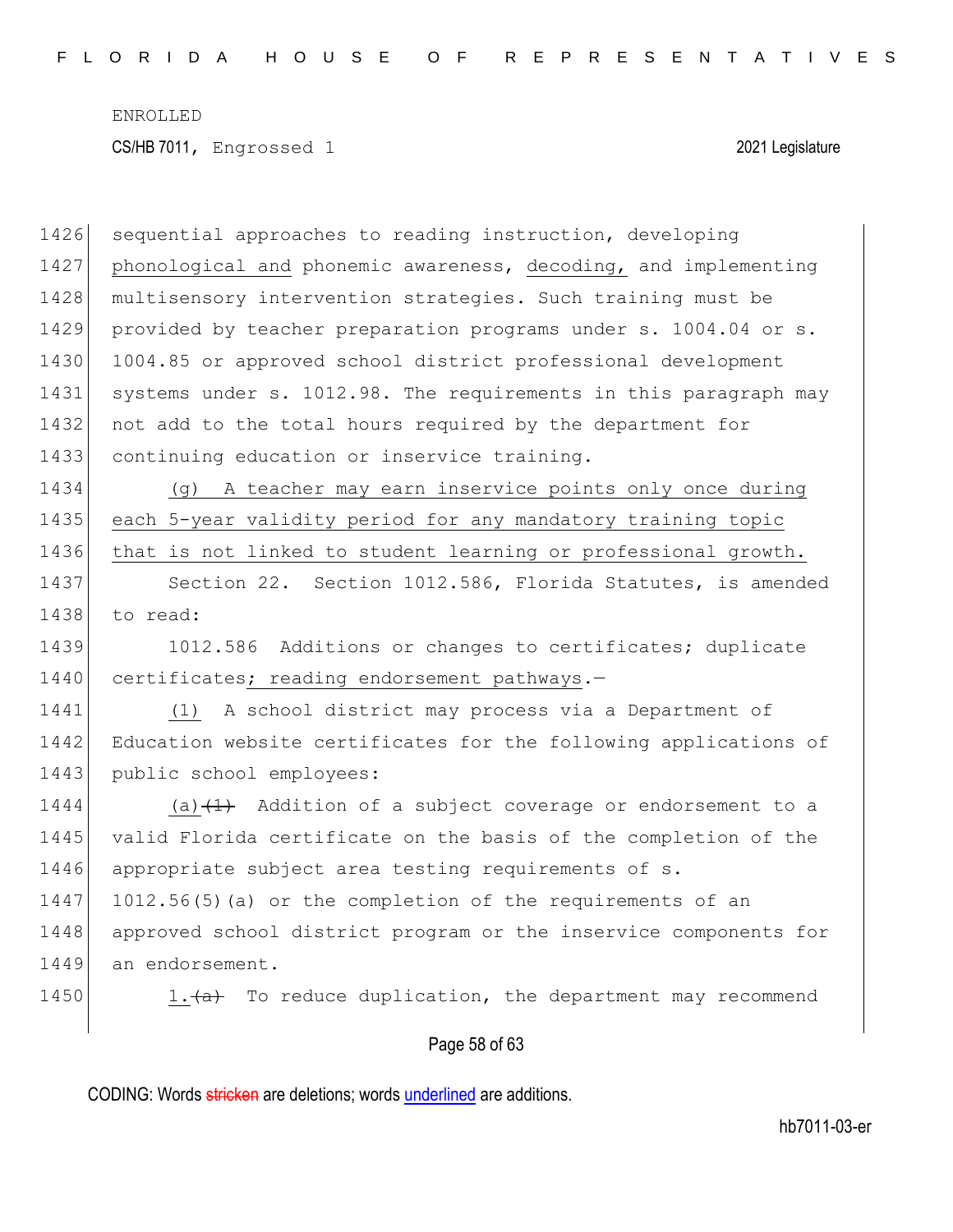CS/HB 7011, Engrossed 1 2021 Legislature

1451 the consolidation of endorsement areas and requirements to the 1452 State Board of Education.

1453  $\vert$  2. (b) By July 1, 2018, and At least once every 5 years 1454 thereafter, the department shall conduct a review of existing 1455 subject coverage or endorsement requirements in the elementary, 1456 reading, and exceptional student educational areas. The review 1457 must include reciprocity requirements for out-of-state 1458 certificates and requirements for demonstrating competency in 1459 the reading instruction professional development topics listed 1460 in s. 1012.98(4)(b)11. The review must also consider the award 1461 of an endorsement to an individual who holds a certificate 1462 issued by an internationally recognized organization that 1463 establishes standards for providing evidence-based interventions 1464 to struggling readers or who completes a postsecondary program 1465 that is accredited by such organization. Any such certificate or 1466 program must require an individual who completes the certificate 1467 or program to demonstrate competence in reading intervention 1468 strategies through clinical experience. At the conclusion of 1469 each review, the department shall recommend to the state board 1470 changes to the subject coverage or endorsement requirements 1471 based upon any identified instruction or intervention strategies 1472 proven to improve student reading performance. This subparagraph 1473 **paragraph** does not authorize the state board to establish any 1474 new certification subject coverage.

1475 (b) $(2)$  A reissued certificate to reflect a name change.

#### Page 59 of 63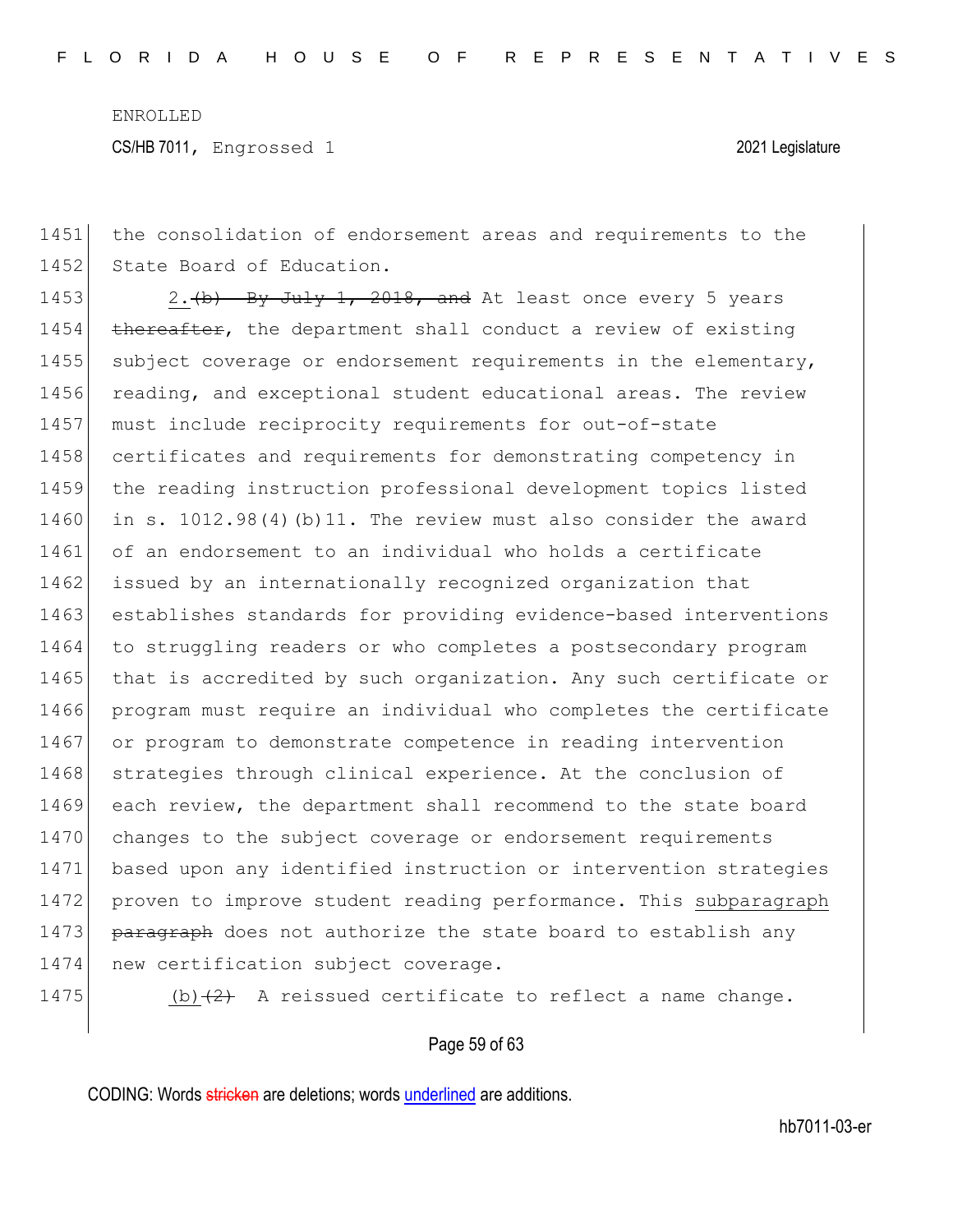CS/HB 7011, Engrossed 1 2021 Legislature

| 1476 | (c) $(3)$ A duplicate certificate to replace a lost or           |
|------|------------------------------------------------------------------|
| 1477 | damaged certificate.                                             |
| 1478 |                                                                  |
| 1479 | The employing school district shall charge the employee a fee    |
| 1480 | not to exceed the amount charged by the Department of Education  |
| 1481 | for such services. Each district school board shall retain a     |
| 1482 | portion of the fee as defined in the rules of the State Board of |
| 1483 | Education. The portion sent to the department shall be used for  |
| 1484 | maintenance of the technology system, the web application, and   |
| 1485 | posting and mailing of the certificate.                          |
| 1486 | By the beginning of the 2022-2023 school year, the<br>$(2)$ (a)  |
| 1487 | department shall adopt one or more statewide, competency-based   |
| 1488 | pathways by which instructional personnel may earn a reading     |
| 1489 | endorsement. A pathway adopted by the department must allow a    |
| 1490 | candidate to complete coursework online and demonstrate mastery  |
| 1491 | of each endorsement competency either in person or remotely.     |
| 1492 | (b) As part of adopting a pathway pursuant to paragraph          |
| 1493 | (a), the department shall review the competencies for the        |
| 1494 | reading endorsement and subject area examinations for educator   |
| 1495 | certificates identified pursuant to s. 1012.585(3)(f) for        |
| 1496 | alignment with evidence-based instructional and intervention     |
| 1497 | strategies rooted in the science of reading and identified       |
| 1498 | pursuant to s. 1001.215(8) and recommend changes to the State    |
| 1499 | Board of Education. Recommended changes must address             |
| 1500 | identification of the characteristics of conditions such as      |
|      |                                                                  |

Page 60 of 63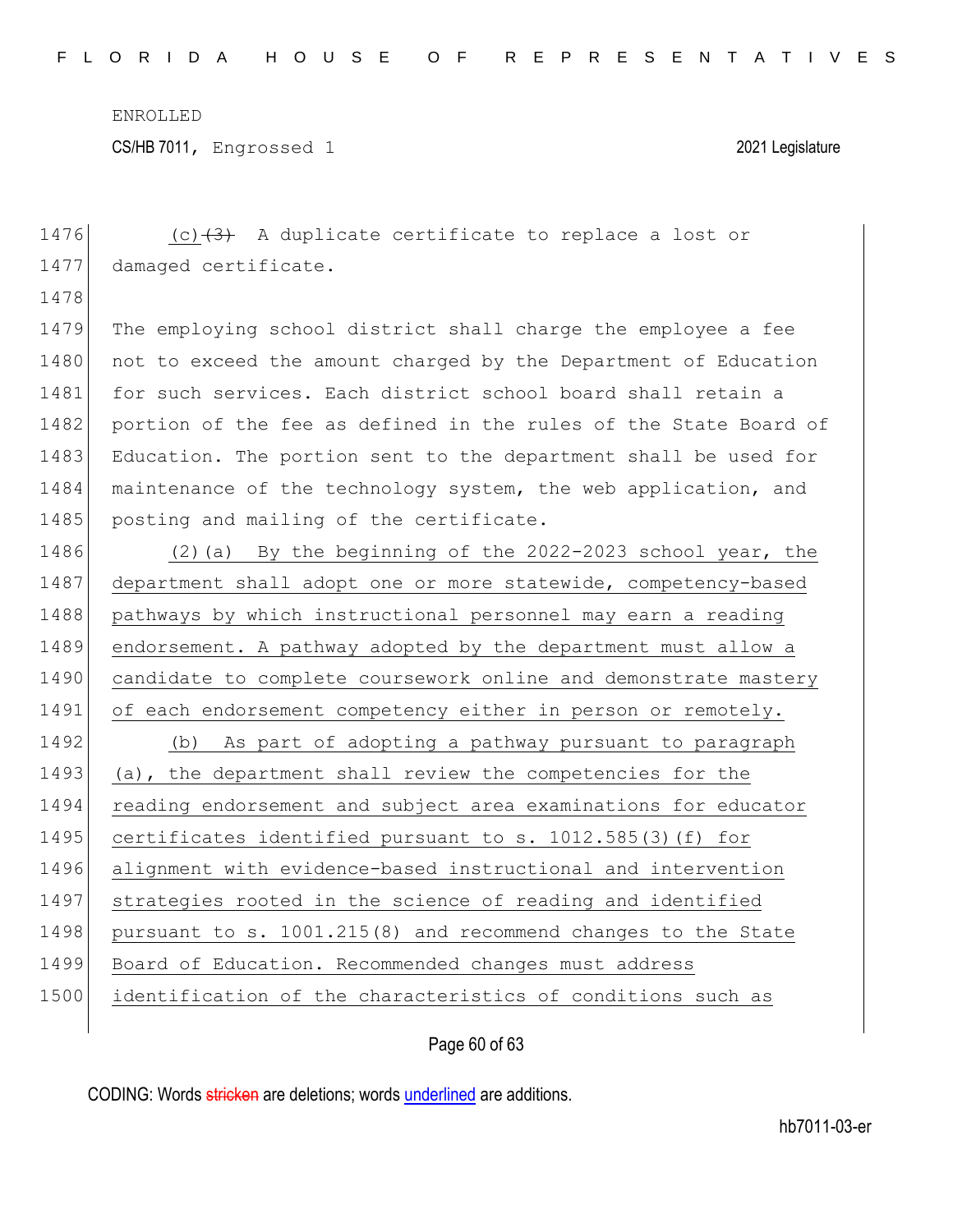CS/HB 7011, Engrossed 1 2021 Legislature

| 1501 | dyslexia, implementation of evidence-based classroom instruction |
|------|------------------------------------------------------------------|
| 1502 | and interventions, including evidence-based reading instruction  |
| 1503 | and interventions specifically for students with characteristics |
| 1504 | of dyslexia, and effective progress monitoring. By July 1, 2023, |
| 1505 | each school district reading endorsement add-on program must be  |
| 1506 | resubmitted for approval by the department consistent with this  |
| 1507 | paragraph.                                                       |
| 1508 | Beginning July 1, 2024, instructional personnel may<br>(C)       |
| 1509 | not earn a reading endorsement solely by achieving a passing     |
| 1510 | score on the K-12 reading certification subject area assessment. |
| 1511 | Section 23. Subsection (5) of section 1012.98, Florida           |
| 1512 | Statutes, is amended to read:                                    |
| 1513 | 1012.98 School Community Professional Development Act.-          |
| 1514 | Each district school board shall provide funding for<br>(5)      |
| 1515 | the professional development system as required by s. 1011.62    |
| 1516 | and the General Appropriations Act, and shall direct             |
| 1517 | expenditures from other funding sources to continuously          |
| 1518 | strengthen the system in order to increase student achievement   |
| 1519 | and support instructional staff in enhancing rigor and relevance |
| 1520 | in the classroom. The department shall identify professional     |
| 1521 | development opportunities that require the teacher to            |
| 1522 | demonstrate proficiency in specific classroom practices, with    |
| 1523 | priority given to implementing training to complete a reading    |
| 1524 | endorsement pathway adopted pursuant to s. 1012.586(2)(a). A     |
| 1525 | school district may coordinate its professional development      |
|      |                                                                  |

## Page 61 of 63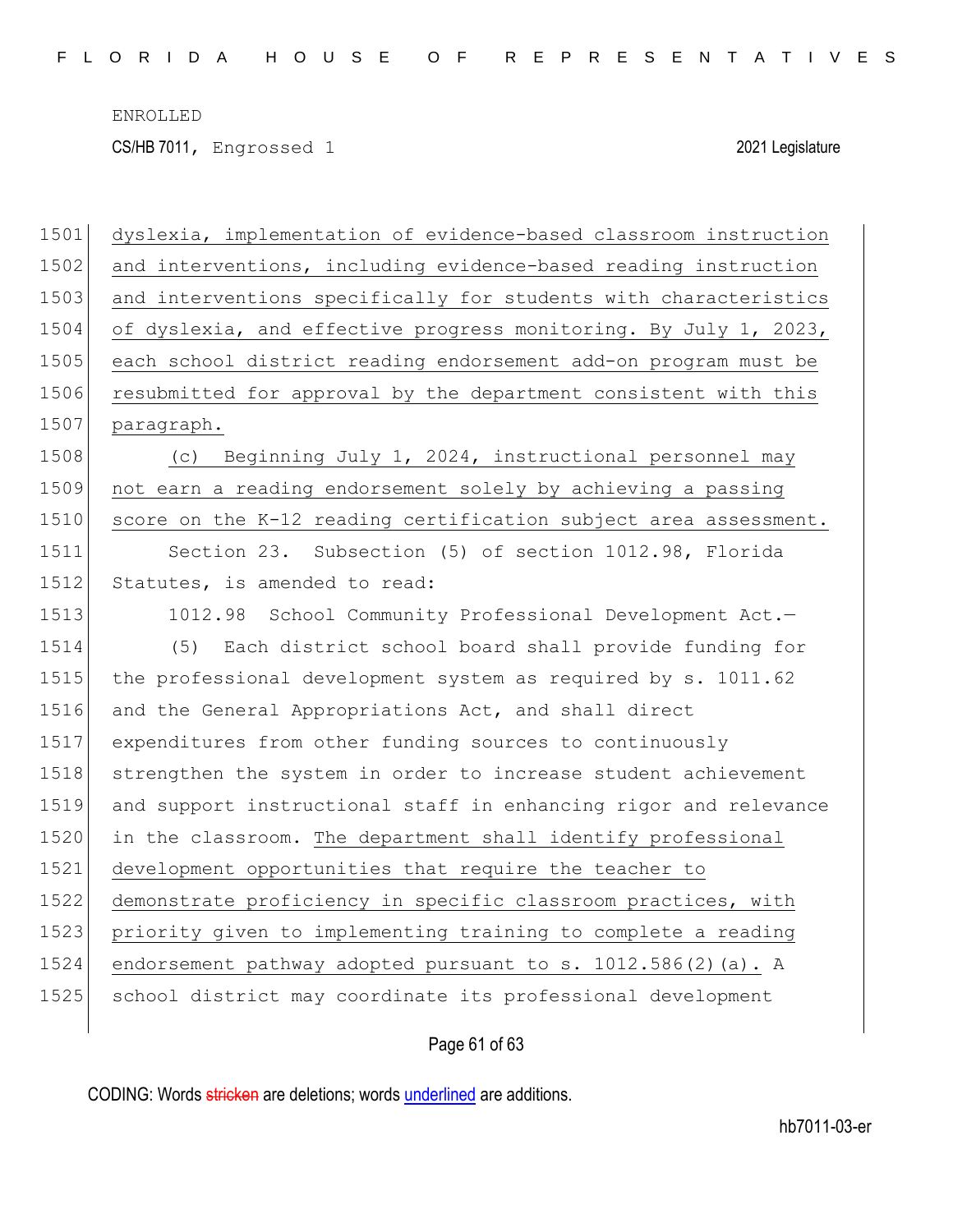1526 program with that of another district, with an educational consortium, or with a Florida College System institution or 1528 university, especially in preparing and educating personnel. Each district school board shall make available inservice activities to instructional personnel of nonpublic schools in the district and the state certified teachers who are not employed by the district school board on a fee basis not to exceed the cost of the activity per all participants. Section 24. Paragraph (e) is added to subsection (1) of section 1012.986, Florida Statutes, to read: 1012.986 William Cecil Golden Professional Development 1537 Program for School Leaders.- (1) There is established the William Cecil Golden Professional Development Program for School Leaders to provide 1540 high standards and sustained support for principals as instructional leaders. The program shall consist of a 1542 collaborative network of state and national professional leadership organizations to respond to instructional leadership needs throughout the state. The network shall support the human- resource development needs of principals, principal leadership teams, and candidates for principal leadership positions using 1547 the framework of leadership standards adopted by the State Board 1548 of Education, the Southern Regional Education Board, and the National Staff Development Council. The goal of the network 1550 leadership program is to:

### Page 62 of 63